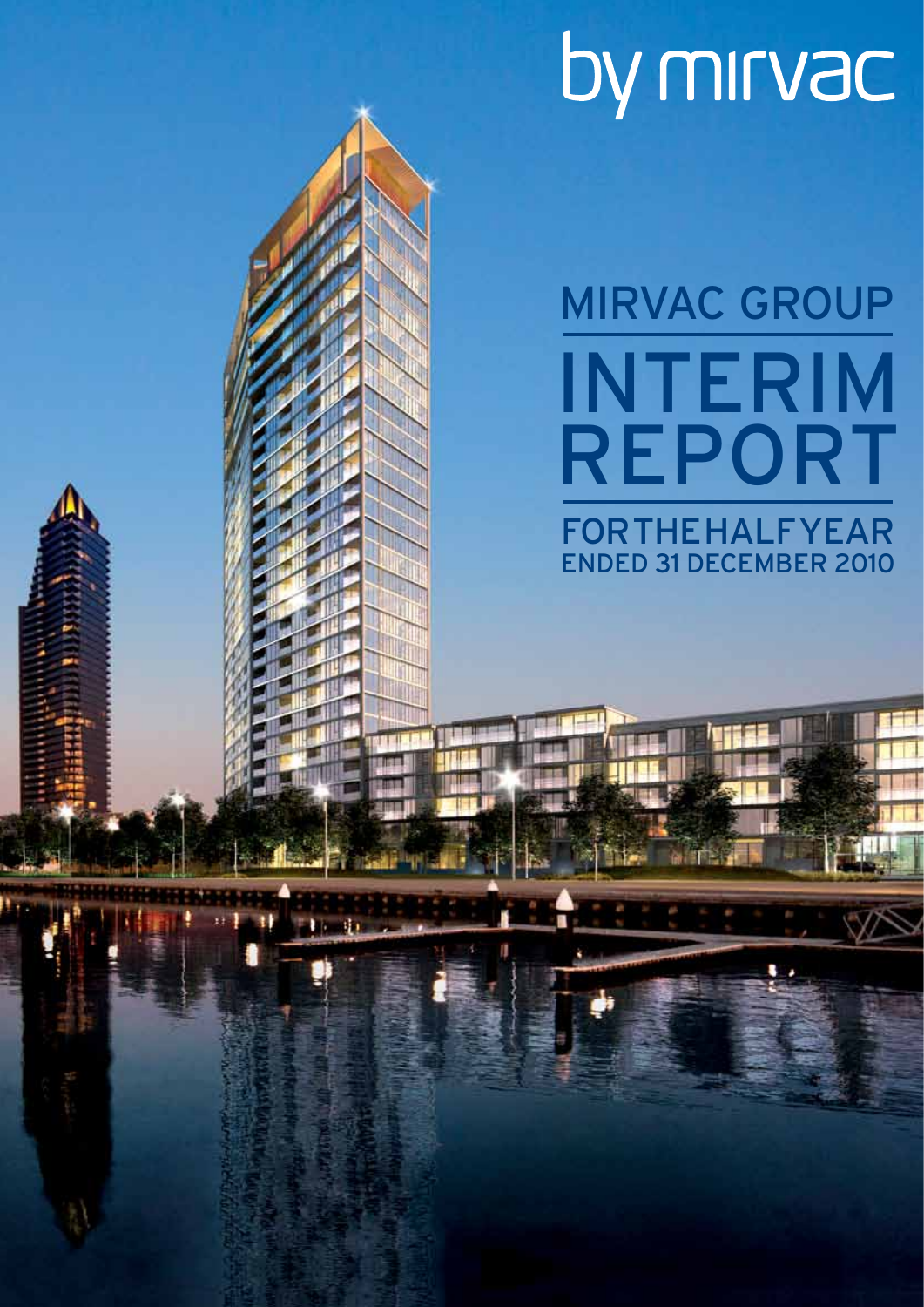- **01 Directors' report**
- 05 AUDITOR'S INDEPENDENCE DECLARATION<br>**06 FINANCIAL STATEMENTS**
- **06 Financial statements**
- 06 STATEMENT OF COMPREHENSIVE INCOME<br>08 STATEMENT OF FINANCIAL POSITION
- 08 STATEMENT OF FINANCIAL POSITION<br>09 STATEMENT OF CHANGES IN EQUITY
- STATEMENT OF CHANGES IN EQUITY
- 10 STATEMENT OF CASH FLOWS<br>11 NOTES TO THE FINANCIAL ST
- 11 NOTES TO THE FINANCIAL STATEMENTS<br>32 DIRECTORS' DECLARATION
- **32 Directors' declaration**
- **33 Independent auditor's review report to the members of Mirvac Limited**

# Interim Report For the half year ended 31 December 2010

Mirvac Group comprises Mirvac Limited (ABN 92 003 280 699) and its controlled entities (including Mirvac Property Trust (ARSN 086 780 645) and its controlled entities).

This interim report does not include all the notes of the type normally included in an annual financial report. Accordingly, this report is to be read in conjunction with the annual report for the year ended 30 June 2010 and any public announcements made by Mirvac Group during the interim reporting period in accordance with the continuous disclosure requirements of the Corporations Act 2001.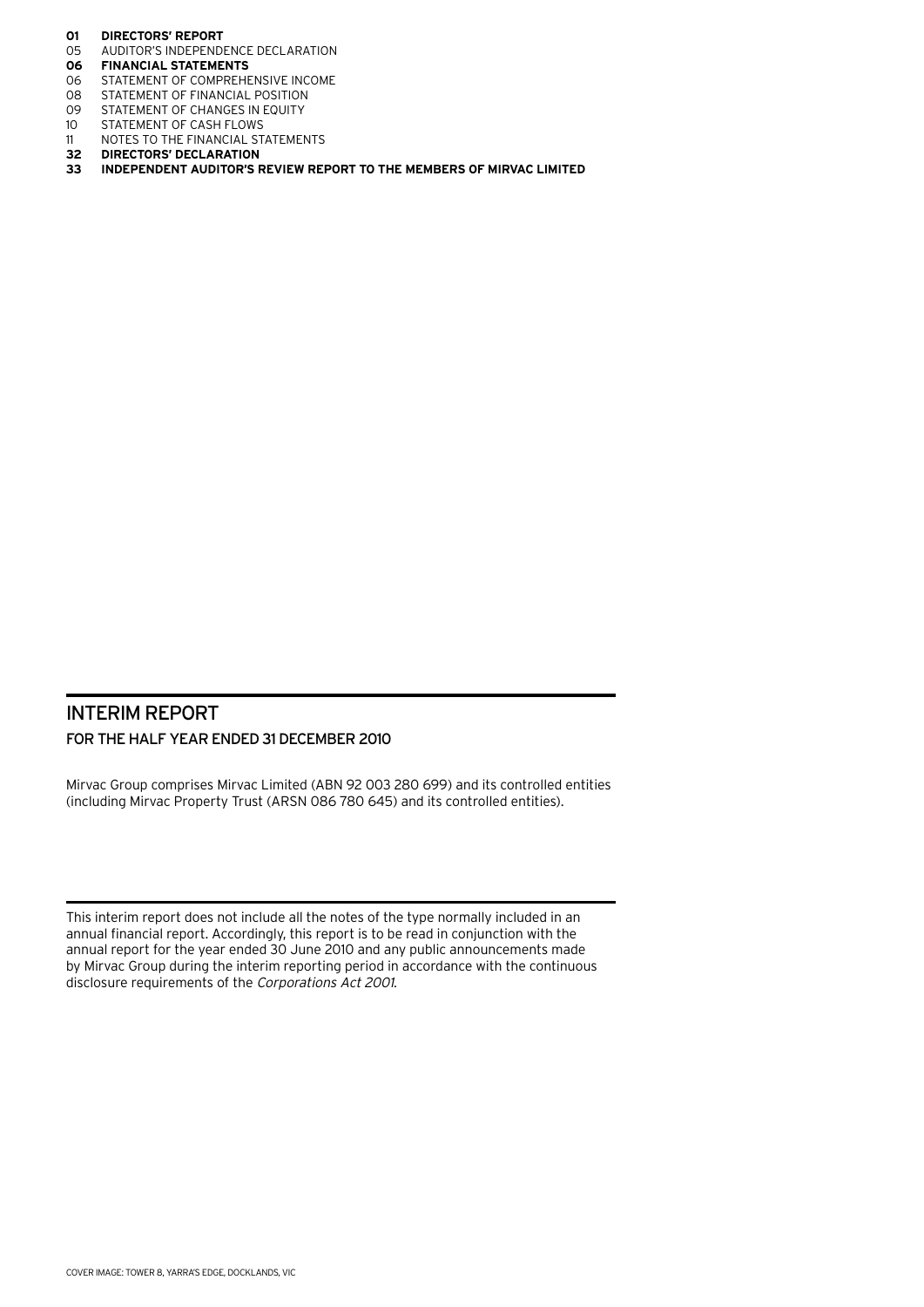# Directors' Report

The Directors of Mirvac Limited present their report, together with the consolidated report of Mirvac Group ("Mirvac" or "Group"), for the half year ended 31 December 2010. Mirvac comprises Mirvac Limited ("parent entity") and its controlled entities, which includes Mirvac Property Trust ("MPT" or "Trust") and its controlled entities.

# **Directors**

The following persons were Directors of Mirvac Limited during the half year and up to the date of this report: James MacKenzie Nicholas Collishaw Peter Hawkins James Millar Penny Morris John Mulcahy Elana Rubin (appointed as a Director on 11 November 2010).

# **Review of operations and activities**

The statutory loss after tax attributable to the stapled securityholders of Mirvac for the half year ended 31 December 2010 was \$12.7m (December 2009: profit \$47.2m). Included in the statutory loss was a provision for loss on inventories totalling \$215.0m (December 2009: \$nil). The operating profit (profit before specific non-cash items and significant items) was \$200.1m (December 2009: \$129.4m).

Operating profit is a financial measure which is not prescribed by Australian Accounting Standards ("AAS") and represents the profit under AAS adjusted for specific non-cash items and significant items. The following table summarises key reconciling items between statutory (loss)/profit after tax attributable to the stapled securityholders of Mirvac and operating profit:

|                                                                                                                                                                           | 31 December<br>2010 | 31 December<br>2009 |
|---------------------------------------------------------------------------------------------------------------------------------------------------------------------------|---------------------|---------------------|
|                                                                                                                                                                           | \$m                 | \$m                 |
| (Loss)/profit for the half year attributable to the stapled securityholders of Mirvac                                                                                     | (12.7)              | 47.2                |
| Specific non-cash items                                                                                                                                                   |                     |                     |
| Net (gain)/loss on fair value of investment properties and owner-occupied                                                                                                 |                     | 116.0               |
| hotel management lots and freehold hotels                                                                                                                                 | (76.1)<br>48.1      | 86.3                |
| Net loss on fair value of investment properties under construction ("IPUC")<br>Net gain on fair value of derivative financial instruments and                             |                     |                     |
| associated foreign exchange movements                                                                                                                                     | (10.4)              | (16.7)              |
| Security based payment expense                                                                                                                                            | 2.7                 | 2.5                 |
| Depreciation of owner-occupied investment properties, hotels and                                                                                                          |                     |                     |
| hotel management lots (including hotel property, plant and equipment)                                                                                                     | 4.0                 | 3.4                 |
| Straight-lining of lease revenue                                                                                                                                          | (7.6)               | (0.3)               |
| Amortisation of lease incentives                                                                                                                                          | 5.3                 | 4.8                 |
| Net (gain)/loss on fair value of investment properties, derivatives and<br>other specific non-cash items included in share of net profit of associates and joint ventures | (1.0)               | 11.2                |
| <b>Significant items</b>                                                                                                                                                  |                     |                     |
| Provision for loss on inventories                                                                                                                                         | 215.0               |                     |
| Business combination transaction costs                                                                                                                                    | 31.8                | 22.0                |
| Net gain on sale of non-aligned assets                                                                                                                                    |                     | (0.9)               |
| Discount on business combination                                                                                                                                          |                     | (119.8)             |
| Net gain on remeasurement of equity interest                                                                                                                              |                     | (30.9)              |
| <b>Tax effect</b>                                                                                                                                                         |                     |                     |
| Tax effect of specific non-cash items and significant items adjustments                                                                                                   | 1.0                 | 4.6                 |
| Operating profit (profit before specific non-cash items and significant items)                                                                                            | 200.1               | 129.4               |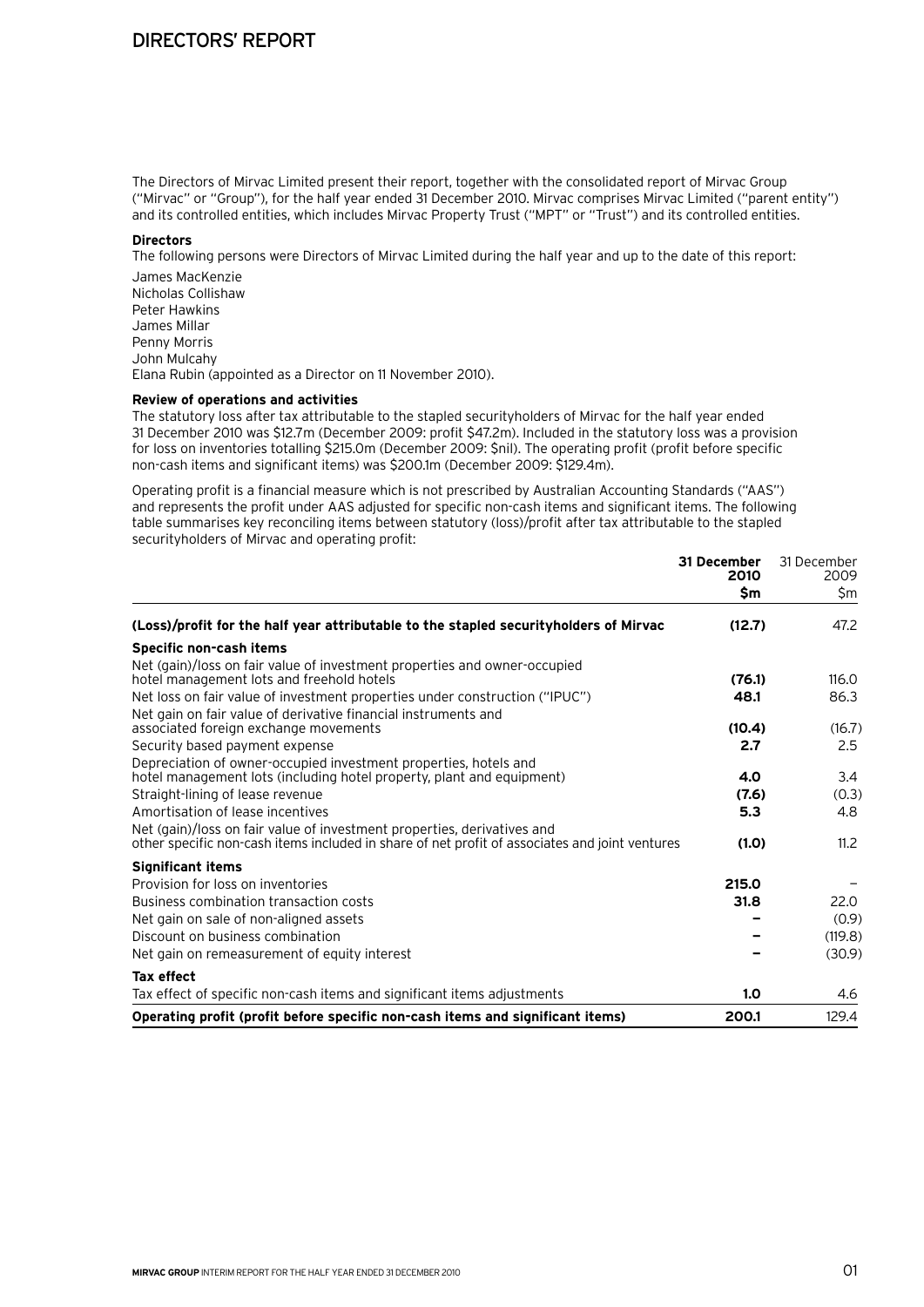# **FINANCIAL AND OPERATIONAL HIGHLIGHTS**

Key financial highlights for the six months ended 31 December 2010 included:

- operating profit of \$200.1m<sup>1</sup>, representing 5.9 cents per security;
- $-$  net tangible assets per security of \$1.60<sup>2</sup>;
- operating cash flow of \$62.6m;
- total assets of \$8,817.0m;
- net assets of \$5,520.5m; and
- distribution of \$136.6m, representing 4.0 cents per security.

Key operational highlights for the six months ended 31 December 2010 included:

- finalised the acquisition of Westpac office portfolio ("WOP"), adding  $$1,152.7m<sup>3</sup>$  of investment grade assets;
- $-$  continued to improve the quality of the MPT portfolio with the sale of eight assets, realising \$149.9m (before costs), representing a 1.3 per cent premium to carrying value;
- $-$  exchanged contracts for \$841.0m<sup>4</sup> in new residential projects and achieved 721 residential lot settlements;
- continued the development of large-scale, masterplanned, generational residential projects in core markets and restocked the residential pipeline via the acquisition of a further 2,749 lots;
- commenced commercial development projects including the demolition of 8 Chifley Square, Sydney NSW to develop into a premium office tower; and
- added two hotels within Hotel Management, bringing the total number of hotel rooms across the portfolio to 5,908.

# **CAPITAL MANAGEMENT**

During the six months to 31 December 2010, the Group issued and priced a new \$200.0m six year fixed Medium Term Note ("MTN") into the domestic bond market, at a margin of 250 basis points per annum.

The Group's balance sheet gearing at 31 December 2010 was 27.3 per cent<sup>5</sup> and the Group maintained its BBB/A-2 credit rating from Standard & Poor's.

Post 31 December 2010, the Group announced it had successfully refinanced its syndicated bank facilities in line with its strategy. The transaction involved refinancing existing tranches maturing in June 2011 and January 2012 to a new \$1,852.5m facility. The new facility is now made up of one to five year maturities and has extended the Group's weighted average debt maturity to 4.2 years<sup>6</sup>. The average cost of the Group's debt has increased by approximately 25 basis points per annum and now stands at 7.3 per cent per annum<sup> $67$ </sup>, in line with expectations.

# Outlook

Mirvac remains focused on managing its strong capital position to ensure it can continue to meet its strategic objectives without increasing its overall risk profile.

# **OPERATIONAL HIGHLIGHTS AND DIVISIONAL STRATEGY**

# **Investment Division**

The Investment Division had a total portfolio value of \$5,805.1m with investments in 70 assets, covering the office, retail, industrial and hotel sectors, as well as investments in other funds managed by Mirvac.

For the six months ended 31 December 2010, the Investment Division's statutory net profit before tax was \$234.7m and operating profit before tax was \$199.0m.

Key highlights for the Trust for the six months ended 31 December 2010 included:

- successful acquisition and transition of WOP into the Trust, in line with the Group's strategy of securing Australian recurring rental income; and
- disposal of eight non-aligned assets realising \$149.9m (before costs), comprising:
	- James Ruse Business Park, Northmead NSW for \$28.2m in July 2010;
- 253 Wellington Road, Mulgrave VIC for \$4.7m in July 2010;
- Hawdon Industry Park, Dandenong VIC for \$13.3m in August 2010;
- Morayfield SupaCentre, Morayfield QLD for \$38.5m in August 2010;
- Orion hardware surplus land, Springfield QLD for \$4.5m in August 2010;
- Blacktown Megacentre, Blacktown NSW for \$26.2m in December 2010;
- Network, Old Wallgrove Road, Eastern Creek NSW for \$6.0m in December 2010; and
- Lake Haven Megacentre, Lake Haven NSW for \$28.5m which settled post 31 December 2010 (February 2011).

The Trust maintained its strong portfolio metrics with a high portfolio occupancy of 98.2 per cent (by area) and a weighted average lease expiry of 6.2 years (by area). The Trust's earnings continue to be secure with 94.8 per cent of Financial Year ("FY")11 rent reviews being fixed or linked to the Consumer Price Index ("CPI"), and 83.9 per cent of revenue derived from multinational, national, Australian Securities Exchange ("ASX") listed and government tenants.

# Outlook

The Investment Division remains focused on active asset management and further enhancing the quality of the portfolio. The Trust will focus on its \$1,408.3m development pipeline which will be delivered by the Group's in-house Development Division, providing quality assets at enhanced returns.

2) NTA per stapled security based on ordinary securities excluding Employee Incentive Scheme securities.

6) Excludes WOP associated Commercial Mortgage-Backed Securities ("CMBS") which is fully collateralised.

<sup>1)</sup> Excludes specific non-cash items, significant items and related taxation.

<sup>3)</sup> Includes the acquisition of 54-60 Talavera Road, North Ryde, NSW.

<sup>4)</sup> Total exchanged contracts, adjusted for Mirvac's share of Joint Venture interests and Mirvac Managed funds.

<sup>5)</sup> Net debt after Cross Currency Interest Rate swaps excluding leases / (total tangible assets — cash). Post 19 January 2011 bank syndicated debt refinance.

<sup>7)</sup> Includes margin and line fees. Post 19 January 2011 bank syndicated debt refinance.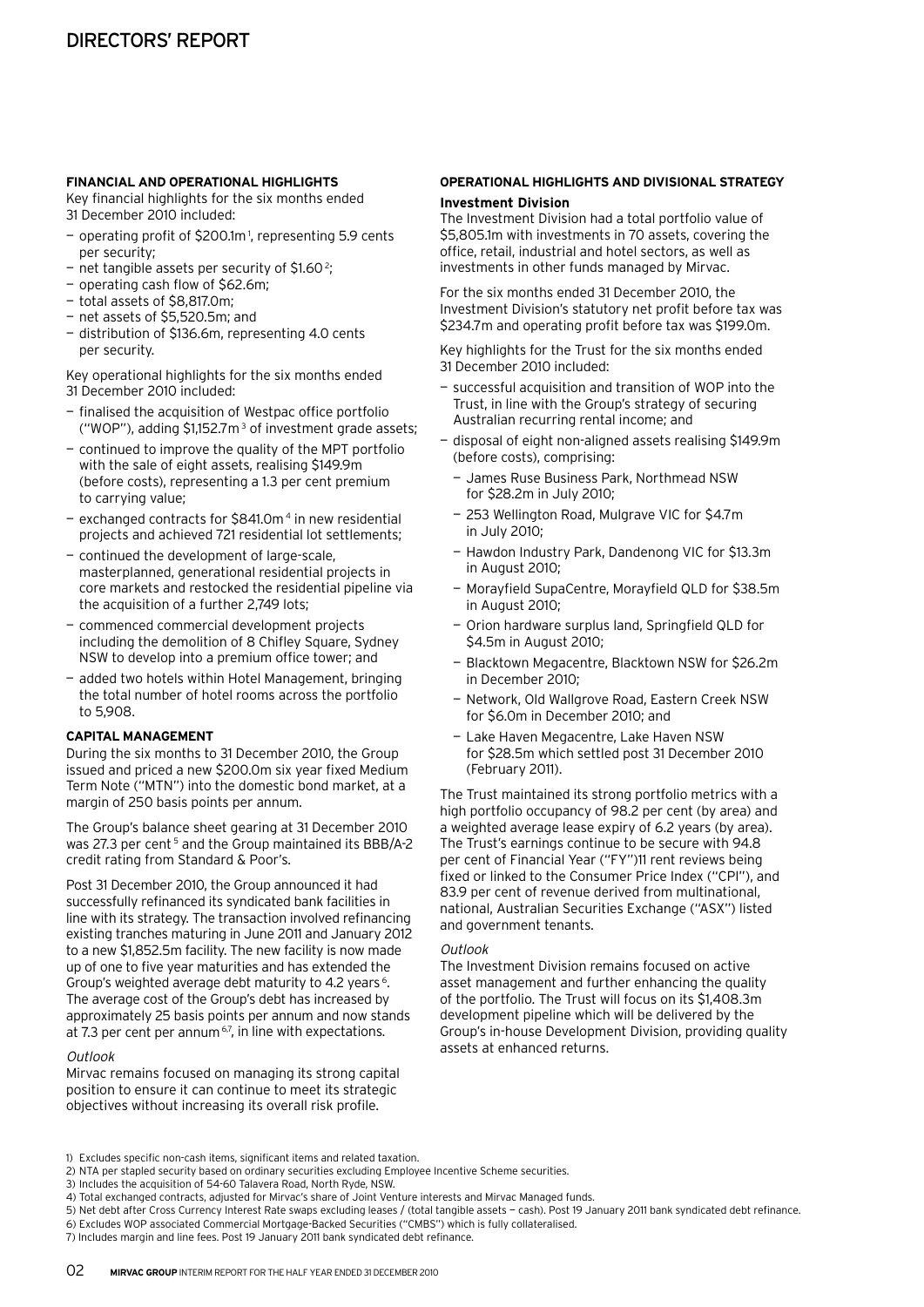# **Hotel Management**

Mirvac's Hotel Management business manages 47 hotels throughout Australia (44) and New Zealand (three) under a suite of brands comprising Sea Temple (five star resorts); Quay Grand (five star deluxe apartment hotels); Quay West (five star all-suite hotels and resorts); Sebel (four and a half star hotels and resorts); and Citigate (four star hotels).

For the six months ended 31 December 2010, the business unit achieved a statutory net profit of \$4.8m and an operating profit before tax of \$5.9m before tax.

The reporting period was characterised by a recovery in the hotel operating environment throughout Australia, supported by uplift in demand from the corporate and conferencing market segments together with minimal new supply in all major hotel markets except Melbourne. However, regional markets including the major resort destinations have not enjoyed a similar uplift in demand, as domestic travellers are presently favouring overseas destinations.

Portfolio occupancy for the six months was 77.3 per cent, an increase of 2.2 percentage points on the same period last year. Similarly, the portfolio average room rate for the six months was \$176 per room, an increase of 4.8 per cent on the same period last year. Revenue per available room was \$136 per room, an increase of 7.9 per cent on the same period last year.

#### Outlook

The outlook for the remainder of the financial year for Hotel Management remains positive, relative to the same period last year for that part of the portfolio located in the key gateway cities of Brisbane, Sydney, Melbourne, Adelaide and Perth, which have all experienced growth in revenue per available room (average room rate times room occupancy expressed as a dollar figure) which is the key performance indicator for hotel performance. The robust operating environment for the majority of the portfolio will assist Mirvac's strategy of expanding its managed hotel portfolio and reinforcing the market presence of its suite of hotel brands.

The Group will continue to review the impact of the Queensland floods and Cyclone Yasi on its Queensland hotels.

# **Investment Management**

Mirvac's Investment Management ("MIM") business unit provides capital for the Group's two core Divisions — Investment and Development — through the establishment of investment partnerships with major financial institutions and institutional investors.

For the six months ended 31 December 2010, MIM recorded a statutory net profit before tax of \$1.7m and an operating profit before tax of \$2.4m.

Following the ongoing rationalisation of non-aligned and unscaleable funds, MIM remained focused on its core area of operation, being investment partnerships with wholesale clients. At 31 December 2010, Mirvac managed three wholesale funds, being Mirvac Wholesale Hotel Fund, Mirvac Wholesale Residential Development Partnership and Travelodge Group.

# **Outlook**

The focus for MIM is to continue to support and source capital for the Group's two core divisions — Investment and Development — through the establishment of investment partnerships with wholesale institutional investors.

# **Development Division**

The Group's Development Division conducts residential and commercial development across New South Wales, Victoria, Queensland and Western Australia.

For the six months ended 31 December 2010, the Division's statutory net loss before tax was \$199.4m and operating profit before tax was \$15.8m. The Division's statutory result was impacted by the Group's decision to expand and accelerate its englobo sales program, which resulted in a \$215.0m provision. As announced by the Group on 25 January 2011, select regional markets have not recovered in line with metropolitan markets. These markets have experienced slower than expected sales over the traditionally strong Spring and Summer periods, and continue to be characterised by oversupply and heavy discounting. As part of the Group's provision announcement, four residential projects in underperforming markets have been included in the Division's englobo disposal program (Magenta Shores, NSW; The Royal, Newcastle, NSW; Dianella, WA; and Bridgewater, WA).

#### Residential

Mirvac's residential product offering includes house and land packages, masterplanned communities, small lot homes and apartments.

In the Group's core metropolitan markets, the Division continued to deliver quality residential product, with key projects like Rhodes Waterside in Sydney and Yarra's Edge and Harcrest in Melbourne achieving strong results to 31 December 2010. For the six months to 31 December 2010, the Division settled 721 residential lots<sup>1</sup>. State based settlements for the six months ended 31 December 2010 were as follows:

| <b>Total</b> | 721  |
|--------------|------|
| WA           | 120  |
| QLD          | 92   |
| <b>VIC</b>   | 88   |
| <b>NSW</b>   | 421  |
| State        | Lots |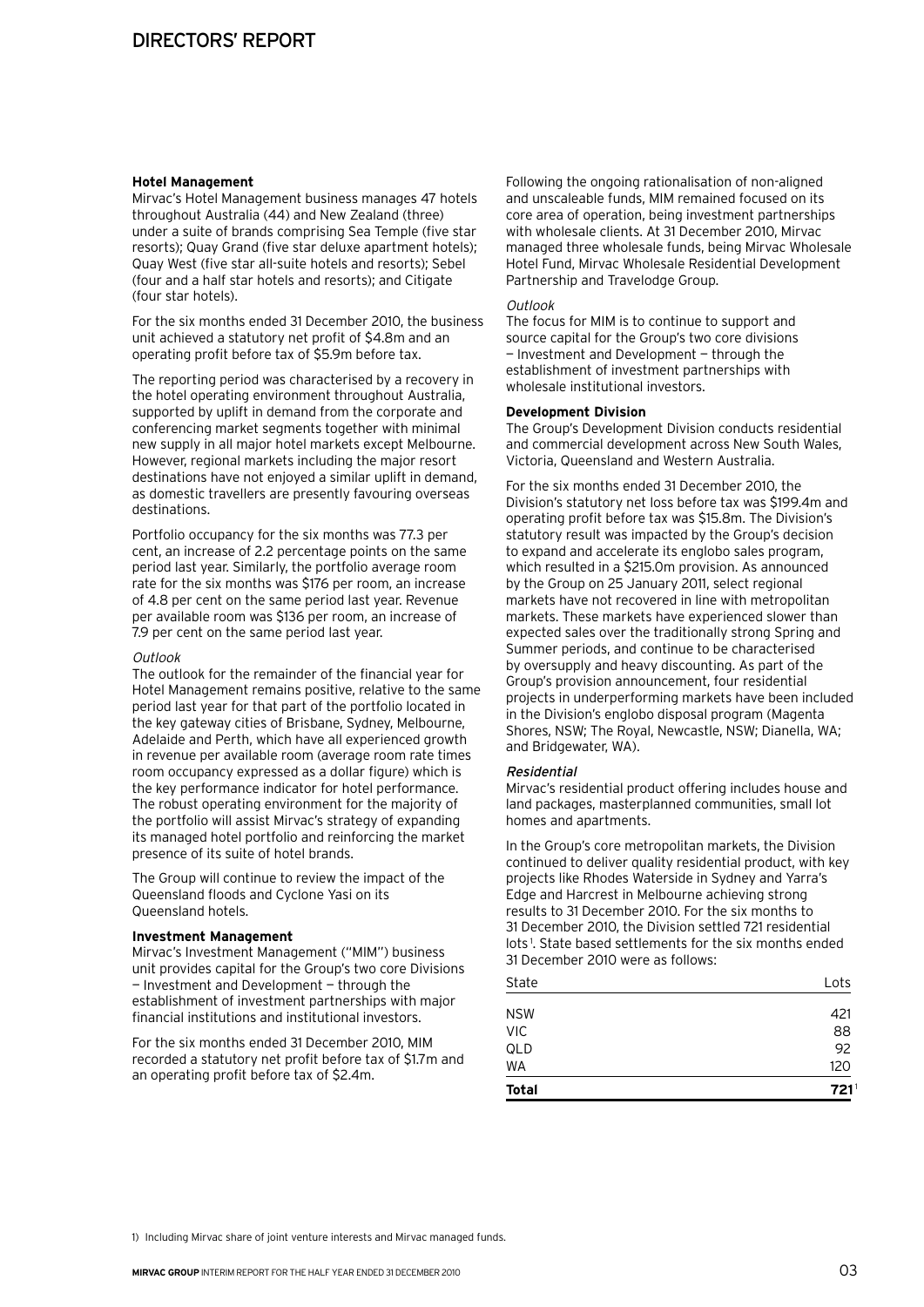State based settlements by product for the six months ended 31 December 2010 were as follows:

| State        | House/land<br>$\%$ | Apartments<br>$\%$ | Total<br>% |
|--------------|--------------------|--------------------|------------|
| <b>NSW</b>   | 60.9               | 48.3               | 58.4       |
| <b>VIC</b>   | 15.2               |                    | 12.2       |
| QLD          | 12.5               | 14.0               | 12.8       |
| <b>WA</b>    | 11.4               | 37.8               | 16.6       |
| <b>Total</b> |                    |                    | 100.0      |

The Division secured future income with \$841.0m<sup>1</sup> of exchanged contracts, with key projects forecast to be delivered for 2H11 being:

| Project                          | Type       | Lots. |
|----------------------------------|------------|-------|
| Parkbridge, Middleton Grange NSW | House      | 112   |
| Laureate, Melbourne VIC          | House      | 32.   |
| Waverley Park, Mulgrave VIC      | House      | 35.   |
| Waterfront, Newstead QLD         | Apartments | 42    |

# Commercial

Mirvac's commercial development pipeline covers the office, retail, industrial and hotel sectors. Completed projects may be incorporated into MPT's property portfolio or sold to third parties. Mirvac is in various stages of commencing 10 strategic development projects with a \$1,408.3m commercial development pipeline.

During the six months ended 31 December 2010, the Division significantly advanced work on Hoxton Distribution Park, a new industrial facility in Sydney's south west corridor. Hoxton Distribution Park is 100 per cent pre-let to Woolworths Limited and will cover approximately 140,000 square metres of industrial space that will house two major distribution centres for BIG W and Dick Smith for 20 and 25 year leases respectively. Construction is progressing well with the Dick Smith facility on track for completion in the first half of FY12 and the BIG W facility for the second half of FY12.

Demolition work also commenced on 8 Chifley Square in the financial core of Sydney's central business district. 8 Chifley Square will comprise approximately 19,000 square metres of net lettable area across 21 office levels. Completion is expected towards the end of FY13.

# Outlook

The Development Division will continue with its strategy to expedite a return to normalised financial performance, and as such the englobo disposal program has been expanded to include four residential projects and one commercial project. The Division remains focused on developing large-scale, masterplanned, generational projects in core markets.

# **MARKET AND GROUP OUTLOOK**

Mirvac believes the outlook for the Australian economy remains stable for the remainder of the financial year to 30 June 2011.

Growth in the Australian labour market continues to signal an improving demand outlook for the national office market with the unemployment rate 0.4 per cent lower than that for January 2010 at 5.1 per cent. In December 2010, national vacancy rates fell to approximately 7.0 per cent, and over the next 12 months are expected to continue to trend lower, reflecting low levels of construction and expectations of improving demand.

The Group remains cautious in its outlook for the retail sector, with Australian consumer confidence softening following interest rate increases and a continued downtrend in annual retail turnover growth from a high of 4.0 per cent in July 2010. Nationally, the average vacancy rate is expected to remain unchanged over the next six months.

Conditions in the Australian industrial market have weakened recently and are expected to begin a gradual recovery going forward. In the major markets, conditions are best in Victoria where a mild upswing is underway, whilst New South Wales and Queensland remain the weaker states. National industrial vacancy rates are expected to continue to tighten over the next 12 months.

Australian residential markets remain vulnerable to weaker construction momentum becoming entrenched in the medium term, and the prospect of higher interest rates and their subsequent impact upon affordability will continue to impact investor sentiment.

Mirvac will continue to focus on its core strengths of managing Australian investment grade assets and developing large-scale, pre-eminent residential developments in core locations across Australia.

Mirvac experienced limited impact to its residential projects and investment assets across Queensland as a result of the recent flood crisis and Cyclone Yasi. The Group will continue to monitor project impacts.

# **Auditor's independence declaration**

A copy of the auditor's independence declaration required under section 307C of the Corporations Act 2001 is set out on page 05.

# **Rounding of amounts**

Mirvac is of the kind referred to in Class Order 98/0100 issued by the Australian Securities and Investments Commission, relating to the "rounding off" of amounts in the financial statements. Amounts in the financial statements have been rounded off to the nearest tenth of a million ("m") dollars in accordance with that Class Order.

This statement is made in accordance with a resolution of the Directors.

**Nicholas Collishaw** Director

Sydney 22 February 2011

1) Total exchanged contracts, adjusted for Mirvac's share of Joint Venture interest and Mirvac Managed funds.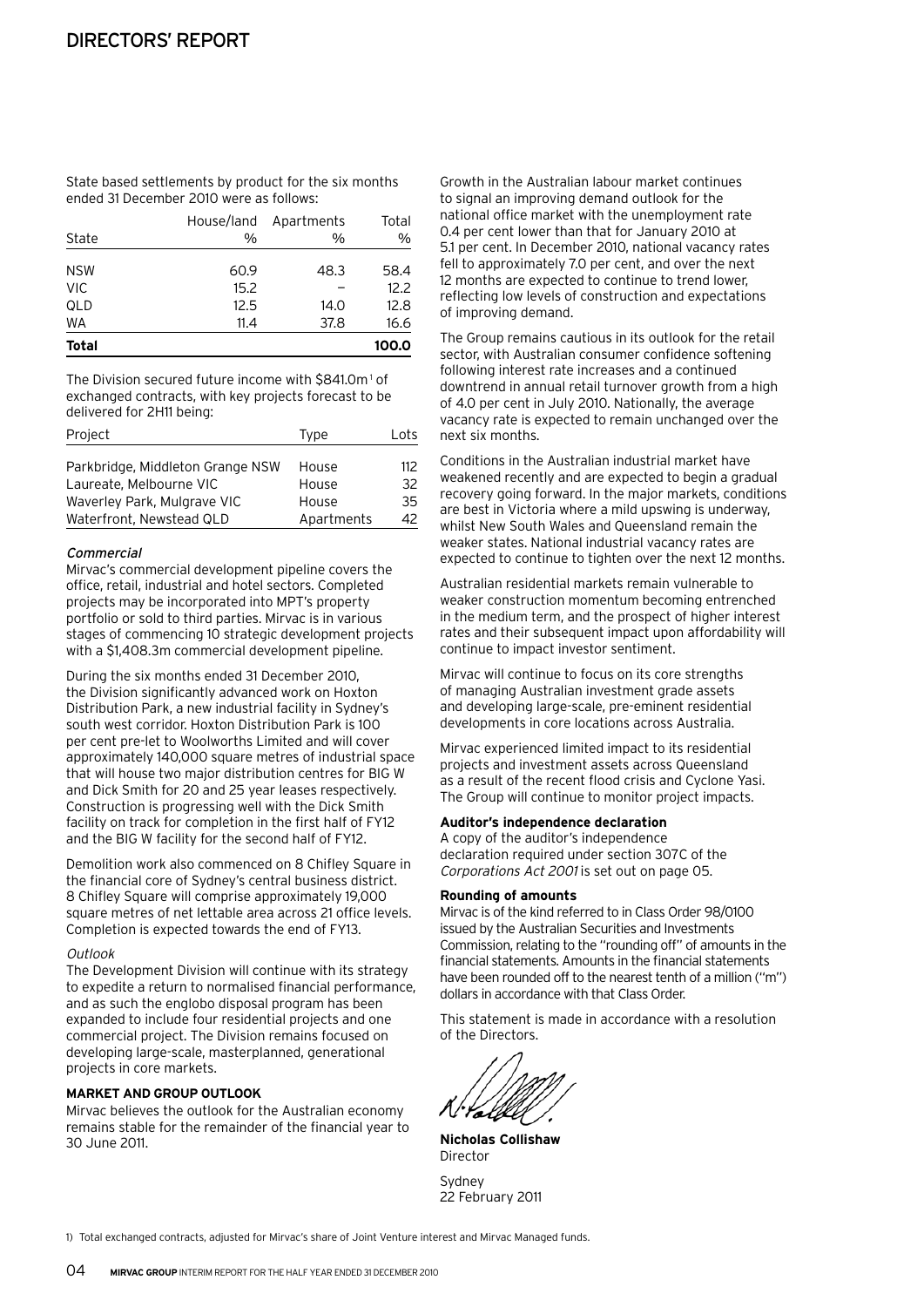# PRICEWATERHOUSE COPERS &

#### **PricewaterhouseCoopers ABN 52 780 433 757**

Darling Park Tower 2 201 Sussex Street GPO BOX 2650 SYDNEY NSW 1171 DX 77 Sydney Australia

Telephone +61 2 8266 0000 Facsimile +61 2 8266 9999 www.pwc.com/au

# **Auditor's independence declaration**

As lead auditor for the review of Mirvac Limited for the half year ended 31 December 2010, I declare that to the best of my knowledge and belief, there have been:

a) no contraventions of the auditor independence requirements of the Corporations Act 2001 in relation to the review; and

b) no contraventions of any applicable code of professional conduct in relation to the review.

This declaration is in respect of Mirvac Limited and the entities it controlled during the period.

**Matthew Lunn** Partner Sydney PricewaterhouseCoopers **22 February 2011** 22 February 2011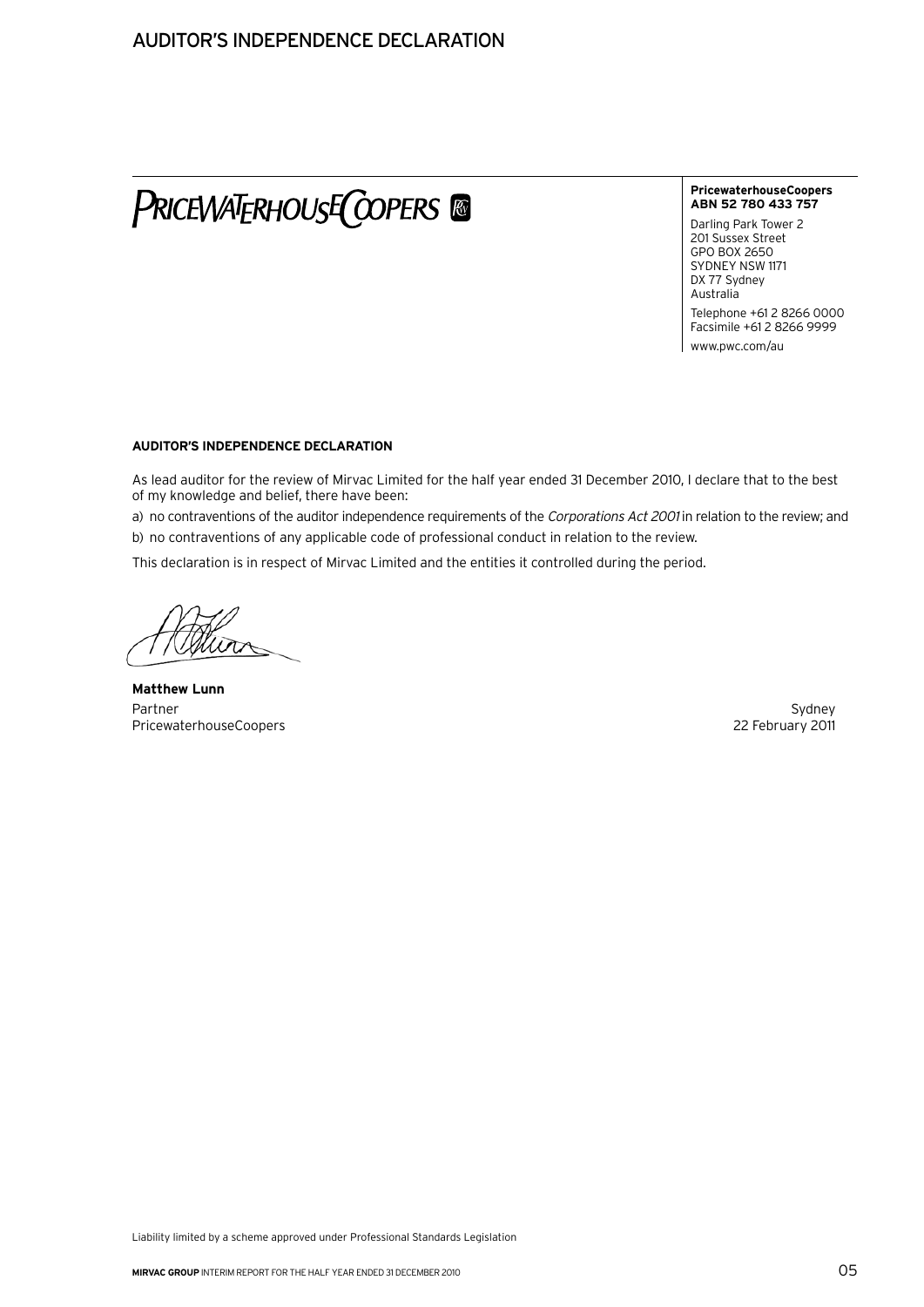For the half year ended 31 December 2010

|                                                           |      |             | Consolidated<br>31 December |
|-----------------------------------------------------------|------|-------------|-----------------------------|
|                                                           |      | 31 December |                             |
|                                                           | Note | 2010<br>Sm  | 2009<br>Sm                  |
| Revenue from continuing operations                        |      |             |                             |
| Investment properties rental revenue                      |      | 267.1       | 181.0                       |
| Hotel operating revenue                                   |      | 83.1        | 76.2                        |
| Investment management fee revenue                         |      | 9.8         | 17.2                        |
| Development and construction revenue                      |      | 454.9       | 381.9                       |
| Development management fee revenue                        |      | 10.0        | 16.8                        |
| Interest revenue                                          |      | 24.3        | 24.0                        |
| Dividend and distribution revenue                         |      | 0.3         | 0.3                         |
| Other revenue                                             |      | 7.7         | 6.1                         |
| Total revenue from continuing operations                  |      | 857.2       | 703.5                       |
| Other income                                              |      |             |                             |
| Share of net profit of associates and joint ventures      |      |             |                             |
| accounted for using the equity method                     | 7    | 15.5        | 7.2                         |
| Net gain on fair value of investment properties and       |      |             |                             |
| owner-occupied hotel management lots and freehold hotels  | 8    | 76.1        |                             |
| Gain on financial instruments                             |      | 34.2        |                             |
| Foreign exchange gain                                     |      | 73.6        | 44.1                        |
| Net gain on sale of investments                           |      | 1.5         | 1.8                         |
| Net gain on sale of investment properties                 |      |             | 0.3                         |
| Discount on business combination                          |      |             | 119.8                       |
| Net gain on remeasurement of equity interest              |      |             | 30.9                        |
| Total other income                                        |      | 200.9       | 204.1                       |
| Total revenue from continuing operations and other income |      | 1,058.1     | 907.6                       |
| Net loss on fair value of investment properties and       |      |             |                             |
| owner-occupied hotel management lots and freehold hotels  | 8    |             | (116.0)                     |
| Net loss on fair value of IPUC                            | 8    | (48.1)      | (86.3)                      |
| Net loss on sale of investment properties                 |      | (0.7)       |                             |
| Net loss on sale of property, plant and equipment         |      | (0.7)       | (0.6)                       |
| Investment properties expenses                            |      | (58.1)      | (45.9)                      |
| Hotel operating expenses                                  |      | (25.6)      | (24.5)                      |
| Cost of property development and construction             |      | (402.1)     | (357.7)                     |
| Employee benefits expenses                                |      | (79.2)      | (90.1)                      |
| Depreciation and amortisation expenses                    |      | (15.7)      | (14.9)                      |
| Impairment of loans                                       |      | (0.6)       | (0.5)                       |
| Finance costs                                             | 5    | (57.2)      | (26.2)                      |
| Loss on financial instruments                             |      | (97.4)      | (27.3)                      |
| Selling and marketing expenses                            |      | (16.1)      | (11.1)                      |
| Provision for loss on inventories                         |      | (215.0)     |                             |
| Business combination transaction costs                    | 17   | (31.8)      | (22.0)                      |
| Other expenses                                            |      | (26.6)      | (34.8)                      |
| (Loss)/profit before income tax                           |      | (16.8)      | 49.7                        |
| Income tax benefit/(expense)                              |      | 4.4         | (0.7)                       |
| (Loss)/profit for the half year                           |      | (12.4)      | 49.0                        |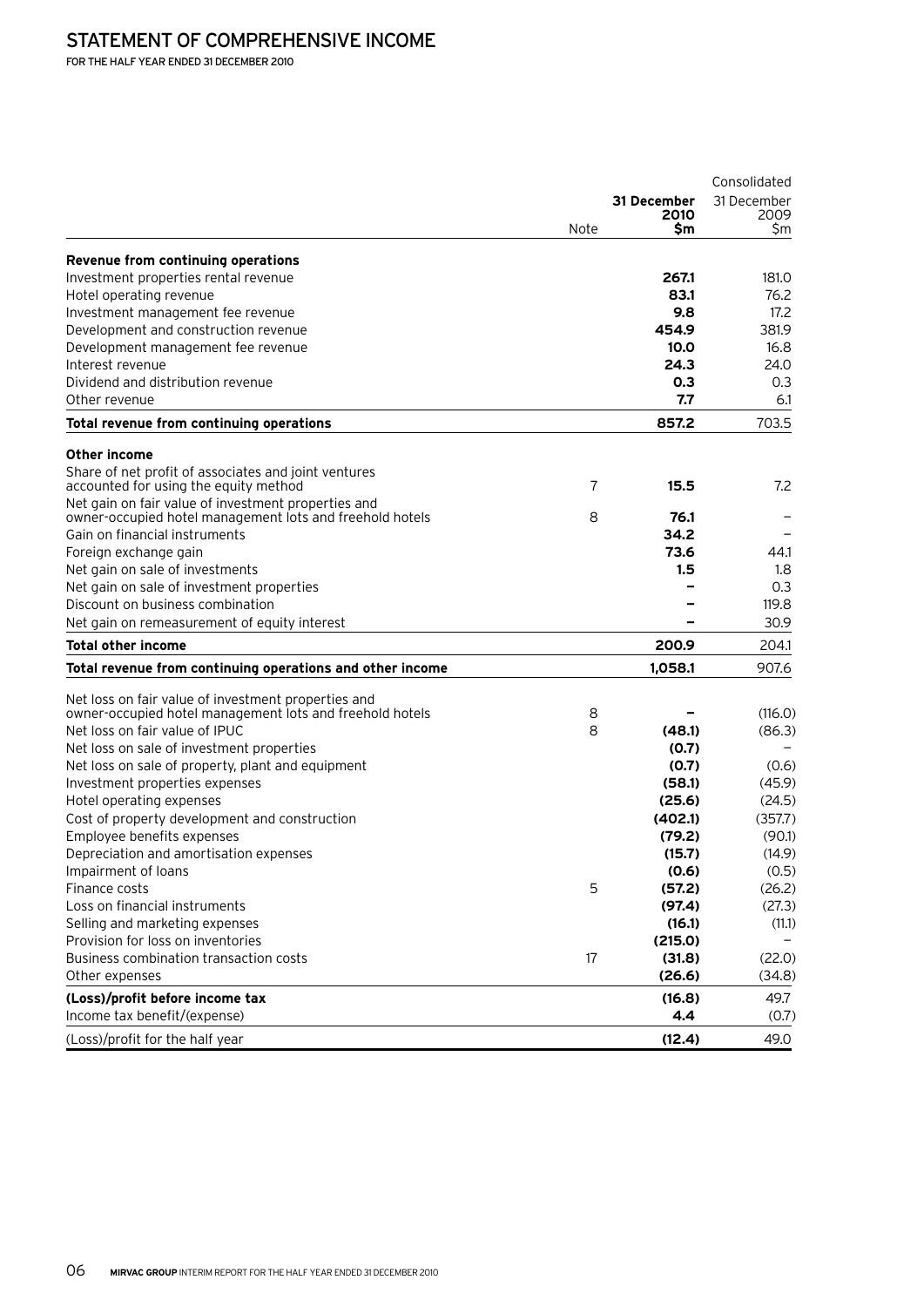# STATEMENT OF COMPREHENSIVE INCOME

For the half year ended 31 December 2010

|                                                                                                                                                |      |                     | Consolidated        |
|------------------------------------------------------------------------------------------------------------------------------------------------|------|---------------------|---------------------|
|                                                                                                                                                |      | 31 December<br>2010 | 31 December<br>2009 |
|                                                                                                                                                | Note | \$m                 | \$m                 |
| (Loss)/profit for the half year                                                                                                                |      | (12.4)              | 49.0                |
| Other comprehensive income for the half year                                                                                                   |      |                     |                     |
| Increment/(decrement) on revaluation of property, plant and equipment, net of tax<br>Exchange differences on translation of foreign operations |      | 9.5<br>(2.2)        | (8.5)<br>2.4        |
| Other comprehensive income, net of tax                                                                                                         |      | 7.3                 | (6.1)               |
| Total comprehensive income for the half year                                                                                                   |      | (5.1)               | 42.9                |
| (Loss)/profit for the half year is attributable to:                                                                                            |      |                     |                     |
| - Stapled securityholders of Mirvac<br>- Non-controlling interest ("NCI")                                                                      |      | (12.7)<br>0.3       | 47.2<br>1.8         |
|                                                                                                                                                |      | (12.4)              | 49.0                |
| Total comprehensive income for the half year is attributable to:                                                                               |      |                     |                     |
| - Stapled securityholders of Mirvac<br>$-$ NCI                                                                                                 |      | (5.4)<br>0.3        | 41.1<br>1.8         |
|                                                                                                                                                |      | (5.1)               | 42.9                |
| Earnings per stapled security for (loss)/profit attributable                                                                                   |      |                     |                     |
| to the stapled securityholders of Mirvac                                                                                                       |      | <b>Cents</b>        | Cents               |
| Basic earnings per security                                                                                                                    | 4    | (0.38)              | 1.67                |
| Diluted earnings per security                                                                                                                  | 4    | (0.38)              | 1.66                |

The above statement of comprehensive income should be read in conjunction with the accompanying notes.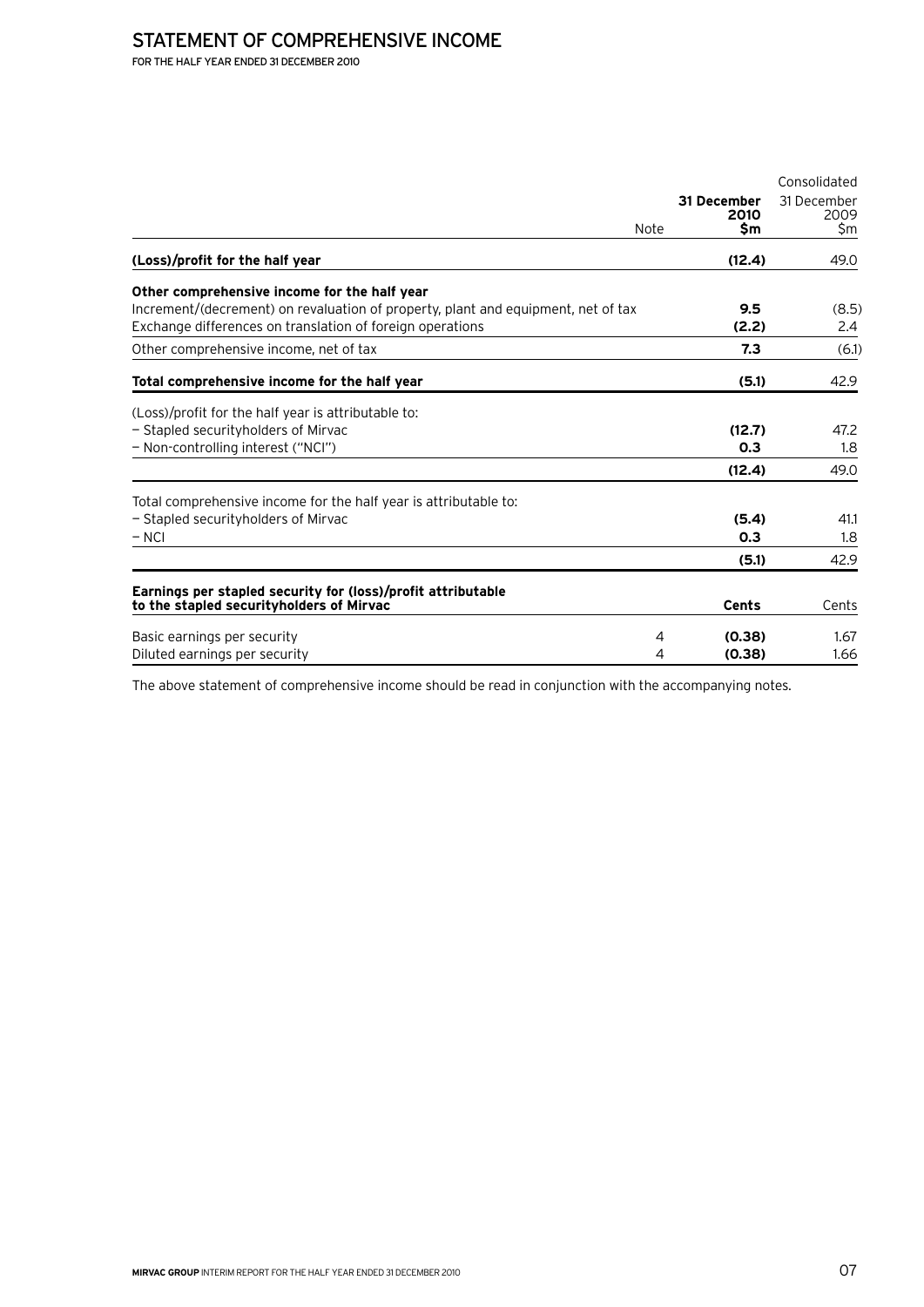At 31 December 2010

|                                                                       |                |             | Consolidated |  |
|-----------------------------------------------------------------------|----------------|-------------|--------------|--|
|                                                                       |                | 31 December | 30 June      |  |
|                                                                       | Note           | 2010<br>\$m | 2010<br>\$m  |  |
|                                                                       |                |             |              |  |
| <b>Current assets</b>                                                 |                |             |              |  |
| Cash and cash equivalents                                             | 16             | 583.2       | 582.0        |  |
| Receivables                                                           |                | 195.9       | 203.8        |  |
| Derivative financial assets                                           |                | O.1         | 2.0          |  |
| Current tax assets                                                    |                | 0.6         | 2.1          |  |
| Inventories                                                           | 6              | 649.6       | 573.3        |  |
| Other financial assets at fair value through profit or loss           |                | 25.3        | 15.3         |  |
| Assets classified as held for sale                                    |                | 31.2        | 53.7         |  |
| Other assets                                                          |                | 16.4        | 26.0         |  |
| <b>Total current assets</b>                                           |                | 1,502.3     | 1,458.2      |  |
| <b>Non-current assets</b>                                             |                |             |              |  |
| Receivables                                                           |                | 125.6       | 182.2        |  |
| Inventories                                                           | 6              | 806.8       | 1,060.9      |  |
| Investments accounted for using the equity method                     | $\overline{7}$ | 412.0       | 410.6        |  |
| Derivative financial assets                                           |                | 8.4         | 14.0         |  |
| Investment properties                                                 | 8              | 5,359.5     | 4,226.5      |  |
| Property, plant and equipment                                         |                | 366.7       | 355.2        |  |
| Intangible assets                                                     | 9              | 72.6        | 54.9         |  |
| Deferred tax assets                                                   |                | 163.1       | 125.0        |  |
|                                                                       |                |             |              |  |
| Total non-current assets                                              |                | 7,314.7     | 6,429.3      |  |
| Total assets                                                          |                | 8,817.0     | 7,887.5      |  |
| <b>Current liabilities</b>                                            |                |             |              |  |
| Payables                                                              |                | 275.3       | 340.0        |  |
| <b>Borrowings</b>                                                     | 10             | 993.7       | 327.7        |  |
| Derivative financial liabilities                                      |                | 1.0         | 0.5          |  |
| Provisions                                                            |                | 75.4        | 71.9         |  |
| <b>Other liabilities</b>                                              |                | 4.6         | 10.6         |  |
| Total current liabilities                                             |                | 1,350.0     | 750.7        |  |
| <b>Non-current liabilities</b>                                        |                |             |              |  |
| Payables                                                              |                | 10.4        | 10.4         |  |
| <b>Borrowings</b>                                                     | 10             | 1,694.2     | 1,516.6      |  |
| Derivative financial liabilities                                      |                | 107.6       | 52.4         |  |
| Deferred tax liabilities                                              |                | 129.2       | 95.9         |  |
| Provisions                                                            |                | 5.1         | 6.1          |  |
| <b>Total non-current liabilities</b>                                  |                | 1,946.5     | 1,681.4      |  |
| <b>Total liabilities</b>                                              |                | 3,296.5     | 2,432.1      |  |
| <b>Net assets</b>                                                     |                | 5,520.5     | 5,455.4      |  |
|                                                                       |                |             |              |  |
| <b>Equity</b><br>Contributed equity                                   | 11             | 6,307.0     | 6,098.8      |  |
| Reserves                                                              |                | 120.2       | 114.3        |  |
| Retained earnings                                                     |                | (917.7)     | (768.7)      |  |
|                                                                       |                |             |              |  |
| Equity and reserves attributable to stapled securityholders of Mirvac |                | 5,509.5     | 5,444.4      |  |
| <b>NCI</b>                                                            |                | 11.0        | 11.0         |  |
| <b>Total equity</b>                                                   |                | 5,520.5     | 5,455.4      |  |

The above statement of financial position should be read in conjunction with the accompanying notes.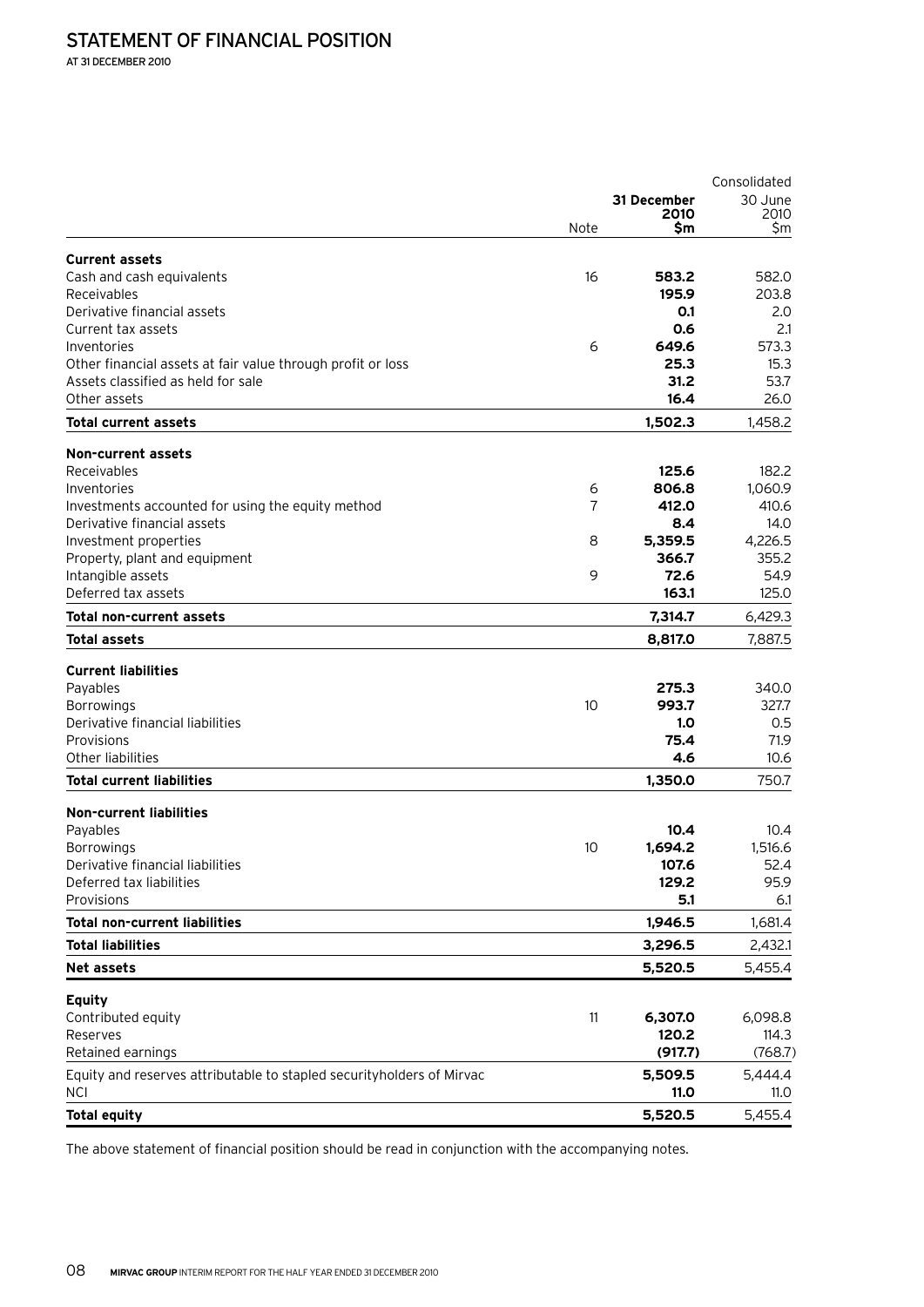# STATEMENT OF CHANGES IN EQUITY

For the half year ended 31 December 2010

|                                                                                                                                                                                                                    | Attributable to stapled<br>securityholders of Mirvac |                 |                             |                   |                                          |
|--------------------------------------------------------------------------------------------------------------------------------------------------------------------------------------------------------------------|------------------------------------------------------|-----------------|-----------------------------|-------------------|------------------------------------------|
| Consolidated                                                                                                                                                                                                       | Contributed<br>equity<br>Sm                          | Reserves<br>\$m | Retained<br>earnings<br>\$m | <b>NCI</b><br>\$m | Total<br>\$m                             |
| Balance 1 July 2010                                                                                                                                                                                                | 6,098.8                                              | 114.3           | (768.7)                     | 11.0              | 5,455.4                                  |
| Total comprehensive income for the half year                                                                                                                                                                       |                                                      | 7.3             | (12.7)                      | 0.3               | (5.1)                                    |
| Security based payment transactions<br>Security based compensation<br>Long term incentive plan ("LTI plan") and                                                                                                    | 2.0                                                  | (1.4)           | 0.3                         |                   | (1.4)<br>2.3                             |
| Employee Incentive Scheme ("EIS") securities<br>converted, sold or forfeited<br>Contributions of equity, net of transaction costs<br>Dividends/distributions provided for or paid                                  | 2.1<br>204.1                                         |                 | (136.6)                     | (0.3)             | 2.1<br>204.1<br>(136.9)                  |
| Total transactions with owners in their capacity as owners                                                                                                                                                         | 208.2                                                | (1.4)           | (136.3)                     | (0.3)             | 70.2                                     |
| <b>Balance at 31 December 2010</b>                                                                                                                                                                                 | 6,307.0                                              | 120.2           | (917.7)                     | 11.0              | 5,520.5                                  |
| Balance 1 July 2009<br>Adjustment on change of accounting policy, net of tax                                                                                                                                       | 5,447.4                                              | 110.5           | (755.1)<br>(7.1)            | 64.8              | 4.867.6<br>(7.1)                         |
| Total restated equity 1 July 2009                                                                                                                                                                                  | 5.447.4                                              | 110.5           | (762.2)                     | 64.8              | 4,860.5                                  |
| Total comprehensive income for the half year                                                                                                                                                                       |                                                      | (6.1)           | 47.2                        | 1.8               | 42.9                                     |
| Security based payment transactions<br>LTI plan and EIS securities converted, sold or forfeited<br>Contributions of equity, net of transaction costs<br>Dividends/distributions provided for or paid<br><b>NCI</b> | 1.8<br>261.5                                         | 1.7<br>6.2      | (0.3)<br>(116.0)            | (56.2)            | 1.7<br>1.5<br>261.5<br>(116.0)<br>(50.0) |
| Total transactions with owners in their capacity as owners                                                                                                                                                         | 263.3                                                | 7.9             | (116.3)                     | (56.2)            | 98.7                                     |
| Balance at 31 December 2009                                                                                                                                                                                        | 5,710.7                                              | 112.3           | (831.3)                     | 10.4              | 5,002.1                                  |

The above statement of changes in equity should be read in conjunction with the accompanying notes.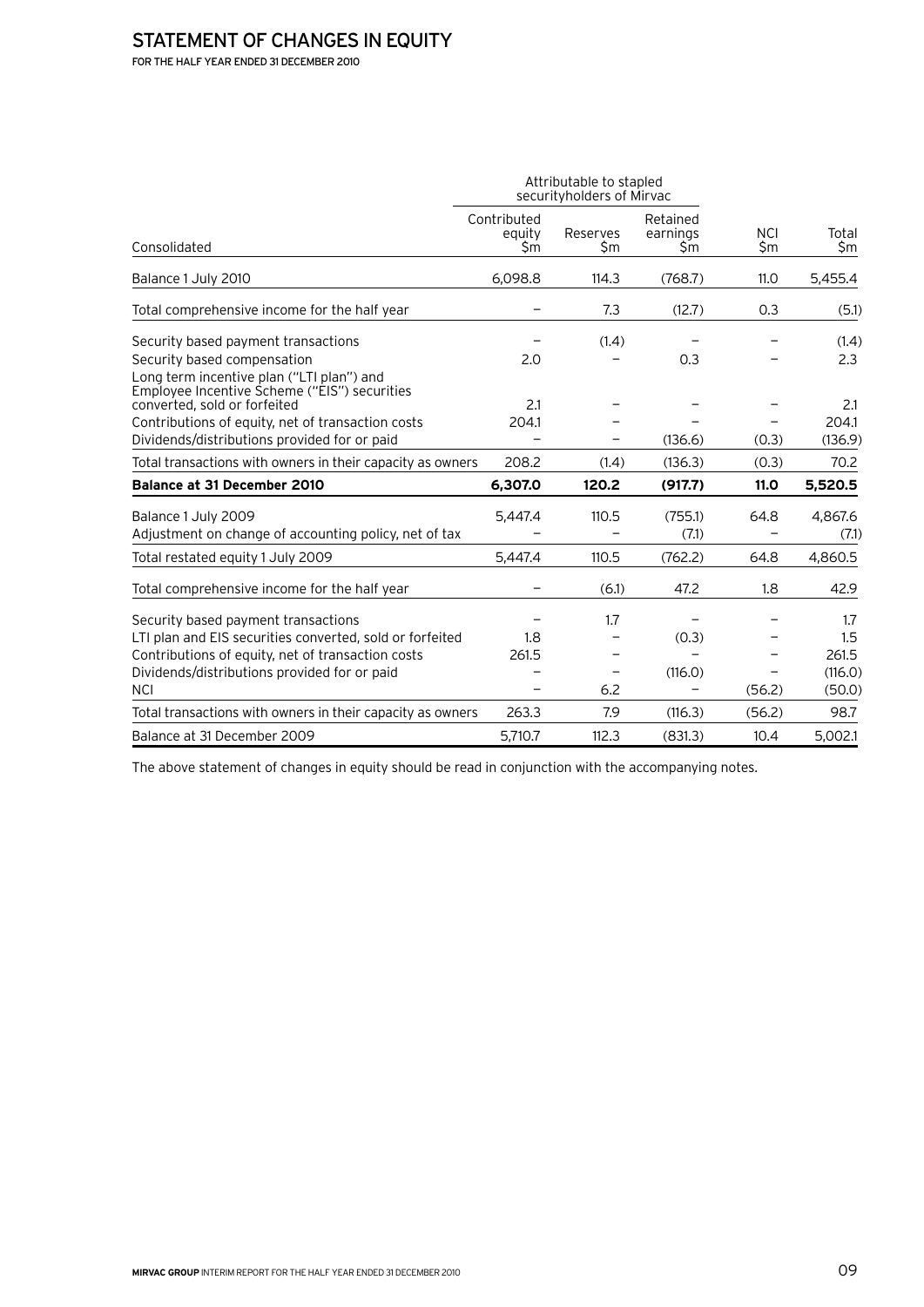For the half year ended 31 December 2010

|                                                                                    |      |             | Consolidated |  |
|------------------------------------------------------------------------------------|------|-------------|--------------|--|
|                                                                                    |      | 31 December | 31 December  |  |
|                                                                                    | Note | 2010<br>Sm  | 2009<br>Sm   |  |
|                                                                                    |      |             |              |  |
| <b>Cash flows from operating activities</b>                                        |      |             |              |  |
| Receipts from customers (inclusive of goods and services tax)                      |      | 904.5       | 760.3        |  |
| Payments to suppliers and employees (inclusive of goods and services tax)          |      | (775.2)     | (603.4)      |  |
|                                                                                    |      | 129.3       | 156.9        |  |
| Interest received                                                                  |      | 16.6        | 14.3         |  |
| Associate and joint venture dividends/distributions received                       |      | 7.7         | 8.8          |  |
| Dividends/distributions received                                                   |      | 0.3         | 0.3          |  |
| Borrowing costs paid                                                               |      | (92.9)      | (80.3)       |  |
| Income tax refund/(paid)                                                           |      | 1.6         | (1.3)        |  |
| Net cash inflows from operating activities                                         | 16   | 62.6        | 98.7         |  |
| Cash flows from investing activities                                               |      |             |              |  |
| Payments for property, plant and equipment                                         |      | (2.7)       | (4.8)        |  |
| Proceeds from sale of property, plant and equipment                                |      | 0.1         | 0.1          |  |
| Payments for investment properties                                                 |      | (52.9)      | (39.8)       |  |
| Proceeds from sale of investment properties and assets classified as held for sale |      | 119.0       | 39.9         |  |
| Payments for loans to related entities                                             |      | (0.5)       | (1.0)        |  |
| Proceeds from loans to related entities                                            |      |             | 0.6          |  |
| Payments for loans to unrelated entities                                           |      | (0.5)       | (1.2)        |  |
| Proceeds from loans to unrelated entities                                          |      | 7.7         | 2.7          |  |
| Contributions to associates and joint ventures                                     |      | (5.5)       | (24.3)       |  |
| Proceeds from associates and joint ventures                                        |      | 52.0        | 6.3          |  |
| Acquisition of subsidiaries, net of cash acquired                                  |      | (228.0)     | (25.5)       |  |
| Proceeds from sale of investments                                                  |      | 10.2        | 4.4          |  |
| Net cash outflows from investing activities                                        |      | (101.1)     | (42.6)       |  |
| Cash flows from financing activities                                               |      |             |              |  |
| Proceeds from borrowings                                                           |      | 1,189.6     | 200.3        |  |
| Repayments of borrowings                                                           |      | (1,008.5)   | (793.2)      |  |
| Payments for NCI                                                                   |      |             | (13.7)       |  |
| Proceeds from issue of stapled securities                                          |      |             | 137.5        |  |
| Contributed equity raising costs                                                   |      |             | (5.9)        |  |
| Dividends/distributions paid as part of business combination                       |      | (8.0)       | (6.3)        |  |
| Dividends/distributions paid                                                       |      | (133.8)     | (59.4)       |  |
| Net cash inflows/(outflows) from financing activities                              |      | 39.3        | (540.7)      |  |
|                                                                                    |      |             |              |  |
| Net increase/(decrease) in cash and cash equivalents                               |      | 0.8         | (484.6)      |  |
| Cash and cash equivalents at the beginning of the half year                        |      | 582.0       | 896.5        |  |
| Effects of exchange rate changes on cash and cash equivalents                      |      | 0.4         |              |  |
| Cash and cash equivalents at the end of the half year                              | 16   | 583.2       | 411.9        |  |

The above statement of cash flows should be read in conjunction with the accompanying notes.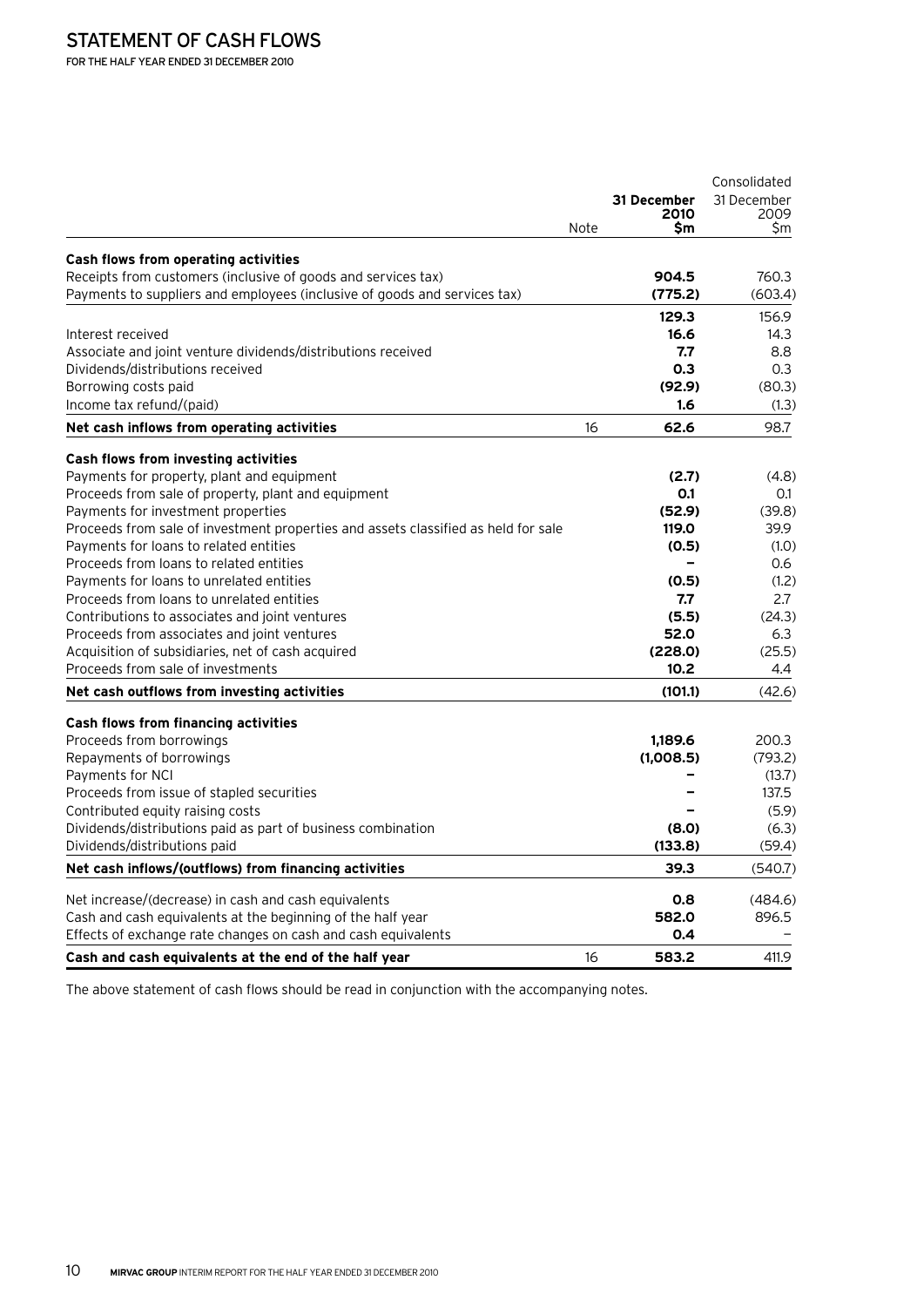# **1 Basis of preparation of half year report**

This general purpose financial report for the interim half year reporting period ended 31 December 2010 has been prepared in accordance with Accounting Standard AASB 134 Interim Financial Reporting and the Corporations Act 2001. The financial statements of Mirvac consist of the consolidated financial statements of Mirvac Limited (the parent entity) and its controlled entities, which includes MPT and its controlled entities. A Mirvac stapled security comprises one Mirvac Limited share stapled to one MPT unit to create a single listed entity traded on the ASX. The stapled securities cannot be traded or dealt with separately.

This interim report does not include all the notes of the type normally included in an annual financial report. Accordingly, this report is to be read in conjunction with the annual report for the year ended 30 June 2010 and any public announcements made by Mirvac during the interim reporting period in accordance with the continuous disclosure requirements of the Corporations Act 2001. The accounting policies adopted are consistent with those of the previous financial year and corresponding interim reporting period.

# **a) Impact of standards issued but not yet applied**

In December 2009, the Australian Accounting Standards Board ("AASB") issued AASB 9 Financial Instruments which addresses the classification and measurement of financial assets and is likely to affect the Group's accounting for its financial assets. The standard is not applicable until 1 January 2013 but is available for early adoption. The Group is yet to assess its full impact. However, initial indications are that it may affect the Group's accounting for its available-for-sale financial assets, since AASB 9 only permits the recognition of fair value gains and losses in other comprehensive income if they relate to equity investments that are not held for trading. The Group has not yet decided when to adopt AASB 9.

In December 2010, the AASB amended AASB 112 Income Taxes to provide a practical approach for measuring deferred tax liabilities and deferred tax assets when investment property is measured using the fair value model. AASB 112 requires the measurement of deferred tax assets or liabilities to reflect the tax consequences that would follow from the way management expects to recover or settle the carrying of the relevant assets or liabilities. The Group will apply the amendment from 1 July 2012. It is currently evaluating the impact of the amendment.

# **2 Critical accounting judgements and estimates**

Judgements and estimates are continually evaluated, based on historical experience and other factors, including expectations of future events that may have a financial impact and are believed to be reasonable under the circumstances.

# **a) Critical judgements in applying Mirvac's accounting policies**

The following are the critical judgements that management has made in the process of applying the Group's accounting policies and that have the most significant effect on the amounts recognised in the financial statements:

# i) Revenue recognition

The measurement of development revenue, which is recognised when the significant risks and rewards of ownership are transferred to the purchaser, requires management to exercise its judgement in setting selling prices, given due consideration to cost inputs and market conditions. The measurement of construction revenue, which is recognised upon construction contracts on a percentage of completion basis, requires an estimate of expenses incurred to date as a percentage of total estimated costs.

# ii) Cost of goods sold

Inventories are expensed as cost of goods sold upon sale. Management uses its judgement in determining the apportionment of cost of goods sold, through either unit entitlement or percentage of revenue, the quantum of cost of goods sold, which includes both costs incurred to date and forecast final costs, and the nature of cost of goods sold, which may include acquisition costs, borrowing costs and those costs incurred in bringing the inventories to a saleable state.

# iii) Provision for loss on inventories

Mirvac is required to carry inventories at the lower of cost and net realisable value ("NRV"). Through the use of project feasibility assessments, which are based on the most reliable evidence available at the time, and incorporate both quantitative and qualitative factors, such as estimated selling rates and cost to complete, judgement is made concerning estimated NRV, which, in some cases, has resulted in the establishment of a provision.

# iv) Investment properties and owner-occupied administration properties

Mirvac is required to make a judgement to determine whether a property qualifies as an investment property or property, plant and equipment in the cases where part of the building is occupied by the Group. Each property is considered individually. Where 10 per cent or more of the lettable space is occupied by the Group, the property is normally treated as owner-occupied and accounted for as part of property, plant and equipment.

# v) Fair value estimation

Some financial assets and liabilities are carried at fair value. The fair value is based on assumptions of future events and involves significant estimates. The fair values of derivatives reported at the end of the reporting period may differ if there is volatility in market rates, indexes, equity prices or foreign exchange rates in future periods.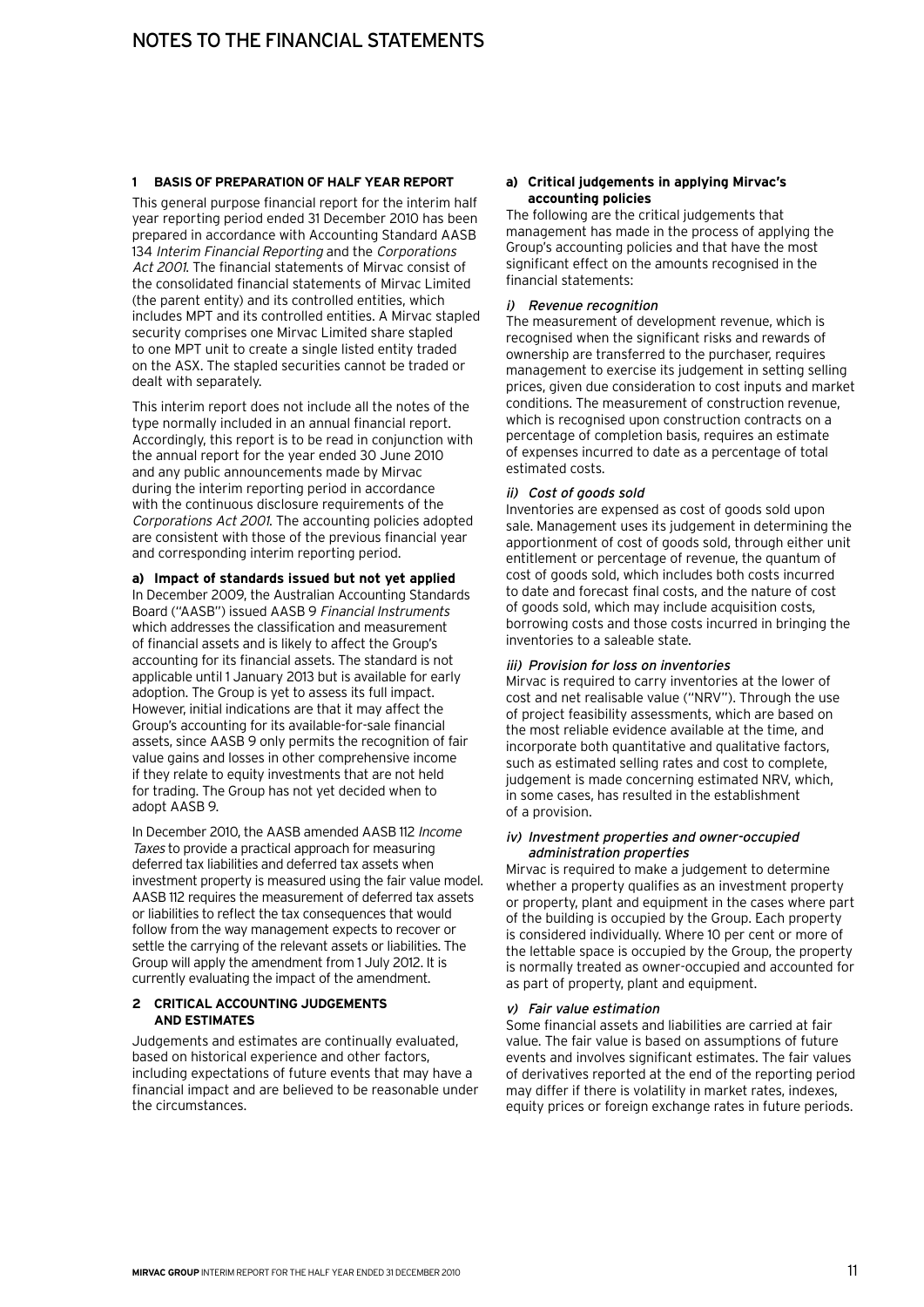# **2 Critical accounting judgements and estimates (Continued)**

# vi) Security based payment transactions

The Group measures the cost of equity settled securities allocated to employees by reference to the fair value of the equity instruments at the date at which they are granted. The fair value is determined by an external valuer using the Monte Carlo simulation pricing method; this method includes a number of judgements and assumptions. These judgements and assumptions relating to security based payments would have no impact on the carrying amounts of assets and liabilities in the statement of financial position, but may impact the security based payment expense taken to profit or loss and equity.

# **b) Key sources of estimation uncertainty**

In preparing the financial statements, management is required to make estimations and assumptions. The following are the key assumptions concerning the future, and other key sources of estimation uncertainty at the end of the reporting period, that have a significant risk of causing material adjustment to the carrying amounts of assets and liabilities within the next 12 months:

#### i) Inventories

The NRV of inventories is the estimated selling price in the ordinary course of business less estimated costs of completion and cost to sell. Such estimates take into consideration fluctuations of price or cost directly relating to events occurring after the end of the period to the extent that such events confirm conditions existing at the end of the reporting period. The key assumptions require the use of management judgement and are reviewed quarterly. During the half year, Mirvac expensed \$215.0m (December 2009: \$nil) in relation to inventories that were carried in excess of the NRV.

# ii) Impairment of goodwill

Mirvac annually tests whether goodwill has suffered any impairment. Determining whether goodwill is impaired requires an estimation of the value in use of the cash generating units ("CGUs") to which goodwill has been allocated. The value in use calculation requires the entity to estimate the future cash flows expected to arise from each CGU and a suitable discount rate in order to calculate the net present value ("NPV"). The carrying amount of goodwill at the end of the reporting period was \$69.4m (June 2010: \$44.4m). There was no impairment loss recognised during the half year (December 2009: \$nil).

#### iii) Estimated impairment of investments accounted for using the equity method

Mirvac tests investments accounted for using the equity method, by comparing recoverable amounts (higher of value in use, and fair value less cost to sell) with the carrying amounts, whenever there is an indication that an investment may be impaired. In determining the value in use of the investment, Mirvac estimates the present value of the estimated future cash flows expected to arise from distributions to be received from the investment and from its ultimate disposal.

# iv) Fair value of investments not traded in active markets

The fair value of investments not traded in an active market is determined by the unit price as advised by the fund manager. The unit price is determined by NPV calculations, using future cash flows and an appropriate post-tax discount rate. The carrying value of investments not traded in an active market determined using the above techniques and assumptions was \$15.3m (June 2010: \$15.3m) and is disclosed as other financial assets at fair value through profit or loss.

# v) Carrying value of management rights

The carrying value of management rights is initially carried at fair value at the date of acquisition. Mirvac has used discounted cash flow ("DCF") analysis to assess the carrying value of the acquired management rights. During the period, there was no impairment of management rights (December 2009: \$nil). The carrying value of management rights at 31 December 2010 was \$3.2m (June 2010: \$10.5m) and is disclosed as part of intangible assets.

#### vi) Valuation of investment properties and owner-occupied properties

Mirvac uses judgement in respect of the fair values of investment properties and owner-occupied properties. Investment properties and owner-occupied properties are revalued by external valuers on a rotation basis, with approximately one-half of the portfolio being valued annually. Investment properties which are not subject to an external valuation at the end of the reporting period are fair valued internally by management. The assumptions used in the estimations of fair values include expected future market rentals, discount rates, market prices and economic conditions. The carrying value at the end of the reporting period for investment properties was \$5,359.5m (June 2010: \$4,226.5m) and owner-occupied properties was \$287.2m (June 2010: \$272.7m).

# vii) Valuation of IPUC

IPUC are valued at fair value. There are generally no active markets for IPUC and fair value is considered to be the estimated market price that would be paid for the partially completed property, reflecting the expectations of market participants of the value of the property when complete less deductions for the estimated cost to complete with appropriate adjustments for risk and profit. The fair value is determined on the basis of either DCF or residual methods. Both methods require consideration of the project risks which are relevant to the development process, including but not limited to construction and letting risks. The estimated value of future assets is based on the expected future income from the project, using current yields of similar completed properties. The net loss on fair value of IPUC for the half year was \$48.1m (December 2009: \$86.3m). The carrying value of \$78.5m (June 2010: \$89.5m) at the end of the reporting period is included in investment properties.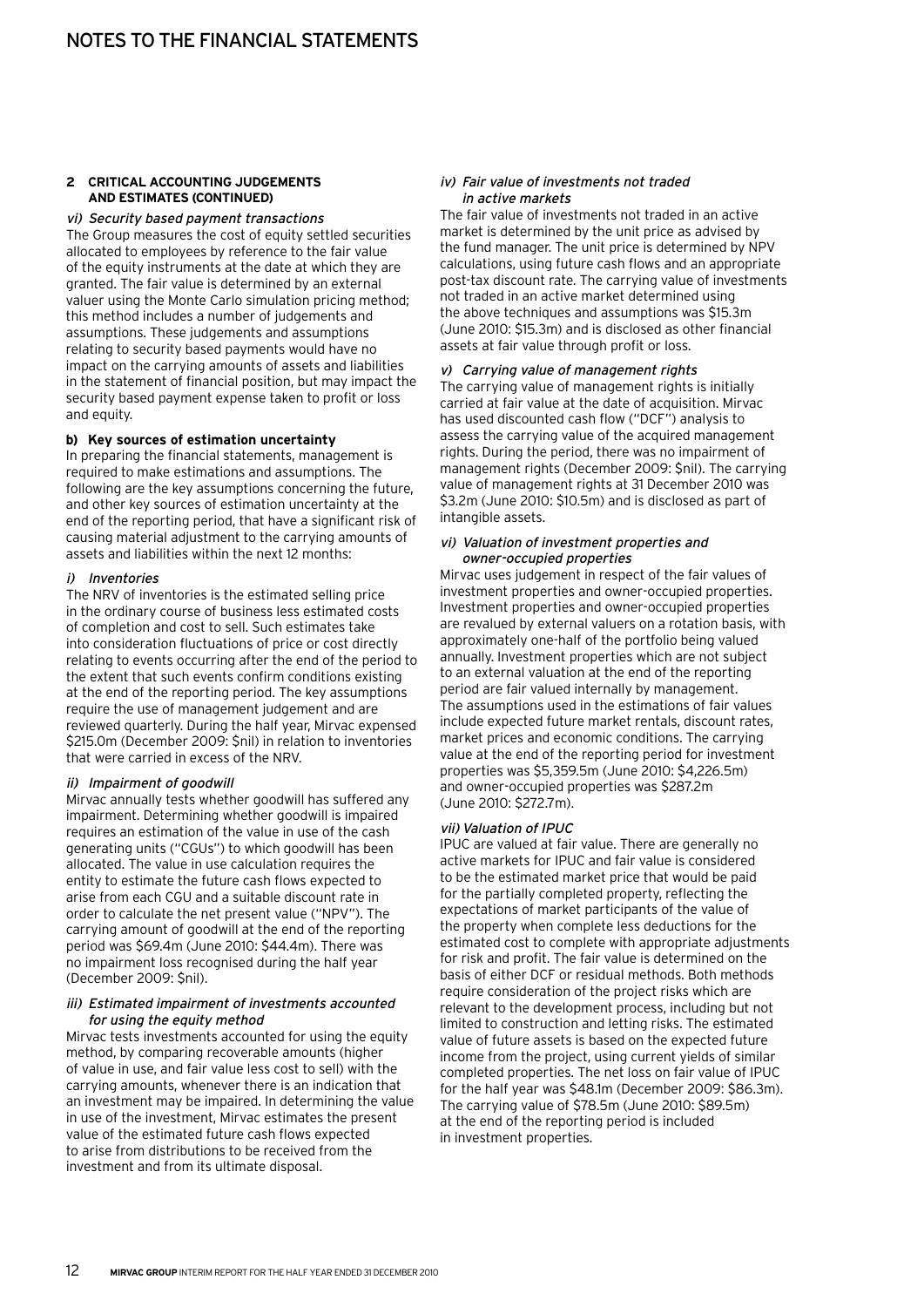# **2 Critical accounting judgements and estimates (Continued)**

# viii)Valuation of assets acquired in business combinations

During the period, Mirvac completed the acquisition of WOP (refer to note 17). On recognising this acquisition, management used estimations and assumptions on the fair value of the assets and liabilities assumed at the date of control.

ix) Valuation of security based payment transactions Valuation of security based payment transactions is performed using judgements around the fair value of the equity instruments on the date at which they are granted. The fair value is determined using the Monte Carlo simulation option pricing model. Mirvac recognises a security based payment over the vesting period which is based on the estimation of the number of equity instruments likely to vest. At the end of the vesting period, Mirvac will assess the total expense recognised in comparison to the number of equity instruments that ultimately vested.

# x) Valuation of derivatives and other financial instruments

Mirvac uses judgement in selecting the appropriate valuation technique for financial instruments not quoted in an active market. Valuation of derivative financial instruments involves assumptions based on quoted market rates adjusted for specific features of the instrument. The valuations of any financial instrument may change in the event of market volatility.

# **3 Segmental information**

# **a) Description of business segments**

Management has determined the segments based on the reports reviewed by the Executive Leadership Team ("ELT") that are used to make strategic decisions. The ELT considers the business from both a product, and within Australia a geographic, perspective. Each division prepares an executive finance report on a monthly basis; this is a detailed report that summarises the following:

- historic results of the division, using both statutory profit and operating profit;
- future forecast of the division for the remainder of the year; and
- key risks and opportunities facing the division.

The ELT assesses the performance of the segments based on a number of measures, both financial and non-financial, which include a measure of operating profit (which is defined below); the use of capital; and success in delivering against key performance indicators. The ELT has identified two core divisions, Investment and Development. Applying the requirements of AASB 8 Operating Segments, Mirvac has four reportable segments:

# i) Investment

The division is made up solely of MPT which holds investments in properties covering the office, retail, industrial and hotel sectors throughout Australia, held for the purpose of producing rental income, predominately through the Trust, its subsidiary trusts and corporate entities holding investment properties. Income is also derived from investments in associates including Mirvac Industrial Trust and Mirvac Wholesale Hotel Fund.

# ii) Hotel Management

Hotel Management is responsible for management of hotels across Australia and New Zealand.

# iii) Investment Management

MIM manages listed and unlisted property funds on behalf of retail and institutional investors. MIM has been disposing of non-aligned funds over the past two years in line with the Group's strategy to focus on wholesale investor partnerships, providing capital for the Group's two core divisions, Investment and Development. MIM also includes Mirvac Asset Management ("MAM"). MAM manages assets on behalf of MPT and external property owners across the real estate spectrum.

# iv) Development

The division's primary operations are property development and construction of residential, office, industrial and retail development projects throughout Australia. In addition, project management fees are received from the management of development and construction projects on behalf of associates, joint ventures and residential development funds.

# **b) Inter-segment transfers**

Segment revenues, expenses and results include transfers between segments. Such transfers are on an arm's length basis and eliminated on consolidation.

# **c) Elimination**

The elimination segment includes adjustment to eliminate trading between segments and to transfer balances to reflect correct disclosure of items on a consolidated basis.

# **d) Comparative information**

When necessary, comparative information has been reclassified to achieve consistency in disclosure in current period amounts and other disclosures.

# **e) Operating profit**

Operating profit is a financial measure which is not prescribed by AAS and represents the profit under AAS adjusted for specific non-cash items and significant items, which management considers to reflect the core earnings of the Group.

# **f) Geographical and customer analysis**

Mirvac operates predominately in Australia with investments in New Zealand, the United States of America and the United Kingdom. Materially, revenue is derived in Australia and assets are in Australia. No single customer in the current or prior corresponding period provided more than 10 per cent of the Group's revenue.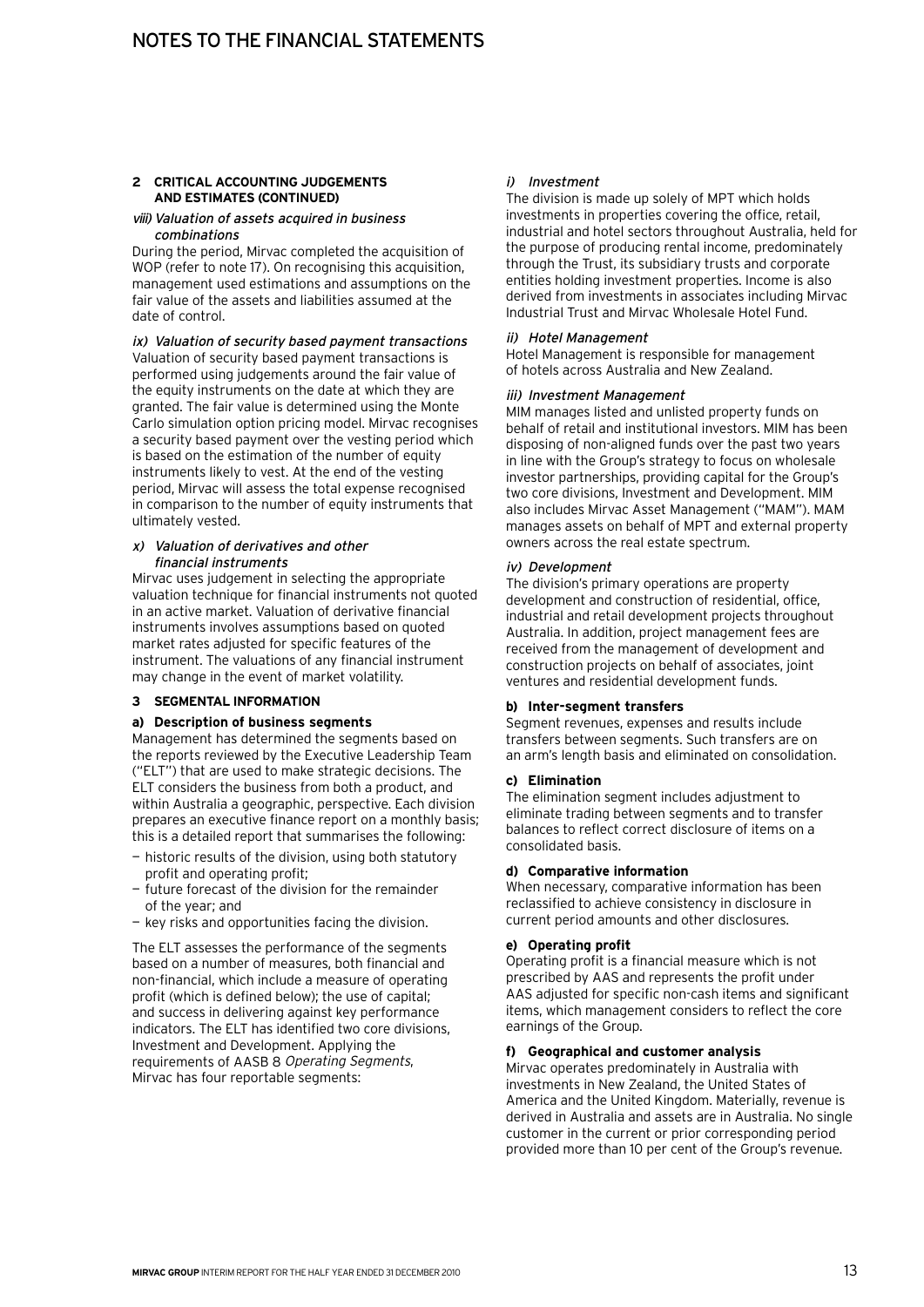# **3 Segmental information (continued)**

| Half year ended 31 December 2010                                                     | \$m                      | Hotel<br>Investment Management Management Development<br>\$m | Investment<br><b>Sm</b> | \$m                      | Unallocated<br>Sm        | Elimination<br>Sm        | Total<br>\$m             |
|--------------------------------------------------------------------------------------|--------------------------|--------------------------------------------------------------|-------------------------|--------------------------|--------------------------|--------------------------|--------------------------|
| Revenue from continuing operations                                                   |                          |                                                              |                         |                          |                          |                          |                          |
| Investment properties rental revenue                                                 | 266.4                    |                                                              | 2.3                     |                          |                          | (1.6)                    | 267.1                    |
| Hotel operating revenue                                                              |                          | 83.1                                                         | $\equiv$                | L.                       |                          |                          | 83.1                     |
| Investment management fee revenue                                                    |                          | $\overline{\phantom{0}}$                                     | 10.7                    | $\overline{\phantom{0}}$ |                          | (0.9)                    | 9.8                      |
| Development and construction revenue                                                 | $\overline{\phantom{0}}$ | $\sim$                                                       | $\equiv$                | 453.7                    | $\overline{\phantom{a}}$ | 1.2                      | 454.9                    |
| Development management fee revenue                                                   | $\overline{\phantom{0}}$ |                                                              | $\equiv$                | 9.3                      | $\overline{\phantom{a}}$ | 0.7                      | 10.0                     |
| Interest revenue                                                                     | 13.4                     | 0.1                                                          | 2.6                     | 3.6                      | 4.8                      | (0.2)                    | 24.3                     |
| Dividend and distribution revenue                                                    | 0.5                      |                                                              | $\equiv$                | $\overline{a}$           | $\overline{\phantom{a}}$ | (0.2)                    | 0.3                      |
| Other revenue                                                                        | $\overline{\phantom{0}}$ | 0.3                                                          | 1.9                     | 4.5                      | 1.0                      | $\overline{\phantom{0}}$ | 7.7                      |
| Inter-segment sales                                                                  | 25.2                     | $\equiv$                                                     | 8.5                     | 17.7                     | 0.3                      | (51.7)                   | $\overline{\phantom{0}}$ |
| Total revenue from continuing operations                                             | 305.5                    | 83.5                                                         | 26.0                    | 488.8                    | 6.1                      | (52.7)                   | 857.2                    |
| Share of net profit/(loss) of associates                                             |                          |                                                              |                         |                          |                          |                          |                          |
| and joint ventures accounted for<br>using the equity method                          | 15.3                     |                                                              | 0.1                     | 0.3                      | 0.2                      | (0.4)                    | 15.5                     |
| Net gain/(loss) from fair value of investment<br>properties and owner-occupied hotel |                          |                                                              |                         |                          |                          |                          |                          |
| management lots and freehold hotels<br>Gain on financial instruments                 | 83.0<br>11.9             | (0.1)                                                        |                         | -                        | 22.3                     | (6.8)                    | 76.1<br>34.2             |
|                                                                                      | 2.8                      |                                                              |                         | $\overline{\phantom{0}}$ | 71.0                     |                          | 73.6                     |
| Foreign exchange gain/(loss)<br>Net gain/(loss) on sale of investments               |                          | (0.2)                                                        | 3.1                     | -                        | (1.6)                    | -                        | 1.5                      |
|                                                                                      |                          |                                                              |                         |                          |                          |                          |                          |
| <b>Total other income</b>                                                            | 113.0                    | (0.3)                                                        | 3.2                     | 0.3                      | 91.9                     | (7.2)                    | 200.9                    |
| Total revenue from continuing<br>operations and other income                         | 418.5                    | 83.2                                                         | 29.2                    | 489.1                    | 98.0                     | (59.9)                   | 1,058.1                  |
| Net loss on fair value of IPUC                                                       | (48.1)                   |                                                              |                         | $\overline{\phantom{0}}$ |                          | $\overline{\phantom{0}}$ | (48.1)                   |
| Net loss on sale of investment properties                                            | (0.7)                    |                                                              |                         | $\overline{\phantom{0}}$ |                          |                          | (0.7)                    |
| Net loss on sale of property,                                                        |                          |                                                              |                         |                          |                          |                          |                          |
| plant and equipment                                                                  | ÷                        | (0.7)                                                        | $\equiv$                | L                        | ÷                        | $\equiv$                 | (0.7)                    |
| Investment properties expenses                                                       | (62.5)                   |                                                              | (1.6)                   | $\overline{\phantom{0}}$ |                          | 6.0                      | (58.1)                   |
| Hotel operating expenses                                                             | $\equiv$                 | (26.3)                                                       | $\equiv$                | (0.3)                    |                          | 1.0                      | (25.6)                   |
| Cost of property development<br>and construction                                     |                          |                                                              |                         | (419.0)                  |                          | 16.9                     | (402.1)                  |
| Employee benefits expenses                                                           | $\equiv$                 | (40.0)                                                       | (10.3)                  | (8.9)                    | (19.3)                   | (0.7)                    | (79.2)                   |
| Depreciation and amortisation expenses                                               | (8.6)                    | (2.4)                                                        | (0.1)                   | (1.5)                    | (1.0)                    | (2.1)                    | (15.7)                   |
| Impairment of loans                                                                  | $\equiv$                 | $\overline{\phantom{0}}$                                     | (0.6)                   | $\overline{\phantom{0}}$ | $\overline{\phantom{m}}$ | $\equiv$                 | (0.6)                    |
| Finance costs                                                                        | (42.7)                   | $\equiv$                                                     | (8.6)                   | (25.6)                   | (5.8)                    | 25.5                     | (57.2)                   |
| Loss on financial instruments                                                        |                          |                                                              | $\equiv$                |                          | (97.4)                   | $\overline{\phantom{0}}$ | (97.4)                   |
| Selling and marketing expenses                                                       | $\overline{\phantom{0}}$ | (5.2)                                                        | (0.3)                   | (10.6)                   | $\overline{\phantom{a}}$ | $\overline{\phantom{0}}$ | (16.1)                   |
| Provision for loss on inventories                                                    | $\overline{\phantom{0}}$ |                                                              | $\equiv$                | (215.0)                  | $\overline{\phantom{0}}$ | $\overline{\phantom{0}}$ | (215.0)                  |
| Business combination transaction costs                                               | (16.8)                   | $\equiv$                                                     | $\equiv$                | $\overline{\phantom{0}}$ | (15.0)                   | $\equiv$                 | (31.8)                   |
| Other expenses                                                                       | (4.4)                    | (3.8)                                                        | (6.0)                   | (7.6)                    | (12.2)                   | 7.4                      | (26.6)                   |
| Profit/(loss) before income tax                                                      | 234.7                    | 4.8                                                          | 1.7                     | (199.4)                  | (52.7)                   | (5.9)                    | (16.8)                   |
| Income tax benefit                                                                   |                          |                                                              |                         |                          |                          |                          | 4.4                      |
| Loss for the half year<br>Profit attributable to NCI                                 |                          |                                                              |                         |                          |                          |                          | (12.4)<br>(0.3)          |
| Loss attributable to the stapled securityholders of Mirvac                           |                          |                                                              |                         |                          |                          |                          | (12.7)                   |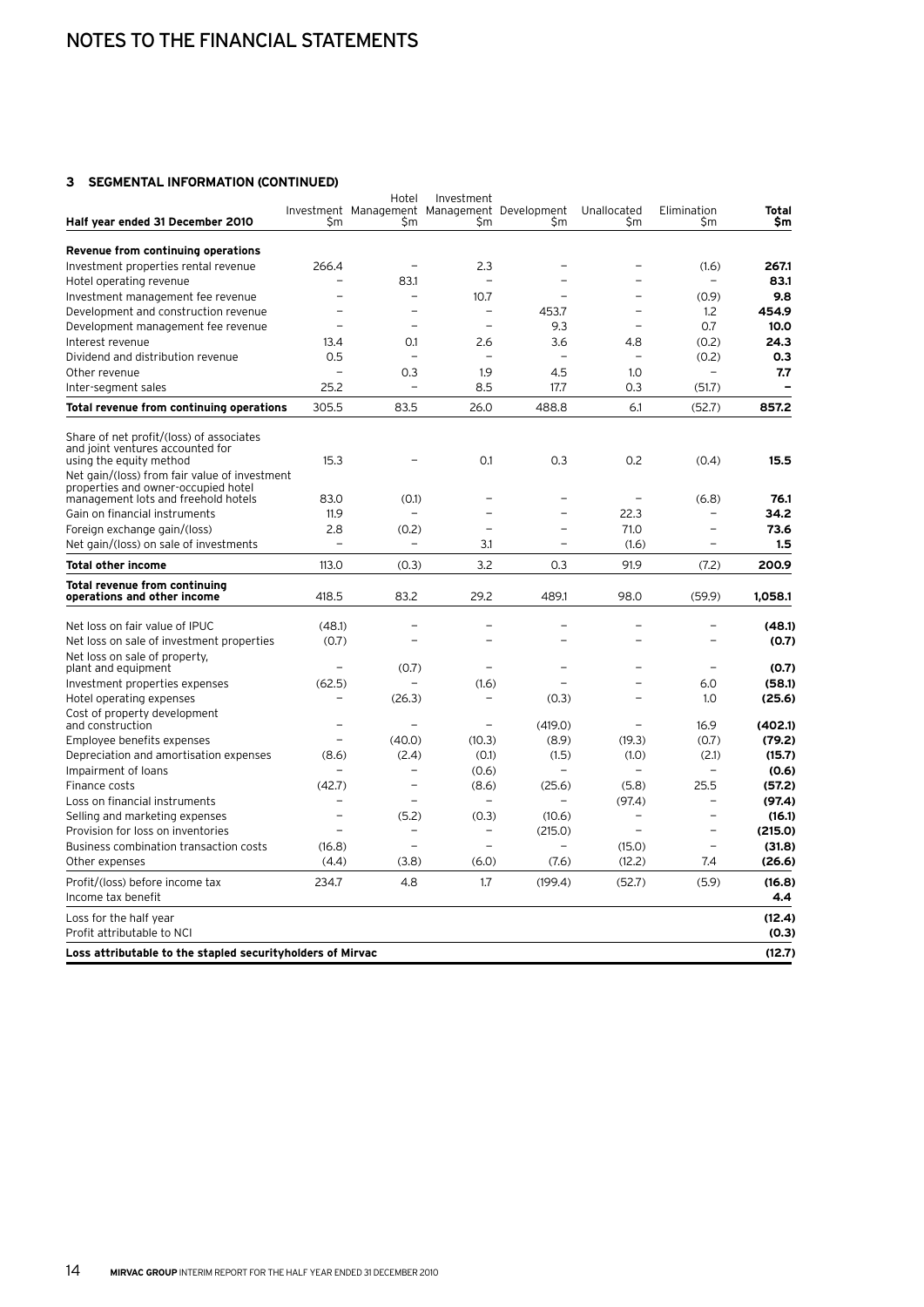# Notes to the financial statements

# **3 Segmental information (continued)**

| Half year ended 31 December 2010                                                                                                                           | \$m    | Hotel<br>\$m | Investment<br>Sm | Investment Management Management Development<br>Sm | Unallocated<br>\$m       | Elimination<br>\$m | Tax<br>\$m               | Total<br>\$m |
|------------------------------------------------------------------------------------------------------------------------------------------------------------|--------|--------------|------------------|----------------------------------------------------|--------------------------|--------------------|--------------------------|--------------|
| Profit/(loss) for the half year<br>after tax before NCI                                                                                                    | 234.7  | 4.8          | 1.7              | (199.4)                                            | (52.7)                   | (5.9)              | 4.4                      | (12.4)       |
| Less: Profit attributable to NCI                                                                                                                           |        |              | $\equiv$         | $\overline{\phantom{0}}$                           |                          | (0.3)              | $\overline{\phantom{0}}$ | (0.3)        |
| Profit/(loss) attributable to the<br>stapled securityholders of Mirvac                                                                                     | 234.7  | 4.8          | 1.7              | (199.4)                                            | (52.7)                   | (6.2)              | 4.4                      | (12.7)       |
| Specific non-cash items<br>Net (gain)/loss from fair value of<br>investment properties and owner-<br>occupied hotel management lots<br>and freehold hotels | (83.0) | 0.1          |                  |                                                    |                          | 6.8                |                          | (76.1)       |
| Net loss on fair value of IPUC                                                                                                                             | 48.1   |              |                  |                                                    |                          |                    |                          | 48.1         |
| Net (gain)/loss on fair value of<br>derivative financial instruments<br>and associated foreign<br>exchange movements                                       | (14.7) | 0.2          |                  |                                                    | 4.1                      |                    |                          | (10.4)       |
| Security based payment expense                                                                                                                             |        |              |                  |                                                    | 2.7                      |                    |                          | 2.7          |
| Depreciation of owner-occupied<br>investment properties, hotels<br>and hotel management lots<br>(including hotel property,<br>plant and equipment)         |        | 0.8          |                  | 0.3                                                |                          | 2.9                |                          | 4.0          |
| Straight-lining of lease revenue                                                                                                                           | (7.6)  |              |                  | $\overline{\phantom{0}}$                           | $\overline{\phantom{0}}$ |                    |                          | (7.6)        |
| Amortisation of lease incentives                                                                                                                           | 6.2    |              |                  |                                                    |                          | (0.9)              |                          | 5.3          |
| Net (gain)/loss from fair value<br>of investment properties,<br>derivatives and other specific<br>non-cash items included in share                         |        |              | 0.7              |                                                    |                          |                    |                          |              |
| of net profit of associates                                                                                                                                | (1.5)  |              |                  | (0.1)                                              | (0.1)                    |                    |                          | (1.0)        |
| <b>Significant items</b><br>Provision for loss on inventories                                                                                              | ۰      |              | -                | 215.0                                              |                          |                    | $\overline{\phantom{0}}$ | 215.0        |
| <b>Business combination</b><br>transaction costs                                                                                                           | 16.8   |              |                  |                                                    | 15.0                     |                    |                          | 31.8         |
| <b>Tax effect</b><br>Tax effect of specific non-cash<br>items and significant items                                                                        |        |              |                  |                                                    |                          |                    | 1.0                      | 1.0          |
| Operating profit/(loss)<br>(profit before specific non-cash<br>items and significant items)                                                                | 199.0  | 5.9          | 2.4              | 15.8                                               | (31.0)                   | 2.6                | 5.4                      | 200.1        |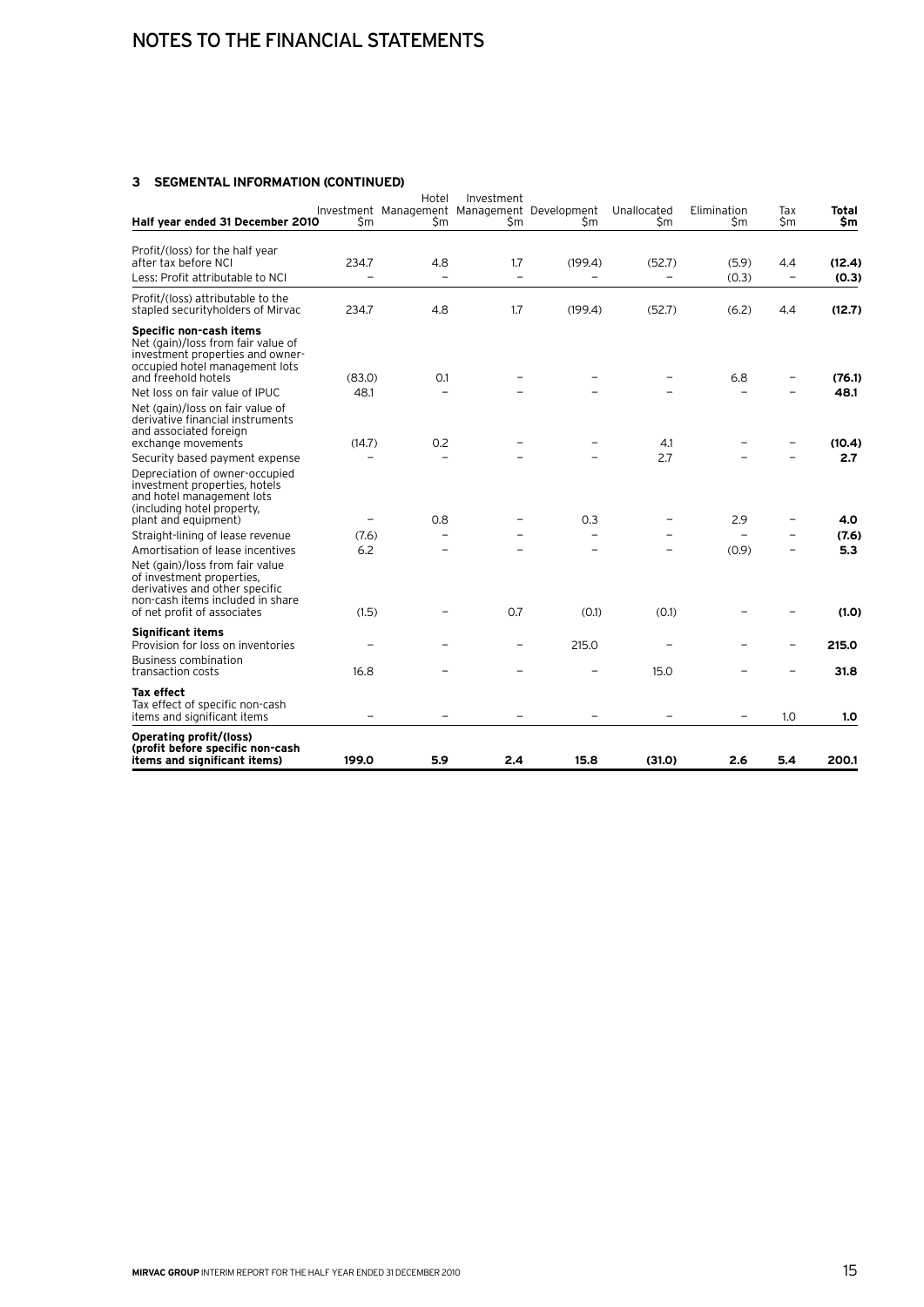# Notes to the financial statements

# **3 Segmental information (continued)**

|                                                                            |                          | Hotel<br>Investment Management Management Development | Investment               |                          | Unallocated              | Elimination              | Total             |
|----------------------------------------------------------------------------|--------------------------|-------------------------------------------------------|--------------------------|--------------------------|--------------------------|--------------------------|-------------------|
| Half year ended 31 December 2009                                           | \$m                      | \$m                                                   | \$m                      | \$m                      | \$m                      | Sm                       | \$m               |
|                                                                            |                          |                                                       |                          |                          |                          |                          |                   |
| Revenue from continuing operations<br>Investment properties rental revenue | 179.7                    |                                                       | 4.8                      |                          |                          | (3.5)                    | 181.0             |
| Hotel operating revenue                                                    | $\overline{\phantom{0}}$ | 76.3                                                  |                          | $\overline{\phantom{0}}$ | $\overline{\phantom{0}}$ | (0.1)                    | 76.2              |
| Investment management fee revenue                                          |                          |                                                       | 19.8                     |                          |                          | (2.6)                    | 17.2              |
| Development and construction revenue                                       | $\overline{\phantom{0}}$ | $\overline{\phantom{0}}$                              | $\overline{\phantom{a}}$ | 382.3                    | $\overline{\phantom{0}}$ | (0.4)                    | 381.9             |
| Development management fee revenue                                         | $\overline{\phantom{0}}$ | L.                                                    | 0.1                      | 18.5                     | $\overline{\phantom{0}}$ | (1.8)                    | 16.8              |
| Interest revenue                                                           | 14.7                     | 0.1                                                   | 2.9                      | 3.5                      | 3.1                      | (0.3)                    | 24.0              |
| Dividend and distribution revenue                                          | 0.6                      |                                                       | $\equiv$                 | $\overline{\phantom{a}}$ |                          | (0.3)                    | 0.3               |
| Other revenue                                                              | 1.0                      | 0.3                                                   | 2.1                      | 2.7                      | 0.8                      | (0.8)                    | 6.1               |
| Inter-segment sales                                                        | 27.1                     | $\overline{\phantom{a}}$                              | 5.2                      | 17.7                     | 0.8                      | (50.8)                   | $\qquad \qquad -$ |
| Total revenue from continuing operations                                   | 223.1                    | 76.7                                                  | 34.9                     | 424.7                    | 4.7                      | (60.6)                   | 703.5             |
| Share of net profit/(loss) of associates and joint                         |                          |                                                       |                          |                          |                          |                          |                   |
| ventures accounted for using equity method                                 | 1.1                      |                                                       |                          | 9.3                      |                          | (3.2)                    | 7.2               |
| Foreign exchange gain                                                      | L,                       |                                                       |                          |                          | 44.1                     |                          | 44.1              |
| Net gain/(loss) on sale of investments                                     | 0.5                      |                                                       | 1.7                      | 0.1                      | $\overline{\phantom{0}}$ | (0.5)                    | 1.8               |
| Net gain on sale of investment properties                                  | 0.3                      | $\overline{\phantom{0}}$                              | $\equiv$                 | ۳                        | $\equiv$                 | $\overline{\phantom{0}}$ | 0.3               |
| Discount on business combination                                           | 119.8                    |                                                       | $\equiv$                 | $\overline{\phantom{0}}$ |                          | $\equiv$                 | 119.8             |
| Net gain on re-measurement of equity interest                              | 25.3                     |                                                       | (1.1)                    | $\overline{a}$           |                          | 6.7                      | 30.9              |
| Total other income                                                         | 147.0                    | $\overline{\phantom{0}}$                              | 0.6                      | 9.4                      | 44.1                     | 3.0                      | 204.1             |
| Total revenue from continuing<br>operations and other income               | 370.1                    | 76.7                                                  | 35.5                     | 434.1                    | 48.8                     | (57.6)                   | 907.6             |
| Net loss on fair value of investment properties                            | (124.6)                  |                                                       | ÷,                       | (0.1)                    |                          | 8.7                      | (116.0)           |
| Net loss on fair value of IPUC                                             | (86.3)                   |                                                       | $\overline{\phantom{0}}$ | $\overline{a}$           |                          | $\overline{\phantom{0}}$ | (86.3)            |
| Net loss on sale of property, plant and equipment                          | $\overline{\phantom{0}}$ |                                                       | (0.3)                    | (0.3)                    |                          | $\equiv$                 | (0.6)             |
| Cost of property development and construction                              | $\overline{\phantom{0}}$ |                                                       |                          | (374.6)                  |                          | 16.9                     | (357.7)           |
| Investment properties expenses                                             | (50.3)                   |                                                       | $\equiv$                 | $\overline{\phantom{0}}$ | $\overline{\phantom{0}}$ | 4.4                      | (45.9)            |
| Hotel operating expenses                                                   | $\overline{\phantom{0}}$ | (25.3)                                                | $\equiv$                 | (0.4)                    |                          | 1.2                      | (24.5)            |
| Employee benefits expenses                                                 | $\overline{\phantom{0}}$ | (35.7)                                                | (15.7)                   | (19.1)                   | (19.6)                   | $\overline{\phantom{a}}$ | (90.1)            |
| Depreciation and amortisation expenses                                     | (7.4)                    | (2.6)                                                 | (0.4)                    | (1.7)                    | (1.3)                    | (1.5)                    | (14.9)            |
| Impairment of loans                                                        | -                        |                                                       | (0.5)                    | $\equiv$                 |                          | $\equiv$                 | (0.5)             |
| Finance costs                                                              | (26.3)                   |                                                       | (8.4)                    | (11.3)                   | (7.3)                    | 27.1                     | (26.2)            |
| Loss on financial instruments                                              | 0.9                      |                                                       | 0.1                      |                          | (29.0)                   | 0.7                      | (27.3)            |
| Selling and marketing expenses                                             | $\overline{\phantom{0}}$ | (4.4)                                                 | (0.5)                    | (6.2)                    | $\overline{\phantom{0}}$ | $\equiv$                 | (11.1)            |
| Business combination transaction costs                                     | (22.0)                   | $\overline{\phantom{a}}$                              | $\overline{\phantom{0}}$ | $\overline{\phantom{0}}$ | L.                       | $\overline{\phantom{0}}$ | (22.0)            |
| Other expenses                                                             | (2.6)                    | (2.8)                                                 | (12.5)                   | (15.3)                   | (7.7)                    | 6.1                      | (34.8)            |
| Profit/(loss) before income tax                                            | 51.5                     | 5.9                                                   | (2.7)                    | 5.1                      | (16.1)                   | 6.0                      | 49.7              |
| Income tax expense                                                         |                          |                                                       |                          |                          |                          |                          | (0.7)             |
| Profit for the half year                                                   |                          |                                                       |                          |                          |                          |                          | 49.0              |
| Profit attributable to NCI                                                 |                          |                                                       |                          |                          |                          |                          | (1.8)             |
| Profit attributable to the stapled securityholders of Mirvac               |                          |                                                       |                          |                          |                          |                          | 47.2              |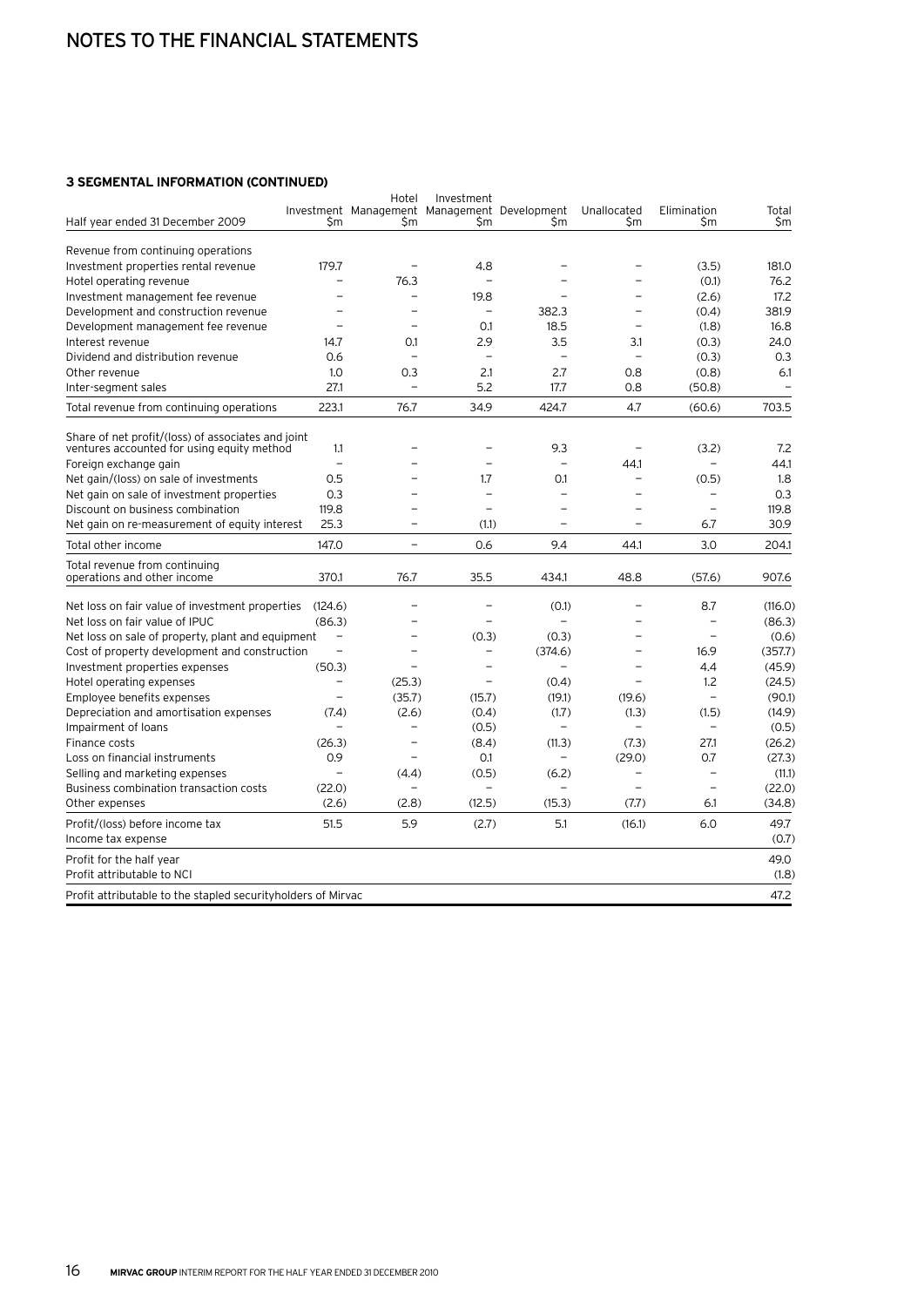# Notes to the financial statements

# **3 Segmental information (continued)**

| Half year ended 31 December 2009                                                                                                                    | \$m              | Hotel<br>\$m      | Investment<br>Investment Management Management Development<br>\$m | \$m                      | Unallocated<br>\$m | Elimination<br>\$m | Tax<br>\$m               | Total<br>\$m     |
|-----------------------------------------------------------------------------------------------------------------------------------------------------|------------------|-------------------|-------------------------------------------------------------------|--------------------------|--------------------|--------------------|--------------------------|------------------|
|                                                                                                                                                     |                  |                   |                                                                   |                          |                    |                    |                          |                  |
| Profit/(loss) for the half year<br>after tax before NCI                                                                                             | 51.5             | 5.9               | (2.7)                                                             | 5.1                      | (16.1)             | 6.0                | (0.7)                    | 49.0             |
| Less: Profit attributable to NCI                                                                                                                    | (1.4)            | $\qquad \qquad -$ | $\overline{\phantom{0}}$                                          | $\equiv$                 | ÷,                 | (0.4)              | $\overline{\phantom{a}}$ | (1.8)            |
| Profit/(loss) attributable to the<br>stapled securityholders of Mirvac                                                                              | 50.1             | 5.9               | (2.7)                                                             | 5.1                      | (16.1)             | 5.6                | (0.7)                    | 47.2             |
| Specific non-cash items<br>Net loss from fair value of investment<br>properties (excluding owner-occupied)<br>Net loss from fair value of IPUC      | 124.6<br>86.3    |                   |                                                                   | 0.1                      |                    | (8.7)              |                          | 116.0<br>86.3    |
| Net gain on fair value of derivative<br>financial instruments and associated<br>foreign exchange movements                                          | (0.9)            |                   | (0.1)                                                             |                          | (15.0)             | (0.7)              |                          | (16.7)           |
| Security based payment expense                                                                                                                      |                  |                   |                                                                   |                          | 2.5                |                    |                          | 2.5              |
| Depreciation of owner-occupied<br>investment properties, hotels and<br>hotel management lots (including<br>hotel property, plant and equipment)     |                  | 0.7               |                                                                   | 0.2                      |                    | 2.5                |                          | 3.4              |
| Straight-lining of lease revenue                                                                                                                    | (0.3)            |                   |                                                                   | $\overline{\phantom{0}}$ |                    | -                  |                          | (0.3)            |
| Amortisation of lease incentives                                                                                                                    | 5.8              |                   |                                                                   |                          |                    | (1.0)              |                          | 4.8              |
| Net loss on fair value of investment<br>properties, derivatives and other<br>specific non-cash items included<br>in share of net loss of associates | 8.3              |                   |                                                                   |                          |                    | 2.9                |                          | 11.2             |
| Significant items<br>Net gain on sale of non-aligned assets<br>Discount on business combination                                                     | (0.8)<br>(119.8) |                   |                                                                   | (0.1)<br>$\equiv$        |                    |                    |                          | (0.9)<br>(119.8) |
| Net gain on remeasurement<br>of equity interest                                                                                                     | (25.3)           |                   | 1.1                                                               |                          |                    | (6.7)              |                          | (30.9)           |
| Business combination transaction costs                                                                                                              | 22.0             |                   |                                                                   |                          |                    |                    |                          | 22.0             |
| Tax effect<br>Tax effect of specific non-cash<br>items and significant items                                                                        |                  |                   |                                                                   |                          |                    |                    | 4.6                      | 4.6              |
| Operating profit/(loss)<br>(profit before specific non-cash<br>items and significant items)                                                         | 150.0            | 6.6               | (1.7)                                                             | 5.3                      | (28.6)             | (6.1)              | 3.9                      | 129.4            |

|                                                                  |         | Hotel | Investment |                                                     |                    |                    |              |
|------------------------------------------------------------------|---------|-------|------------|-----------------------------------------------------|--------------------|--------------------|--------------|
|                                                                  | \$m     | \$m   | \$m        | Investment Management Management Development<br>\$m | Unallocated<br>\$m | Elimination<br>\$m | Total<br>\$m |
| 31 December 2010 <sup>1</sup>                                    |         |       |            |                                                     |                    |                    |              |
| Total assets                                                     | 7.057.8 | 157.7 | 85.2       | 1.970.9                                             | 165.9              | (620.5)            | 8,817.0      |
| Total liabilities                                                | 1,535.3 | 27.7  | 10.2       | 211.7                                               | 2,071.7            | (560.1)            | 3,296.5      |
| Investments in associates and joint ventures                     | 213.2   |       | 15.4       | 223.6                                               | 2.1                | (42.3)             | 412.0        |
| Acquisitions of investments and<br>property, plant and equipment | 1,218.1 | 1.7   | 0.8        | 0.9                                                 | 0.4                |                    | 1,221.9      |
| Depreciation and amortisation expenses                           | 8.6     | 2.4   | 0.1        | 1.5                                                 | 1.0                | 2.1                | 15.7         |
| 31 December 2009 <sup>1</sup>                                    |         |       |            |                                                     |                    |                    |              |
| Total assets                                                     | 5.403.5 | 140.1 | 129.6      | 2,363.0                                             | 162.1              | (714.7)            | 7,483.6      |
| <b>Total liabilities</b>                                         | 755.7   | 26.1  | 47.8       | 198.8                                               | 2.098.8            | (645.7)            | 2,481.5      |
| Investments in associates and joint ventures                     | 211.2   |       | 22.6       | 223.9                                               | 1.9                | (47.0)             | 412.6        |
| Acquisitions of investments and<br>property, plant and equipment | 1.059.3 | 1.5   | 2.4        | 20.5                                                | 0.1                |                    | 1,083.8      |
| Depreciation and amortisation expenses                           | 7.4     | 2.6   | 0.4        | 1.7                                                 | 1.3                | 1.5                | 14.9         |

1) Divisional segment assets and liabilities have been adjusted to eliminate all inter-divisional balances (including inter-company balances, investment in subsidiaries and inter-company loans). Comparatives have been restated on the same basis.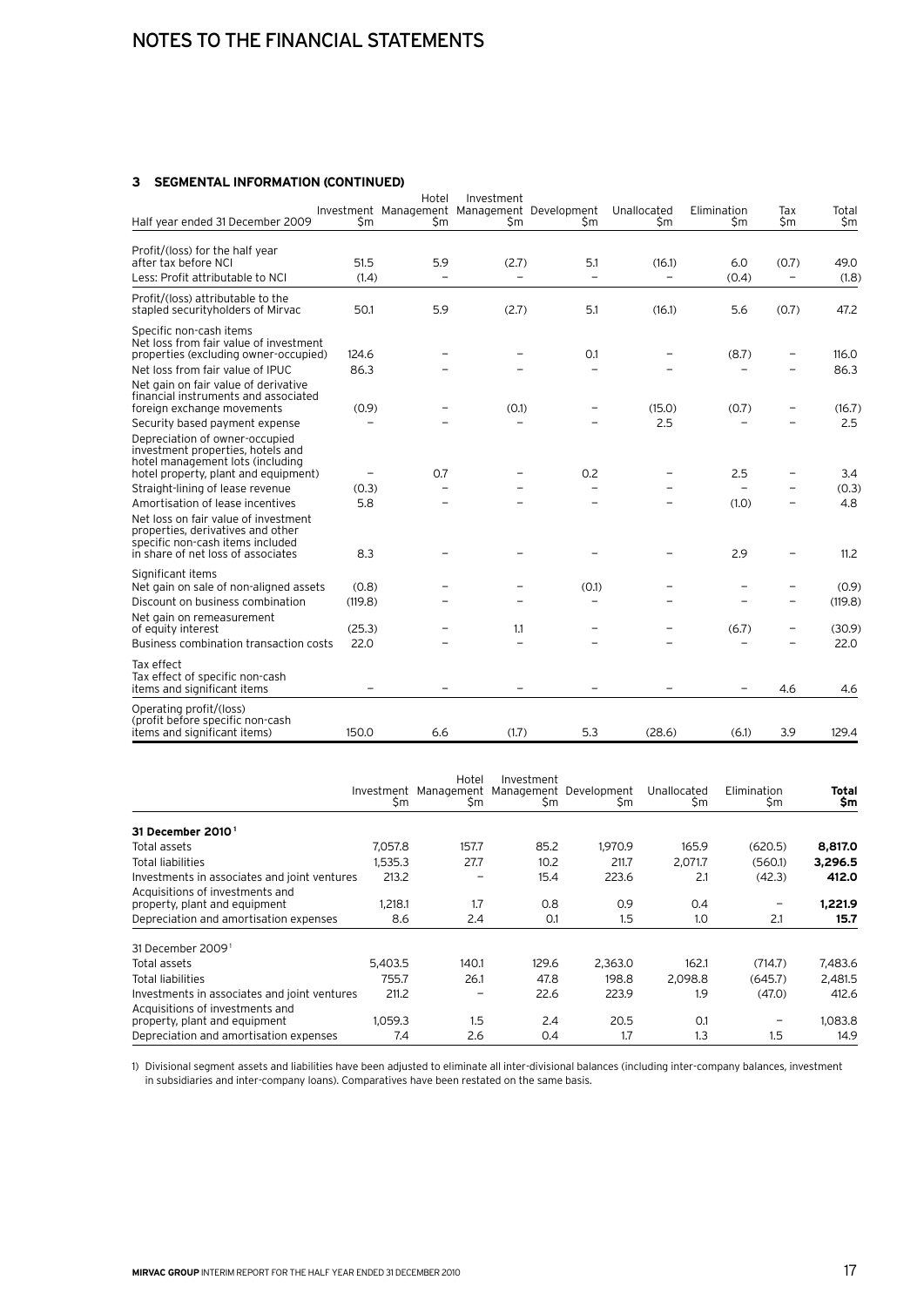# **4 Earnings per security**

|                                                                                                                                                      |                              | Consolidated                 |
|------------------------------------------------------------------------------------------------------------------------------------------------------|------------------------------|------------------------------|
|                                                                                                                                                      | 31 December<br>2010<br>Cents | 31 December<br>2009<br>Cents |
| <b>Earnings per security</b>                                                                                                                         |                              |                              |
| Basic earnings per security                                                                                                                          | (0.38)                       | 1.67                         |
| Diluted earnings per security <sup>1</sup>                                                                                                           | (0.38)                       | 1.66                         |
|                                                                                                                                                      | \$m                          | \$m                          |
| Basic and diluted earnings per security                                                                                                              |                              |                              |
| (Loss)/profit attributable to the stapled security holders of Mirvac<br>used in calculating earnings per security                                    | (12.7)                       | 47.2                         |
| Weighted average number of securities used as denominator <sup>1</sup>                                                                               | <b>Number</b><br>m           | <b>Number</b><br>m           |
|                                                                                                                                                      |                              |                              |
| Weighted average number of securities used in calculating basic earnings per security<br>Adjustment for calculation of diluted earnings per security | 3,376.6                      | 2,820.8                      |
| Securities issued under EIS                                                                                                                          | 11.5                         | 15.7                         |
| Weighted average number of securities used in calculating diluted earnings per security                                                              | 3.388.1                      | 2,836.5                      |

1) Diluted securities do not include the options and rights issued under the previous LTI plan as the exercise of these equity instruments is contingent on conditions during the vesting period.

# **5 Finance costs**

|                                                                                                  |                           | Consolidated               |
|--------------------------------------------------------------------------------------------------|---------------------------|----------------------------|
|                                                                                                  | 31 December<br>2010<br>Sm | 31 December<br>2009<br>\$m |
| Interest and finance charges paid/payable, net of provision release                              | 79.7                      | 58.3                       |
| Amount capitalised                                                                               | (45.6)                    | (39.4)                     |
| Interest capitalised in current and prior periods expensed this period, net of provision release | 22.3                      | 5.9                        |
| Borrowing costs amortised                                                                        | 0.8                       | 1.4                        |
| <b>Total finance costs</b>                                                                       | 57.2                      | 26.2                       |

# **6 INVENTORIES<sup>1</sup>**

|                                                                                    |                            | Consolidated           |
|------------------------------------------------------------------------------------|----------------------------|------------------------|
|                                                                                    | 31 December<br>2010<br>\$m | 30 June<br>2010<br>\$m |
| Current                                                                            |                            |                        |
| Development projects                                                               |                            |                        |
| Cost of acquisition                                                                | 430.9                      | 242.5                  |
| Development costs                                                                  | 389.2                      | 368.6                  |
| Borrowing costs capitalised during development                                     | 101.9                      | 70.4                   |
| Provision for loss                                                                 | (273.8)                    | (109.3)                |
|                                                                                    | 648.2                      | 572.2                  |
| <b>Construction work in progress</b> (amount due from customers for contract work) |                            |                        |
| Contract costs incurred and recognised profits less recognised losses              | 42.3                       | 17.2                   |
| Borrowing costs capitalised during construction                                    |                            |                        |
| Progress billings                                                                  | (42.3)                     | (17.2)                 |
|                                                                                    |                            |                        |
| Hotel inventories                                                                  | 1.4                        | 1.1                    |
| <b>Total current inventories</b>                                                   | 649.6                      | 573.3                  |

1) Lower of cost and NRV.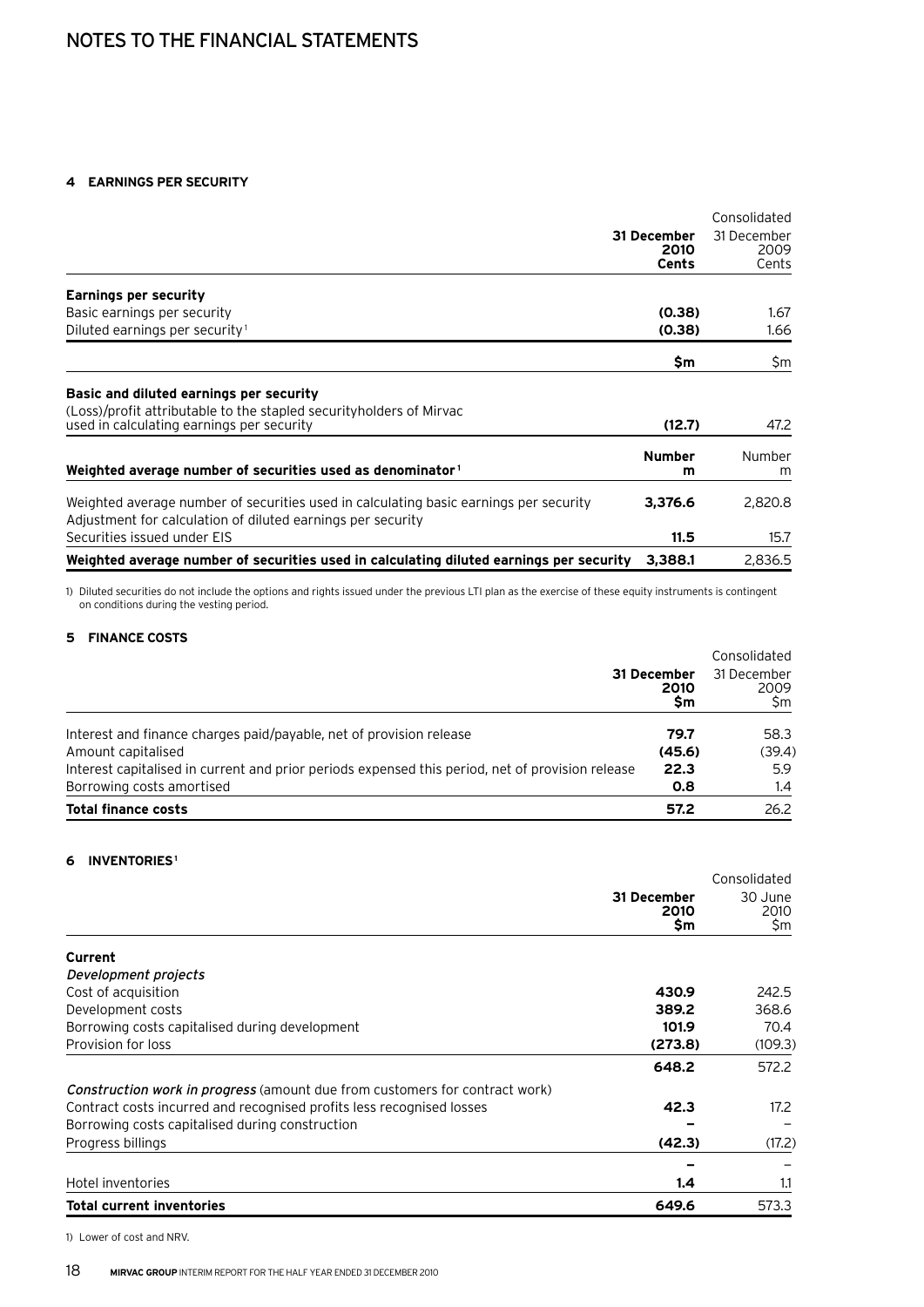# **6 Inventories1 (continued)**

| 31 December | 30 June     |
|-------------|-------------|
| 2010<br>\$m | 2010<br>\$m |
|             |             |
|             |             |
| 556.2       | 681.5       |
| 250.1       | 344.5       |
| 127.5       | 142.9       |
| (127.0)     | (108.0)     |
| 806.8       | 1,060.9     |
|             |             |
|             |             |
|             |             |
|             |             |
|             |             |
| 806.8       | 1,060.9     |
|             |             |
| 649.6       | 573.3       |
| 806.8       | 1,060.9     |
| 1.456.4     | 1,634.2     |
|             |             |

# **7 Investments accounted for using the equity method**

|                                                                                                                         | Note | 31 December<br>2010<br>\$m | Consolidated<br>30 June<br>2010<br>\$m     |
|-------------------------------------------------------------------------------------------------------------------------|------|----------------------------|--------------------------------------------|
| <b>Statement of financial position</b>                                                                                  |      |                            |                                            |
| Investments accounted for using the equity method                                                                       |      |                            |                                            |
| Investments in associates                                                                                               | 13   | 109.6                      | 110.3                                      |
| Investments in joint ventures                                                                                           | 14   | 302.4                      | 300.3                                      |
|                                                                                                                         |      | 412.0                      | 410.6                                      |
|                                                                                                                         |      | 31 December<br>2010<br>\$m | Consolidated<br>31 December<br>2009<br>\$m |
| <b>Statement of comprehensive income</b>                                                                                |      |                            |                                            |
| Share of net profit of associates and joint ventures accounted for using the equity method<br>Investments in associates |      | 4.3                        | 2.3                                        |
| Investments in joint ventures                                                                                           |      | 11.2                       | 4.9                                        |
|                                                                                                                         |      | 15.5                       | 7.2                                        |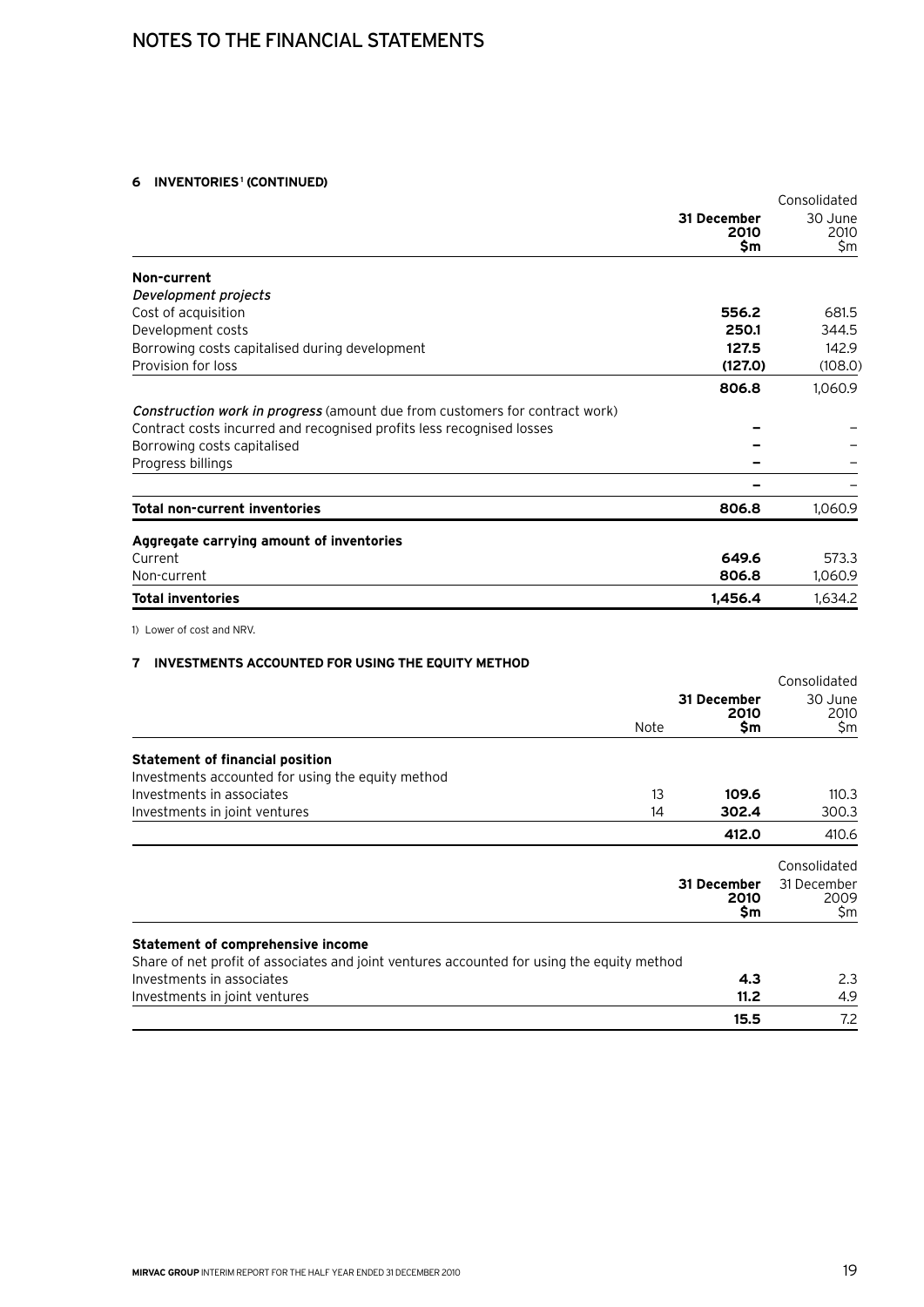# **8 Investment properties**

|                                                                             |                        |                              | Book value               |                          | Capitalisation rate      |                      | Discount rate            |                                      | Last                     |
|-----------------------------------------------------------------------------|------------------------|------------------------------|--------------------------|--------------------------|--------------------------|----------------------|--------------------------|--------------------------------------|--------------------------|
|                                                                             | Date of<br>acquisition | 31 Dec<br>2010<br>\$m        | 30 Jun<br>2010<br>\$m    | 31 Dec<br>2010<br>%      | 30 Jun<br>2010<br>$\%$   | 31 Dec<br>2010<br>%  | 30 Jun<br>2010<br>$\%$   | last external valuation<br>valuation | Date of external<br>Şm   |
| <b>MPT and its controlled entities</b>                                      |                        |                              |                          |                          |                          |                      |                          |                                      |                          |
|                                                                             | December 1998          | 72.5                         | 68.0                     | 7.50                     | 7.65                     | 9.50                 | 9.50                     | June 2010                            | 68.0                     |
| 1 Castlereagh Street, Sydney NSW<br>1 Darling Island, Pyrmont, NSW          | April 2004             | 175.0                        | 163.0                    | 7.00                     | 7.25                     | 9.25                 | 9.25                     | December 2010                        | 175.0                    |
|                                                                             |                        |                              | $\overline{\phantom{a}}$ |                          |                          |                      | $\overline{\phantom{a}}$ |                                      |                          |
| 1 Hugh Cairns Avenue, Bedford Park SA <sup>1,2</sup>                        | August 2010            | 17.8                         |                          | 9.00                     | $\overline{\phantom{a}}$ | 10.50                | $\blacksquare$           |                                      |                          |
| 1 Woolworths Way, NSO, Bella Vista NSW 1,2                                  | August 2010            | 250.0                        | $\overline{\phantom{a}}$ | 7.75                     | $\overline{\phantom{a}}$ | 9.00                 |                          |                                      |                          |
| 8 Chifley Square, Sydney NSW <sup>3</sup>                                   | October 2009           | $\qquad \qquad \blacksquare$ | 30.0                     | $\overline{\phantom{0}}$ | 8.25                     | $\qquad \qquad -$    | 10.00                    | $\overline{\phantom{0}}$             | $\overline{\phantom{0}}$ |
| 10 Julius Avenue, North Ryde NSW <sup>2</sup>                               | December 2009          | 52.7                         | 53.8                     | 8.25                     | 8.25                     | 9.75                 | 9.75                     |                                      |                          |
| 101-103 Miller Street & Greenwood Plaza,<br>North Sydney NSW (50% interest) | June 1994              | 238.5                        | 242.2                    | 6.75-7.00                |                          | 6.75-7.00 9.00-9.25  | 9.00-9.50                | December 2010                        | 238.5                    |
| 10-20 Bond Street, Sydney NSW                                               |                        |                              | 92.3                     | 7.50                     |                          | 9.25                 | 9.25                     | December 2009                        |                          |
| $(50\%$ interest) <sup>2</sup>                                              | December 2009          | 107.7                        |                          |                          | 7.50                     |                      |                          |                                      | 85.0                     |
| 12 Cribb Street, Milton QLD <sup>2</sup>                                    | December 2009          | 12.6                         | 13.3                     | 9.25                     | 9.00                     | 10.25                | 10.25                    | December 2009                        | 13.3                     |
| 12 Julius Avenue, North Ryde NSW <sup>2</sup>                               | December 2009          | 22.8                         | 24.2                     | 8.50                     | 8.50                     | 9.50                 | 9.75                     |                                      |                          |
| 1-47 Percival Road, Smithfield NSW                                          | November 2002          | 27.5                         | 27.5                     | 8.25                     | 8.25                     | 9.75                 | 9.75                     | March 2010                           | 27.5                     |
| 189 Grey Street, Southbank QLD                                              | April 2004             | 67.5                         | 65.0                     | 7.75                     | 7.75                     | 9.25                 | 9.25                     | June 2010                            | 65.0                     |
| 19 Corporate Drive, Cannon Hill QLD <sup>1,2</sup>                          | August 2010            | 23.0                         | $\overline{\phantom{m}}$ | 9.00                     | $\overline{\phantom{a}}$ | 10.00                | $\equiv$                 |                                      |                          |
| 190 George Street, Sydney NSW                                               | August 2003            | 36.8                         | 36.7                     | 8.75                     | 8.50                     | 9.50                 | 9.25                     | December 2009                        | 36.7                     |
| 1900-2060 Pratt Boulevard,                                                  |                        |                              |                          |                          |                          |                      |                          |                                      |                          |
| Chicago Illinois USA                                                        | December 2007          | 30.8                         | 30.8                     | 8.00                     | 8.00                     | 10.00                | 10.50                    | December 2009                        | 33.6                     |
| 191-197 Salmon Street, Port Melbourne VIC                                   | <b>July 2003</b>       | 102.3                        | 100.0                    | 7.75                     | 8.00                     | 9.25                 | 9.50                     | June 2010                            | 100.0                    |
| 200 George Street, Sydney NSW                                               | October 2001           | 24.8                         | 24.8                     | 8.25                     | 8.25                     | 9.50                 |                          | 9.25 December 2009                   | 24.8                     |
| 271 Lane Cove Road, North Ryde NSW                                          | April 2000             | 32.5                         | 33.0                     | 8.00                     | 8.00                     | 9.50                 | 9.50                     | June 2010                            | 33.0                     |
| 275 Kent Street, Sydney NSW 1,2                                             | August 2010            | 745.0                        | $\overline{\phantom{0}}$ | 6.75                     | $\overline{\phantom{0}}$ | 8.75                 | $\qquad \qquad -$        | December 2010                        | 745.0                    |
| 3 Rider Boulevard, Rhodes NSW <sup>2</sup>                                  | December 2009          | 76.3                         | 73.0                     | 7.75                     | 8.00                     | 9.25                 | 9.25                     |                                      |                          |
| 32 Sargents Road, Minchinbury NSW <sup>2</sup>                              | December 2009          | 24.3                         | 24.1                     | 8.75                     | 8.75                     | 9.00                 | 9.25                     |                                      |                          |
| 33 Corporate Drive, Cannon Hill QLD <sup>1,2</sup>                          | August 2010            | 17.8                         | $\overline{\phantom{m}}$ | 8.75                     | $\overline{\phantom{m}}$ | 9.25                 | $\equiv$                 |                                      | $\sim$                   |
| 340 Adelaide Street, Brisbane QLD <sup>2</sup>                              | December 2009          | 56.0                         | 67.0                     | 9.00                     | 9.00                     | 10.00                | 9.50                     | December 2010                        | 56.0                     |
| 38 Sydney Avenue, Forrest ACT                                               | June 1996              | 35.0                         | 37.5                     | 8.50                     | 8.75                     | 9.50                 | 9.25                     | December 2010                        | 35.0                     |
| 40 Miller Street, North Sydney NSW                                          | March 1998             | 97.2                         | 93.5                     | 7.25                     | 7.50                     | 9.25                 | 9.25                     | June 2010                            | 93.5                     |
| 47-67 Westgate Drive, Altona North VIC <sup>2</sup>                         | December 2009          | 19.6                         | 19.2                     | 9.50                     | 9.50                     | 10.00                | 10.00                    | December 2009                        | 19.0                     |
|                                                                             | December 2009          | 22.4                         | 23.0                     | 9.00                     | 9.00                     | 9.50                 | 9.50                     |                                      |                          |
| 52 Huntingwood Drive, Huntingwood NSW <sup>2</sup>                          |                        |                              |                          |                          |                          |                      |                          |                                      |                          |
| 54 Marcus Clarke Street, Canberra ACT                                       | October 1987           | 15.8                         | 16.0                     | 9.50                     | 9.50                     | 9.75                 | 9.75                     | December 2010                        | 15.8                     |
| 54-60 Talavera Road, North Ryde NSW 1,2                                     | August 2010            | 45.0                         | $\overline{\phantom{m}}$ | 7.50                     | $\qquad \qquad -$        | 9.50                 | $\qquad \qquad -$        | December 2010                        | 45.0                     |
| 55 Coonara Avenue, West Pennant Hills NSW <sup>1,2</sup>                    | August 2010            | 99.0                         | $\overline{\phantom{a}}$ | 8.50                     | $\overline{\phantom{a}}$ | 9.50                 | $\qquad \qquad -$        | December 2010                        | 99.0                     |
| 64 Biloela Street, Villawood NSW                                            | February 2004          | 19.5                         | 21.5                     | 9.50                     | 9.50                     | 10.50                | 10.50                    | September 2009                       | 21.5                     |
| Aviation House, 16 Furzer Street, Phillip ACT                               | <b>July 2007</b>       | 69.8                         | 67.0                     | 7.50                     | 7.75                     | 9.25                 | 9.50                     | June 2010                            | 67.0                     |
| Ballina Central, Ballina NSW                                                | December 2004          | 29.0                         | 32.0                     | 8.25                     | 8.25                     | 9.75                 | 9.75                     | June 2009                            | 34.5                     |
| Bay Centre, Pirrama Road, Pyrmont NSW                                       | June 2001              | 110.0                        | 97.0                     | 7.50                     | 7.50                     | 9.25                 | 9.25                     | June 2010                            | 97.0                     |
| Blacktown MegaCentre, Blacktown NSW <sup>4</sup>                            | June 2002              | $\overline{\phantom{0}}$     | 26.0                     | -                        | 9.25                     | -                    | 10.00                    |                                      |                          |
| Broadway Shopping Centre,<br>Broadway NSW (50% interest)                    | January 2007           | 225.0                        | 221.5                    | 6.25                     | 6.25                     | 9.00                 | 9.00                     | June 2010                            | 221.5                    |
| Cherrybrook Village Shopping<br>Centre, Cherrybrook NSW <sup>2</sup>        | December 2009          | 75.8                         | 73.8                     | 7.50                     | 7.50                     | 9.50                 | 9.50                     |                                      |                          |
| City Centre Plaza, Rockhampton QLD <sup>2</sup>                             | December 2009          | 44.0                         | 44.0                     | 8.25                     | 8.25                     | 9.75                 | 9.75                     | $\overline{\phantom{0}}$             |                          |
| Como Centre, Cnr Toorak & Chapel<br>Streets, South Yarra VIC <sup>5</sup>   | August 1998            | 123.5                        |                          | 117.5 8.25-8.75          |                          | 8.25-9.00 9.25-11.00 | 9.25-11.25               | June 2009                            | 136.8                    |
| Cooleman Court, Weston ACT <sup>2</sup>                                     | December 2009          | 44.0                         | 44.0                     | 7.75                     | 7.75                     | 9.50                 | 9.50                     | June 2010                            | 44.0                     |
| Gippsland Centre, Sale VIC                                                  | January 1994           | 50.3                         | 49.8                     | 8.25                     | 8.25                     | 9.50                 | 9.50                     | June 2010                            | 49.8                     |
| Hinkler Central, Bundaberg QLD                                              | August 2003            | 88.0                         | 88.0                     | 7.75                     | 7.75                     | 9.50                 | 9.50                     | March 2009                           | 84.0                     |
| John Oxley Centre,                                                          |                        |                              |                          |                          |                          |                      |                          |                                      |                          |
| 339 Coronation Drive, Milton QLD                                            | May 2002               | 52.3                         | 59.0                     | 9.00                     | 9.00                     | 9.50                 | 9.25                     | March 2009                           | 54.0                     |
|                                                                             | December 1993          |                              |                          |                          |                          |                      |                          |                                      |                          |
|                                                                             | (50%) June             |                              |                          |                          |                          |                      |                          |                                      |                          |
| Kawana Shoppingworld, Buddina QLD                                           | 1998 (50%)             | 202.6                        | 200.6                    | 6.75                     | 6.75                     | 9.25                 | 9.25                     | June 2010                            | 200.6                    |
| Lake Haven Megacentre, Lake Haven NSW <sup>6</sup>                          | January 2007           |                              | 26.5                     |                          | 9.75                     |                      | 10.25                    |                                      |                          |
| Logan Megacentre, Logan, QLD                                                | October 2005           | 61.5                         | 63.0                     | 9.25                     | 9.25                     | 10.25                |                          | 10.25 December 2010                  | 61.5                     |
| Moonee Ponds Central (Stage II),                                            |                        |                              |                          |                          |                          |                      |                          |                                      |                          |
| Moonee Ponds VIC                                                            | February 2008          | 39.0                         | 39.0                     | 8.50                     | 8.50                     | 9.75                 | 9.75                     | June 2010                            | 39.0                     |
| Moonee Ponds Central, Moonee Ponds VIC                                      | May 2003               | 23.2                         | 22.8                     | 7.75                     | 7.75                     | 9.50                 | 9.50                     | June 2010                            | 22.8                     |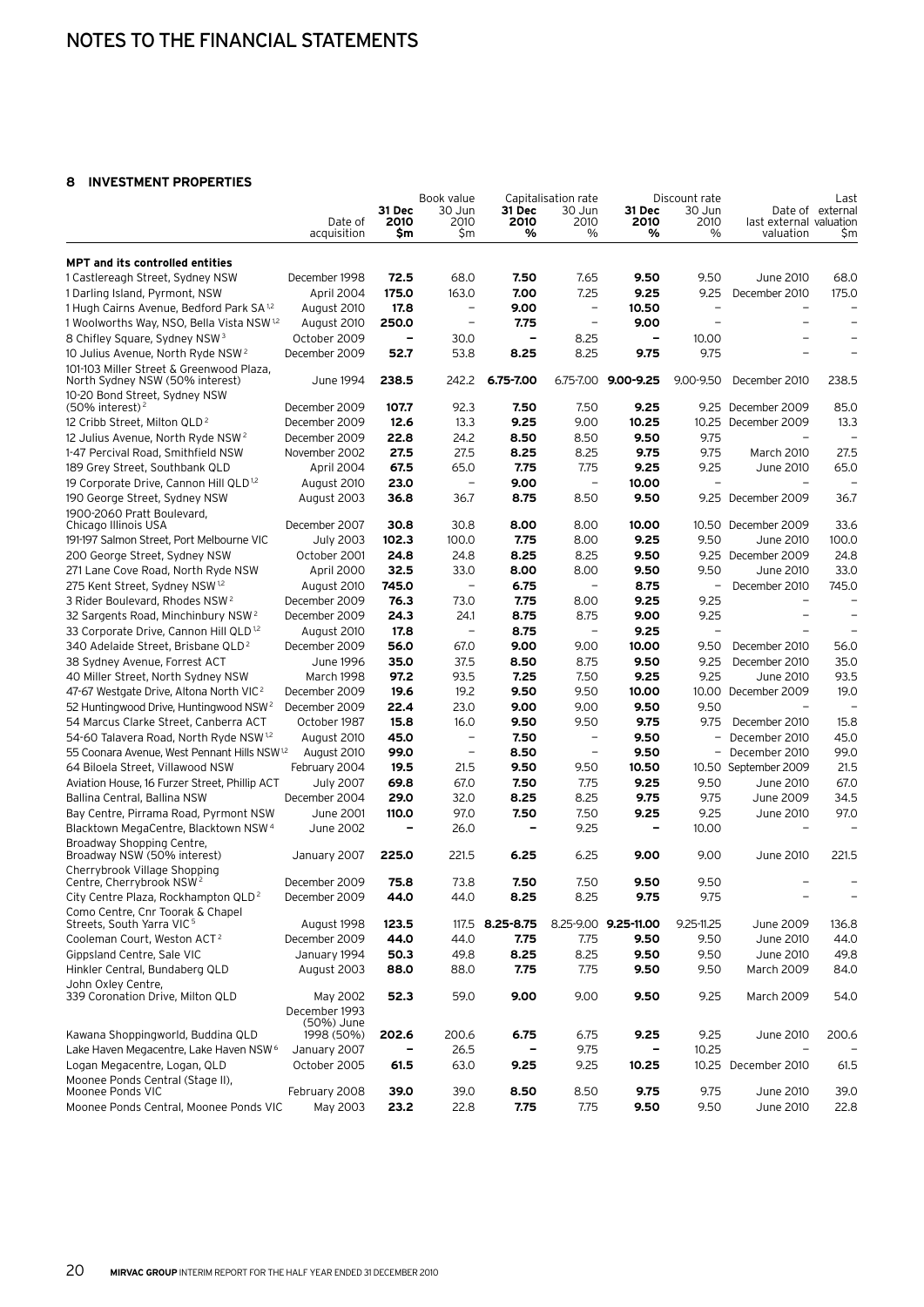# **8 Investment properties (continued)**

|                                                                    |                                        |                          | Book value               |                        | Capitalisation rate<br>Discount rate |                              |                          | Last                    |                  |
|--------------------------------------------------------------------|----------------------------------------|--------------------------|--------------------------|------------------------|--------------------------------------|------------------------------|--------------------------|-------------------------|------------------|
|                                                                    | Date of                                | 31 Dec<br>2010           | 30 Jun<br>2010           | 31 Dec<br>2010         | 30 Jun<br>2010                       | 31 Dec<br>2010               | 30 Jun<br>2010           | last external valuation | Date of external |
|                                                                    | acquisition                            | \$m                      | \$m                      | %                      | $\%$                                 | %                            | $\frac{0}{0}$            | valuation               | \$m              |
|                                                                    |                                        |                          |                          |                        |                                      |                              |                          |                         |                  |
| Morayfield SupaCentre, Morayfield QLD <sup>2,4</sup>               | December 2009                          |                          | 37.5                     |                        | 9.75                                 | ۰                            | 10.50                    |                         |                  |
| Nexus Industry Park (Atlas).<br>Lyn Parade, Prestons NSW           | August 2004                            | 17.9                     | 17.1                     | 8.25                   | 8.25                                 | 9.75                         | 9.75                     | September 2009          | 17.1             |
| Nexus Industry Park (DeLonghi),                                    |                                        |                          |                          |                        |                                      |                              |                          |                         |                  |
| Lyn Parade, Prestons NSW                                           | August 2004                            | 21.8                     | 21.5                     | 8.50                   | 8.75                                 | 9.50                         | 9.50                     | September 2009          | 21.5             |
| Nexus Industry Park (HPM Legrand),<br>Lyn Parade, Prestons NSW     | August 2004                            | 14.8                     | 14.8                     | 8.50                   | 8.75                                 | 9.75                         | 9.50                     | December 2010           | 14.8             |
| Nexus Industry Park (NatSteel),<br>Lyn Parade, Prestons NSW        | August 2004                            | 12.3                     | 12.0                     | 8.50                   | 8.75                                 | 9.25                         | 9.50                     | March 2009              | 12.5             |
| Orange City Centre, Orange NSW                                     | April 1993                             | 49.0                     | 49.0                     | 8.25                   | 8.25                                 | 9.25                         | 9.25                     | June 2010               | 49.0             |
| Orion Springfield Town Centre,                                     |                                        |                          |                          |                        |                                      |                              |                          |                         |                  |
| Springfield, QLD                                                   | August 2002                            | 136.0                    | 143.0                    | 6.75                   | 6.75                                 | 9.25<br>10.25                | 9.00                     | December 2010           | 136.0            |
| Peninsula Lifestyle, Mornington VIC<br>Quay West Car Park, 109-111 | December 2003                          | 45.0                     | 46.0                     | 9.75                   | 9.25                                 |                              | 10.00                    | December 2010           | 45.0             |
| Harrington Street, Sydney NSW                                      | November 1989                          | 29.0                     | 28.5                     | 8.50                   | 8.50                                 | 10.25                        | 10.25                    | June 2009               | 37.0             |
| Rhodes Shopping Centre,<br>Rhodes NSW (50% interest)               | January 2007                           | 102.0                    | 99.0                     | 7.00                   | 7.00                                 | 9.25                         | 9.25                     | June 2010               | 99.0             |
| Riverside Quay, Southbank VIC                                      | April 2002 &                           |                          |                          |                        |                                      |                              |                          |                         |                  |
|                                                                    | <b>July 2003</b><br>October 1995 (50%) | 163.2                    | 151.2                    | 7.75-8.25              |                                      | 8.00-8.25 9.50-10.25         | 9.50-10.25               | June 2010               | 151.2            |
| Royal Domain Centre,<br>380 St Kilda Road, Melbourne VIC           | April 2001 (50%)                       | 106.6                    | 104.0                    | 8.00                   | 8.25                                 | 9.00                         | 9.25                     | June 2009               | 101.5            |
| St George Centre, 60 Marcus<br>Clarke Street, Canberra ACT         | September 1989                         | 51.5                     | 51.5                     | 8.75                   | 8.50                                 | 9.00                         | 9.00                     | June 2009               | 52.0             |
| Sirius Building, 23 Furzer Street, Phillip ACT                     | February 2010                          | 233.0                    | 225.0                    | 7.25                   | 7.25                                 | 9.25                         | 9.25                     | June 2010               | 225.0            |
| St Marys Village Centre, St Marys NSW                              | January 2003                           | 43.0                     | 42.3                     | 7.75                   | 7.75                                 | 9.50                         | 9.25                     | December 2010           | 43.0             |
| Stanhope Village, Stanhope Gardens NSW                             | November 2003                          | 62.0                     | 59.0                     | 7.75                   | 7.75                                 | 9.25                         | 9.25                     | June 2010               | 59.0             |
| Taree City Centre, Taree NSW <sup>2</sup>                          | December 2009                          | 55.0                     | 55.5                     | 8.00                   | 8.00                                 | 9.50                         | 9.50                     |                         |                  |
| Waverley Gardens Shopping Centre,                                  |                                        |                          |                          |                        |                                      |                              |                          |                         |                  |
| Mulgrave VIC                                                       | November 2002                          | 127.0                    | 127.0                    | 7.75                   | 7.75                                 | 9.25                         | 9.25                     | June 2010               | 127.0            |
| Mirvac Limited and its controlled entities                         |                                        |                          |                          |                        |                                      |                              |                          |                         |                  |
| Forestry land <sup>7</sup>                                         | March 2004                             | 59.5                     | 59.5                     | -                      |                                      |                              | $\overline{\phantom{0}}$ | June 2010               | 59.5             |
| 5 Rider Boulevard, Rhodes NSW                                      | January 2007                           | 112.0                    | 108.0                    | 7.75                   | 8.00                                 | 9.75                         | 9.75                     | February 2009           | 107.0            |
| Manning Mall, Taree, NSW                                           | December 2006                          | 34.7                     | 34.7                     | 8.50                   | 8.50                                 | 9.50                         | 9.50                     | December 2009           | 32.8             |
| <b>Total investment properties</b>                                 |                                        | 5,281.0                  | 4,137.0                  |                        |                                      |                              |                          |                         |                  |
| <b>IPUC</b>                                                        |                                        |                          |                          |                        |                                      |                              |                          |                         |                  |
| 4 Dalley Street & Laneway, Sydney NSW                              | March 2004                             |                          | $\overline{\phantom{0}}$ | 6.75                   | 6.75                                 | 9.25                         |                          | 9.25 December 2009      |                  |
| 8 Chifley Square, Sydney NSW <sup>3</sup>                          | October 2009                           | 36.5                     | $\overline{\phantom{0}}$ | 6.50                   |                                      | 9.25                         | $\qquad \qquad -$        | December 2010           | 36.5             |
| Network, Old Wallgrove Road,                                       |                                        |                          |                          |                        |                                      |                              |                          |                         |                  |
| Eastern Creek NSW 2, 4                                             | December 2002                          | $\overline{\phantom{0}}$ | 6.0                      |                        |                                      |                              |                          |                         |                  |
| Nexus Industry Park (Building 5),                                  |                                        |                          |                          |                        |                                      |                              |                          |                         |                  |
| Lyn Parade, Prestons NSW                                           | August 2004                            | 9.0                      | 8.5                      | 7.88<br>75.0 6.50-9.25 | 8.25                                 | 9.50<br>6.25-9.00 9.25-10.75 | 9.00                     | 9.75 December 2010      | 9.0<br>33.0      |
| Orion Springfield land, Springfield QLD                            | August 2002                            | 33.0                     |                          |                        |                                      |                              |                          | December 2010           |                  |
| <b>Total IPUC</b>                                                  |                                        | 78.5                     | 89.5                     |                        |                                      |                              |                          |                         |                  |
| Total investment properties and IPUC                               |                                        | 5,359.5                  | 4.226.5                  |                        |                                      |                              |                          |                         |                  |

1) Investment properties acquired through business combination during this period.

2) Date of acquisition represents business combination acquisition date.

3) The property was reclassified from investment properties to IPUC at December 2010.

4) Investment properties disposed of during the period.

5) External valuation is based on the Como Centre including the hotel. The Group book value of the Como Centre excludes the hotel, as the hotel is classified as property, plant and equipment.

6) Investment properties reclassified as assets held for sale during the period.

7) Forestry land represents multiple land holdings which are valued by using a combination of comparable sales and DCF projections.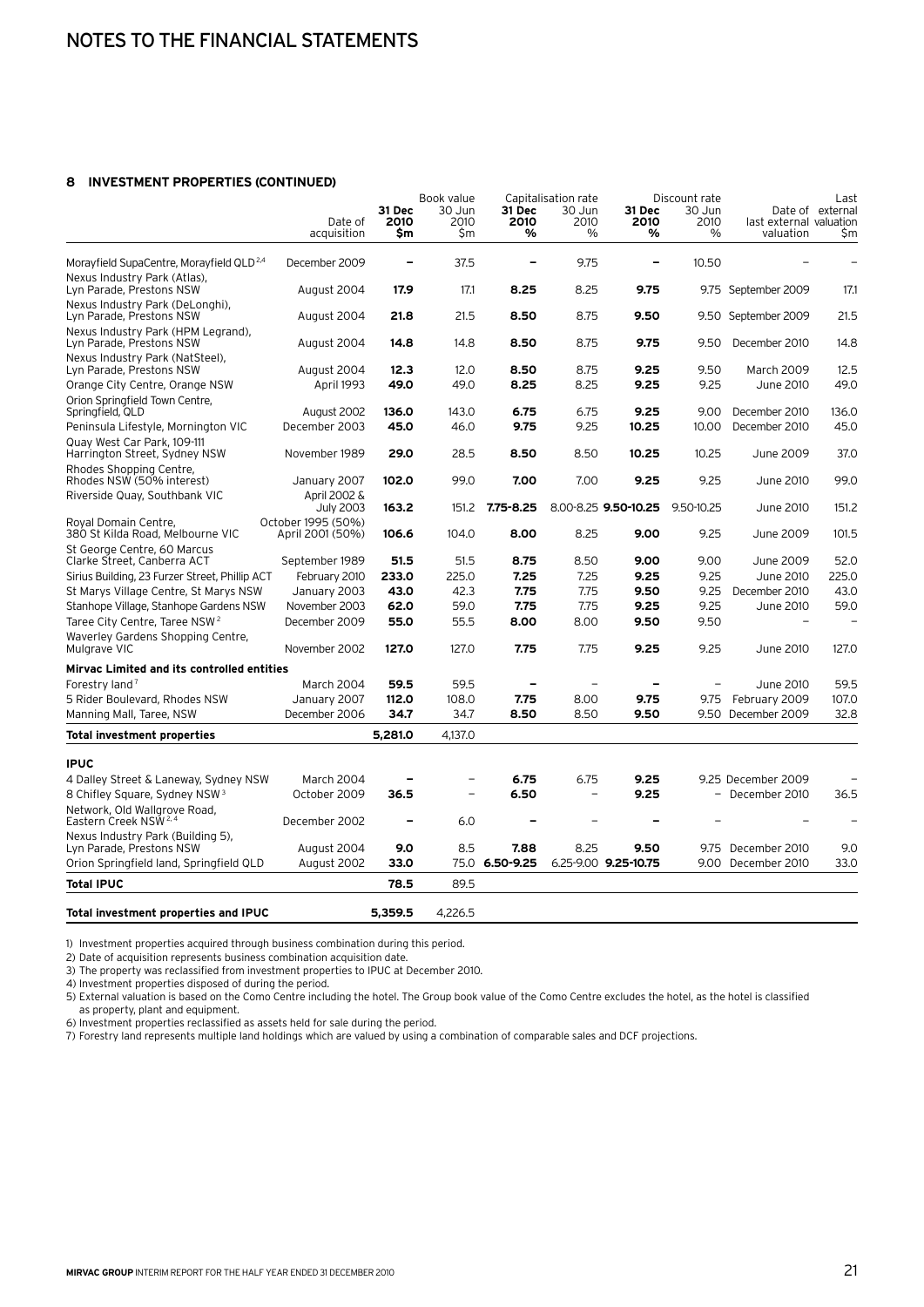# **8 Investment properties (continued)**

# **a) Reconciliation of carrying amounts of investment properties <sup>1</sup>**

| a) Thesentemation of earlying anivality of infectinging properties |                           | Consolidated           |
|--------------------------------------------------------------------|---------------------------|------------------------|
| At fair value                                                      | 31 December<br>2010<br>Sm | 30 June<br>2010<br>\$m |
| Balance 1 July                                                     | 4.226.5                   | 3,210.1                |
| Additions                                                          | 65.4                      | 309.3                  |
| Additions resulting from business combination                      | 1.152.7                   | 822.2                  |
| <b>Disposals</b>                                                   | (69.9)                    | (146.9)                |
| Net gain/(loss) on fair value                                      | 28.0                      | (98.6)                 |
| Net loss from foreign currency translation                         | (5.0)                     | (2.1)                  |
| Transfers to assets classified as held for sale                    | (27.8)                    | (53.7)                 |
| Transfers from inventories and property, plant and equipment       |                           | 205.4                  |
| Amortisation of fit out costs, leasing costs and lease incentives  | (10.4)                    | (19.2)                 |
| Balance 31 December/30 June                                        | 5.359.5                   | 4.226.5                |

1) Comparatives are for the year ended 30 June 2010.

# **b) Amounts recognised in profit or loss for investment properties**

|                                      |                           | Consolidated              |
|--------------------------------------|---------------------------|---------------------------|
|                                      | 31 December<br>2010<br>Sm | 31 December<br>2009<br>Sm |
| Investment properties rental revenue | 267.1                     | 181.0                     |
| Investment properties expenses       | (58.1)                    | (45.9)                    |
|                                      | 209.0                     | 135.1                     |

# **c) Valuation basis**

# i) Investment properties

Investment properties are carried at fair value. Valuation methods used to determine the fair value include market sales comparison, DCF and capitalisation rate ("cap rate"). The fair value for a property may be determined by using a combination of these and other valuation methods.

Market sales comparison: The sales comparison approach utilises recent sales of comparable properties, adjusted for any differences including the nature, location and lease profile, to indicate the fair value of a property. Where there is a lack of recent sales, activity adjustments are made from previous comparable sales to reflect changes in economic conditions.

DCF: DCF projections derived from contracted rents, market rents, operating costs, lease incentives, lease fees, capital expenditure and future income on vacant space are discounted at a rate to arrive at a value. The discount rate is a market assessment of the risk associated with the cash flows, and the nature, location and tenancy profile of the property relative to returns from alternative investments, CPI rates and liquidity risk. It is assumed that the property is sold at the end of the investment period at a terminal value. The terminal value is determined by using an appropriate terminal cap rate. Mirvac's terminal cap rates are in the range of an additional nil to 75 basis points above the respective property's cap rate.

Cap rate: An assessment is made of fully leased net income based on contracted rents, market rents, operating costs and future income on vacant space. The adopted fully leased net income is capitalised in perpetuity from the valuation date at an appropriate cap rate. The cap rate reflects the nature, location and tenancy profile of the property together with current market investment criteria, as evidenced by current sales evidence. Various adjustments, including incentives, capital expenditure, and reversions to market rent, are made to arrive at the property value.

# $ii)$   $IDUC$

There are generally no active markets for IPUC; therefore, a lack of comparable transactions of IPUC usually requires the use of estimation models. The two main estimation models used to value IPUC are residual and DCF valuations. The residual method of determining the value of a property uses the estimated total cost of the development, including construction and associated expenditures, finance costs, and an allowance for developer's risk and profit, which is deducted from the end value of the completed project. The resultant figure is then adjusted back to the date of valuation to give the residual value.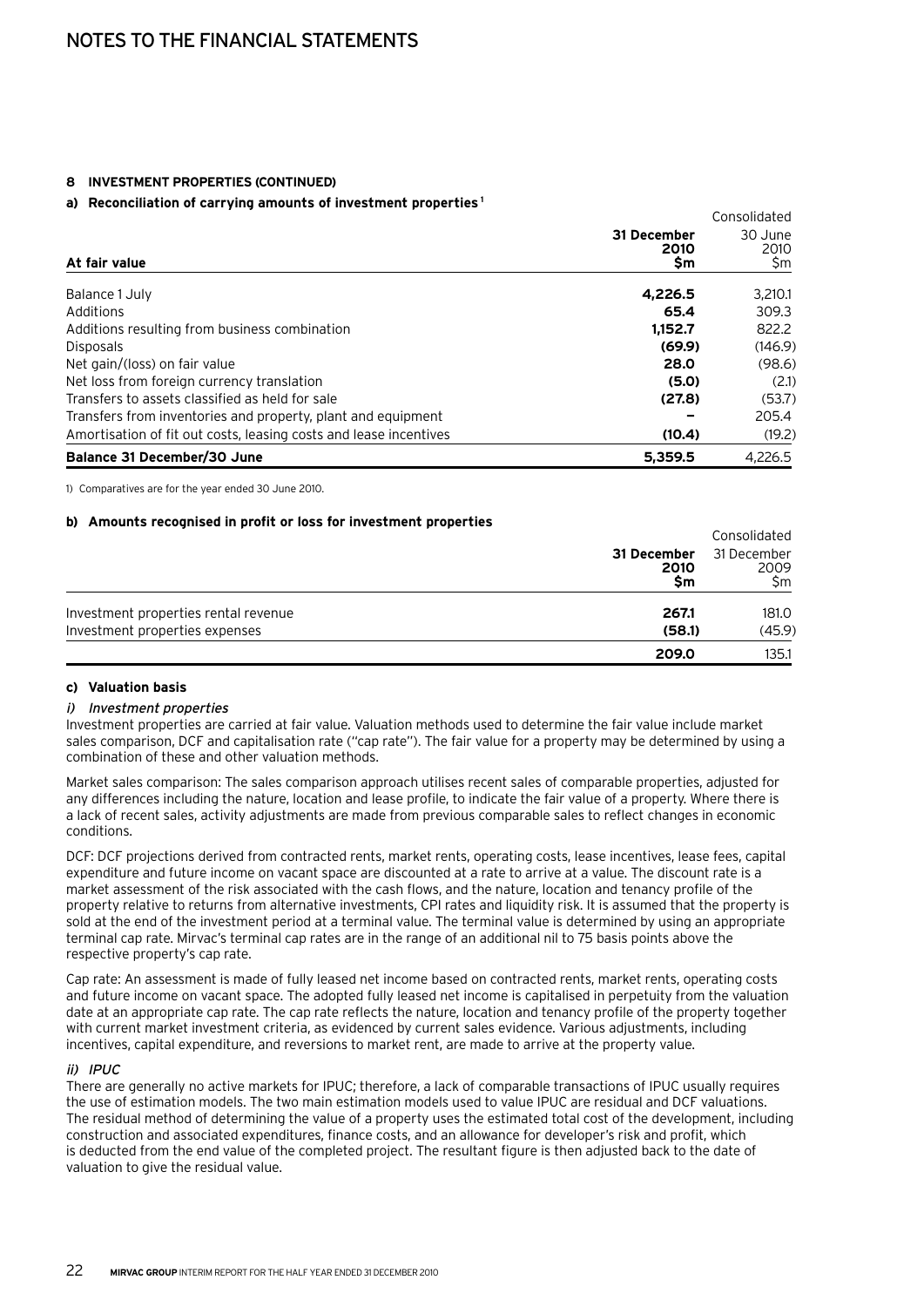# **8 Investment properties (continued)**

# **d) Property portfolio**

Mirvac's property portfolio is made up as follows:

|                                                                                      |                           | Consolidated           |
|--------------------------------------------------------------------------------------|---------------------------|------------------------|
|                                                                                      | 31 December<br>2010<br>Sm | 30 June<br>2010<br>\$m |
| Investment properties per statement of financial position                            | 5.359.5                   | 4.226.5                |
| Properties classified as assets held for sale                                        | 31.2                      | 53.7                   |
| Owner-occupied hotel management lots classified as property, plant and equipment     | 58.2                      | 59.3                   |
| Owner-occupied freehold hotels classified as property, plant and equipment           | 69.4                      | 61.5                   |
| Owner-occupied administration properties classified as property, plant and equipment | 217.8                     | 211.2                  |
|                                                                                      | 5,736.1                   | 4.612.2                |

| <b>INTANGIBLE ASSETS</b><br>9                |                         |                 |              |
|----------------------------------------------|-------------------------|-----------------|--------------|
|                                              | Management rights<br>Sm | Goodwill<br>\$m | Total<br>\$m |
| Balance 1 July 2010                          | 10.5                    | 44.4            | 54.9         |
| Acquisition of subsidiaries <sup>1</sup>     |                         | 26.7            | 26.7         |
| Disposal of subsidiaries                     | (7.3)                   | (1.7)           | (9.0)        |
| <b>Balance 31 December 2010</b>              | 3.2                     | 69.4            | 72.6         |
| Balance 1 July 2009                          | 13.1                    | 45.5            | 58.6         |
| Disposal of subsidiaries                     | (1.5)                   | (1.1)           | (2.6)        |
| Extinguished as part of business combination | (1.1)                   |                 | (1.1)        |
| Balance 30 June 2010                         | 10.5                    | 44.4            | 54.9         |

1) Acquisition of WOP \$25.5m (refer to note 17) and acquisition of remaining interest in North Ryde Office Trust ("NROT") \$1.2m (refer to note 17).

# **a) Allocation of intangible assets by business segment**

A segment level summary of the intangible asset allocations is presented below:

|                                                    | Investment<br>\$m | Hotel<br>Management<br>Şm | Investment<br>Management<br>Sm | <b>Total</b><br>\$m |
|----------------------------------------------------|-------------------|---------------------------|--------------------------------|---------------------|
| Management rights $-$ indefinite life <sup>1</sup> |                   |                           | 3.2                            | 3.2                 |
| Goodwill                                           | 63.1              | 6.3                       |                                | 69.4                |
| <b>Balance 31 December 2010</b>                    | 63.1              | 6.3                       | 3.2                            | 72.6                |
| Management rights $-$ indefinite life <sup>1</sup> |                   |                           | 10.5                           | 10.5                |
| Goodwill                                           | 38.1              | 6.3                       |                                | 44.4                |
| Balance 30 June 2010                               | 38.1              | 6.3                       | 10.5                           | 54.9                |

1) Management rights are primarily held in relation to funds established or rights established by entities acquired by Mirvac. These funds are considered to be open-ended and therefore have no expiry. The Group also holds strategic stakes in these funds in order to protect its interests.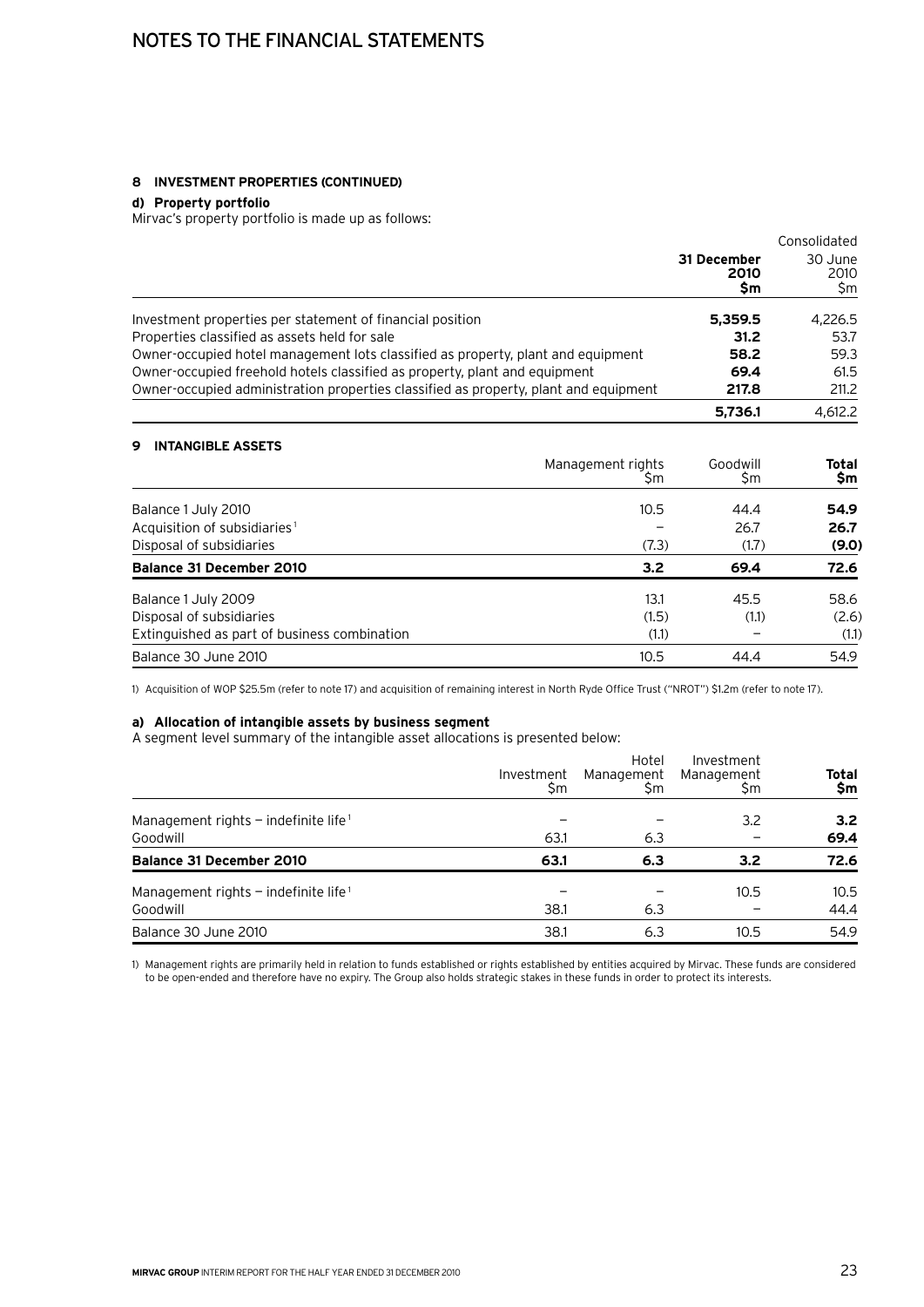# **9 Intangible assets (continued)**

# **b) Key assumptions used for value in use calculations for goodwill and other intangible assets**

The recoverable amount of CGUs is determined using the higher of fair value less cost to sell, and value in use. The value in use calculation is based on financial budgets and forecasts approved by management covering a five year period. For the Hotel Management and Investment Management CGUs, cash flows beyond the five year period are extrapolated using the estimated growth rates stated below. For the Investment CGU, no forecast growth rate is assumed as the value in use calculations are based on forecast cash flows from existing projects and investment properties. The growth rate has been adjusted to reflect current market conditions and does not exceed the long term average growth rate for the business in which the CGU operates. The discount rates used are post-tax and reflect specific risks relating to the relevant segments and the countries in which they operate. A terminal growth rate of three per cent has also been applied.

| <b>CGU</b>            | Growth rate <sup>1</sup><br>31 December<br>2010<br>% | Discount rate<br>31 December<br>2010<br>% | Growth rate <sup>1</sup><br>30 June<br>2010<br>$\%$ | Discount rate<br>30 June<br>2010<br>$\%$ |
|-----------------------|------------------------------------------------------|-------------------------------------------|-----------------------------------------------------|------------------------------------------|
| Investment            | $-2$                                                 | 10                                        | $-2$                                                | 10                                       |
| Hotel Management      |                                                      | 13                                        |                                                     | 13                                       |
| Investment Management |                                                      | 13                                        |                                                     | 13                                       |

1) Weighted average growth rate used to extrapolate cash flows beyond the budget period.

2) The value in use calculation is based on financial budgets and forecasts approved by management covering a five year period. No forecast growth rate is assumed as the value in use calculations are based on forecast cash flows from investment properties.

The recoverable amount of intangible assets exceeds the carrying value at 31 December 2010. Management considers that for the carrying value to exceed the recoverable amount, there would have to be unreasonable changes to key assumptions. Management considers the chances of these changes occurring as unlikely.

# **c) Impairment of goodwill**

There was no impairment of goodwill (June 2010: \$nil).

# **d) Impairment of management rights**

During the half year, the carrying value of management rights attributable to the Investment Management CGU was not impaired (June 2010: \$nil). Management rights are primarily held in relation to funds established or rights established by entities acquired by Mirvac. These funds are considered to be open-ended and therefore have no expiry.

# **10 Borrowings**

|                                                |               |             | Consolidated |
|------------------------------------------------|---------------|-------------|--------------|
|                                                |               | 31 December | 30 June      |
|                                                | Note          | 2010<br>\$m | 2010<br>\$m  |
|                                                |               |             |              |
| Current                                        |               |             |              |
| Unsecured                                      |               |             |              |
| <b>Bank loans</b>                              | $10a)$ i)     | 453.6       | 92.9         |
| Domestic MTN                                   | 10a) ii)      |             | 200.0        |
| <b>Secured</b>                                 |               |             |              |
| Bank loans                                     | $10a)$ iii)   | 32.5        | 32.5         |
| Commercial Mortgage-Backed Securities ("CMBS") | 10a) iv)      | 505.0       |              |
| Lease liabilities                              | 10a) v)       | 2.6         | 2.3          |
|                                                |               | 993.7       | 327.7        |
| Non-current                                    |               |             |              |
| <b>Unsecured</b>                               |               |             |              |
| Bank loans                                     | $10a)$ i)     | 955.0       | 905.0        |
| Domestic MTN                                   | $10a)$ ii)    | 350.0       | 150.0        |
| Foreign MTN                                    | $10a)$ vi $)$ | 379.0       | 450.0        |
| <b>Secured</b>                                 |               |             |              |
| Lease liabilities                              | 10a) v)       | 10.2        | 11.6         |
|                                                |               | 1,694.2     | 1,516.6      |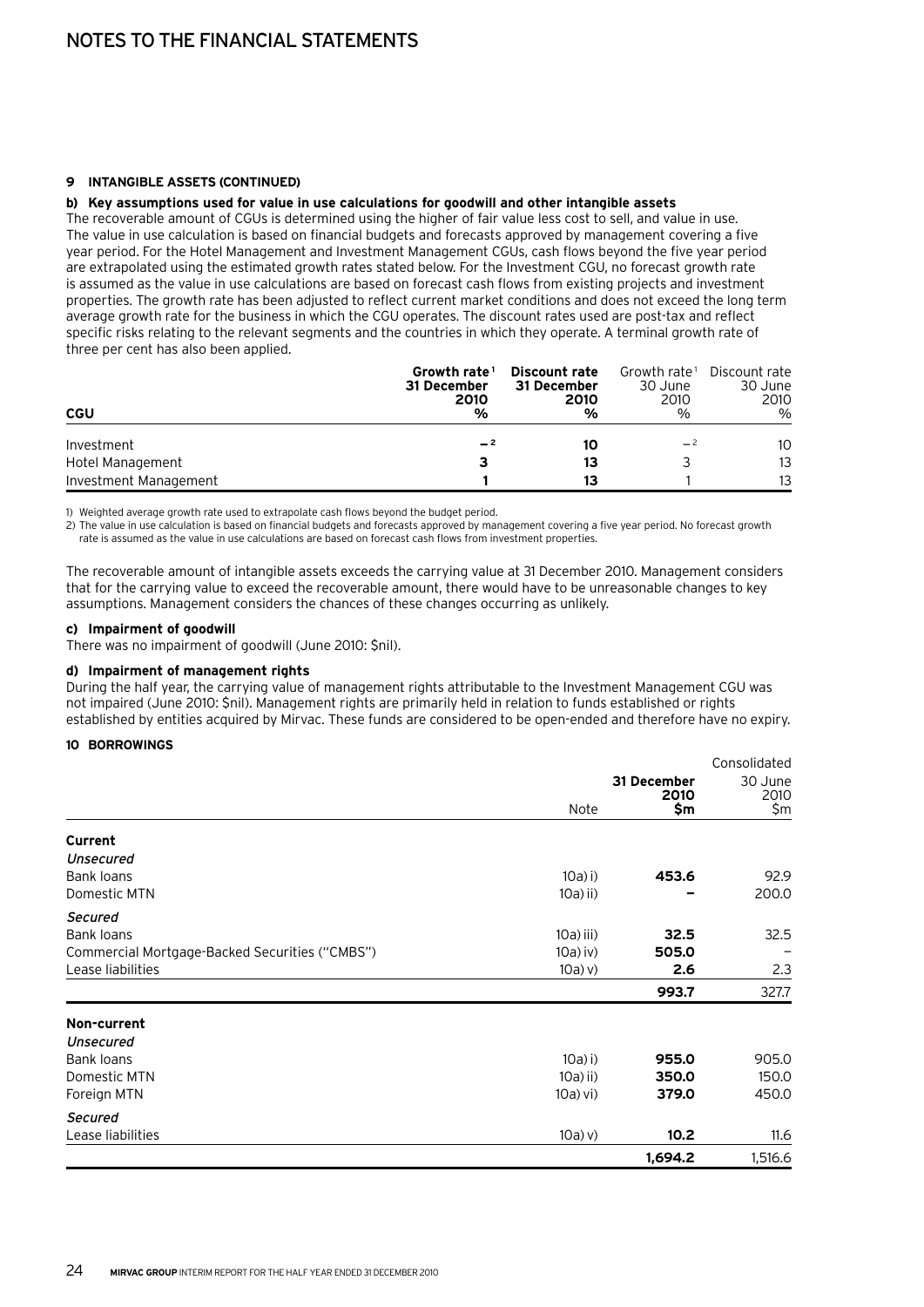# **10 Borrowings (continued)**

# **a) Borrowings**

# i) Unsecured bank loans

Mirvac has an unsecured syndicated loan facility of \$1,917.5m (June 2010: \$1,917.5m) comprising a \$1,112.5m (June 2010: \$1,112.5m) revolving tranche maturing in June 2011 and \$805.0m (June 2010: \$805.0m) term tranche maturing in January 2012. Mirvac has \$200.0m (June 2010: \$200.0m) of unsecured bilateral facilities, of which \$50.0m expires in June 2011 and \$150.0m in April 2013. Subject to compliance with the terms, each of these bank loan facilities may be drawn at any time. Refer to note 18 for details of refinancing since the reporting date.

# ii) Domestic MTN

Mirvac has a domestic bond issue of \$150.0m maturing in March 2015. In addition, a new domestic bond issue was completed in September 2010 for \$200.0m maturing in September 2016. Interest is payable either quarterly or semiannually in arrears in accordance with the terms of the notes.

# iii) Secured bank loans

A subsidiary has secured bank facilities totalling \$32.5m (June 2010: \$32.5m) which mature in February 2011.

# iv) CMBS

Commercial notes of \$505.0m (June 2010: \$nil) which have a scheduled maturity date of 16 November 2011. At expiry, the CMBS will be repaid from cash. These were recognised as a result of the WOP acquisition (refer to note 17). The debt is cash collateralised (refer to note 16 for more details).

# v) Lease liabilities

Lease liabilities are effectively secured as the rights to the leased asset revert to the lessor in the event of default.

# vi) Foreign MTN

Mirvac has a US Private Placement issue made up of US dollar 275.0m maturing in November 2016 and US dollar 100.0m maturing in November 2018. An additional Australian dollar 10.0m maturing in November 2016 was also issued in conjunction with this placement. Interest is payable semi-annually in arrears for all notes. The notes were issued with fixed and floating rate coupons payable in US dollars and swapped back to Australian dollars floating rate coupons through cross currency principal and interest rate swaps.

# **b) Financing arrangements**

|                                           |                            | Consolidated           |
|-------------------------------------------|----------------------------|------------------------|
|                                           | 31 December<br>2010<br>\$m | 30 June<br>2010<br>\$m |
| <b>Total facilities</b>                   |                            |                        |
| Unsecured bank loans                      | 2,117.5                    | 2,117.5                |
| Domestic MTN                              | 350.0                      | 350.0                  |
| Secured bank loans                        | 32.5                       | 32.5                   |
| <b>CMBS</b>                               | 505.0                      |                        |
| Foreign MTN                               | 379.0                      | 450.0                  |
|                                           | 3,384.0                    | 2,950.0                |
| Used at the end of the reporting period   |                            |                        |
| Unsecured bank loans                      | 1.408.6                    | 997.9                  |
| Domestic MTN                              | 350.0                      | 350.0                  |
| Secured bank loans                        | 32.5                       | 32.5                   |
| <b>CMBS</b>                               | 505.0                      |                        |
| Foreign MTN                               | 379.0                      | 450.0                  |
|                                           | 2,675.1                    | 1,830.4                |
| Unused at the end of the reporting period |                            |                        |
| Unsecured bank loans                      | 708.9                      | 1,119.6                |
| Domestic MTN                              |                            |                        |
| Secured bank loans                        |                            |                        |
| <b>CMBS</b>                               |                            |                        |
| Foreign MTN                               |                            |                        |
|                                           | 708.9                      | 1,119.6                |

Consolidated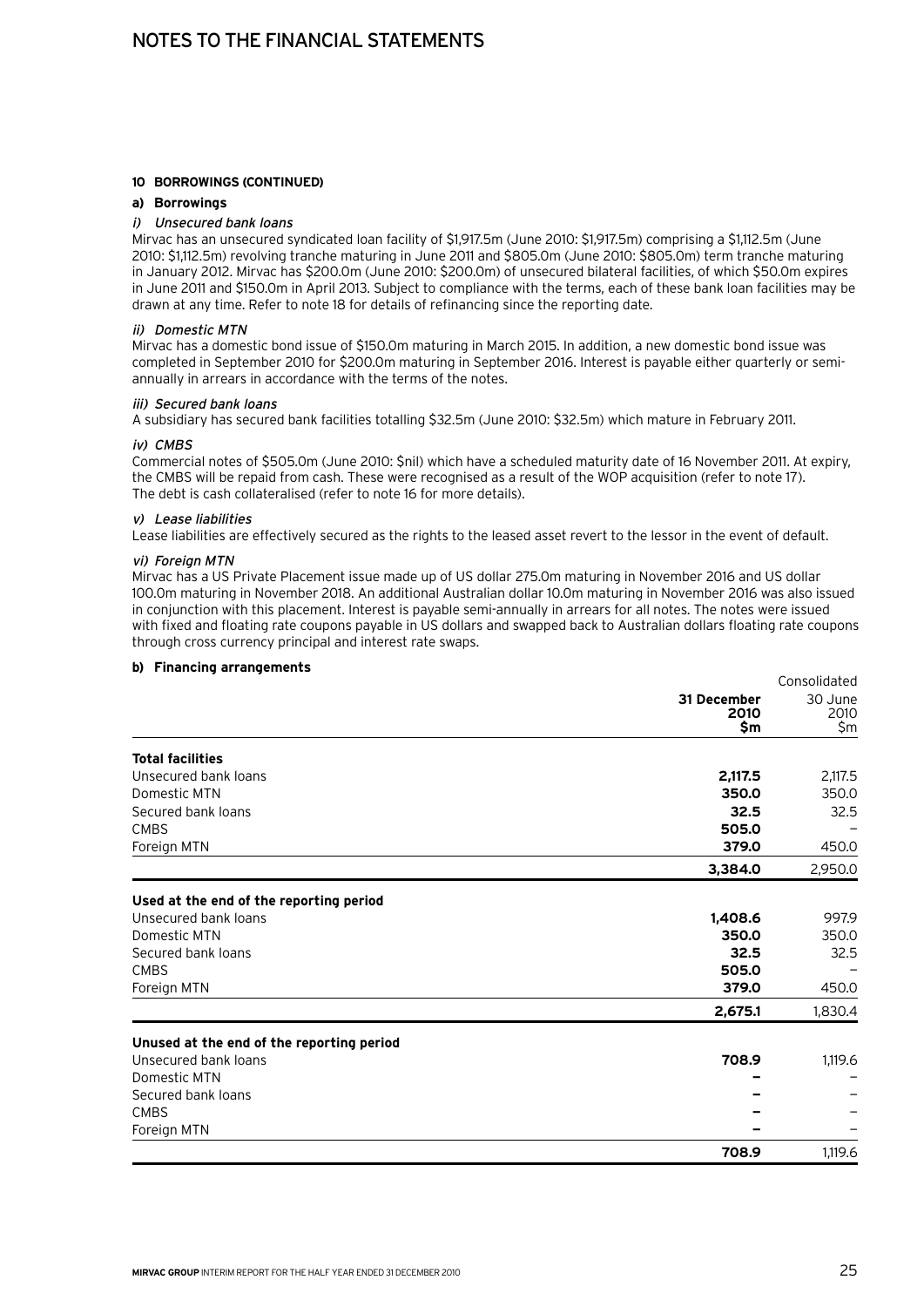# **11 Contributed equity**

# **a) Paid up equity**

| a) raid ap cydity                         |                                               |                                    |                           | Consolidated          |
|-------------------------------------------|-----------------------------------------------|------------------------------------|---------------------------|-----------------------|
| <b>Consolidated</b>                       | 31 December<br>2010<br><b>Securities</b><br>m | 30 June<br>2010<br>Securities<br>m | 31 December<br>2010<br>Sm | 30 June<br>2010<br>Sm |
| Mirvac Limited $-$ ordinary shares issued | 3.404.3                                       | 3.254.8                            | 1.242.3                   | 1,223.7               |
| $MPT$ – ordinary units issued             | 3.404.3                                       | 3.254.8                            | 5,064.7                   | 4,875.1               |
| Total contributed equity                  |                                               |                                    | 6,307.0                   | 6,098.8               |

# **b) Movements in paid up equity**

Movements in paid up equity of Mirvac for the half year ended 31 December 2010 were as follows:

| <b>Consolidated</b>                                              | Issue date     | <b>Issue price</b> | securities<br>m | <b>Consolidated</b><br>securities<br>Şm |
|------------------------------------------------------------------|----------------|--------------------|-----------------|-----------------------------------------|
| Balance 1 July 2010                                              |                |                    | 3.254.8         | 6,098.8                                 |
| Acquisition of WOP                                               | 4 August 2010  | 1.37               | 149.0           | 204.1                                   |
| EEP issues vested                                                |                |                    |                 | 2.0                                     |
| LTIP/LTI plan and EIS securities<br>converted, sold or forfeited | 26 August 2010 | 4.19               | 0.5             | 2.1                                     |
| <b>Balance 31 December 2010</b>                                  |                |                    | 3.404.3         | 6,307.0                                 |

# **c) Reconciliation of securities issued on the ASX**

Under AAS, securities issued under the Mirvac employee LTI plans are required to be accounted for as an option and are excluded from total issued equity, until such time as the relevant employee loans are fully repaid or the employee leaves the Group. Total ordinary securities issued as detailed above are reconciled to securities issued on the ASX as follows:

|                                          | 31 December 2010<br><b>Securities</b><br>m | 30 June 2010<br>Securities<br>m |
|------------------------------------------|--------------------------------------------|---------------------------------|
| Total ordinary securities disclosed      | 3.404.3                                    | 3.254.8                         |
| Securities issued under LTI plan and EIS | 11.5                                       | 11.5                            |
| Total securities issued on the ASX       | 3.415.8                                    | 3.266.3                         |

# **12 Dividends/distributions**

|                                                          |                            | Consolidated              |  |
|----------------------------------------------------------|----------------------------|---------------------------|--|
| <b>Ordinary stapled securities</b>                       | 31 December<br>2010<br>\$m | 31 December<br>2009<br>Şm |  |
|                                                          |                            |                           |  |
| Quarterly ordinary distributions paid as follows:        |                            |                           |  |
| 2 cents per stapled security paid on 29 October 2010     | 68.3                       |                           |  |
| 2 cents per stapled security paid on 30 October 2009     |                            | 56.1                      |  |
| 2 cents per stapled security paid on 28 January 2011     | 68.3                       |                           |  |
| 2 cents per stapled security paid on 29 January 2010     |                            | 59.9                      |  |
| Total dividend/distribution 4 cents per stapled security |                            |                           |  |
| (December 2009: 4 cents per stapled security)            | 136.6                      | 116.0                     |  |

There was no dividend/distribution reinvestment plan in place for either period; all dividends/distributions were satisfied in cash.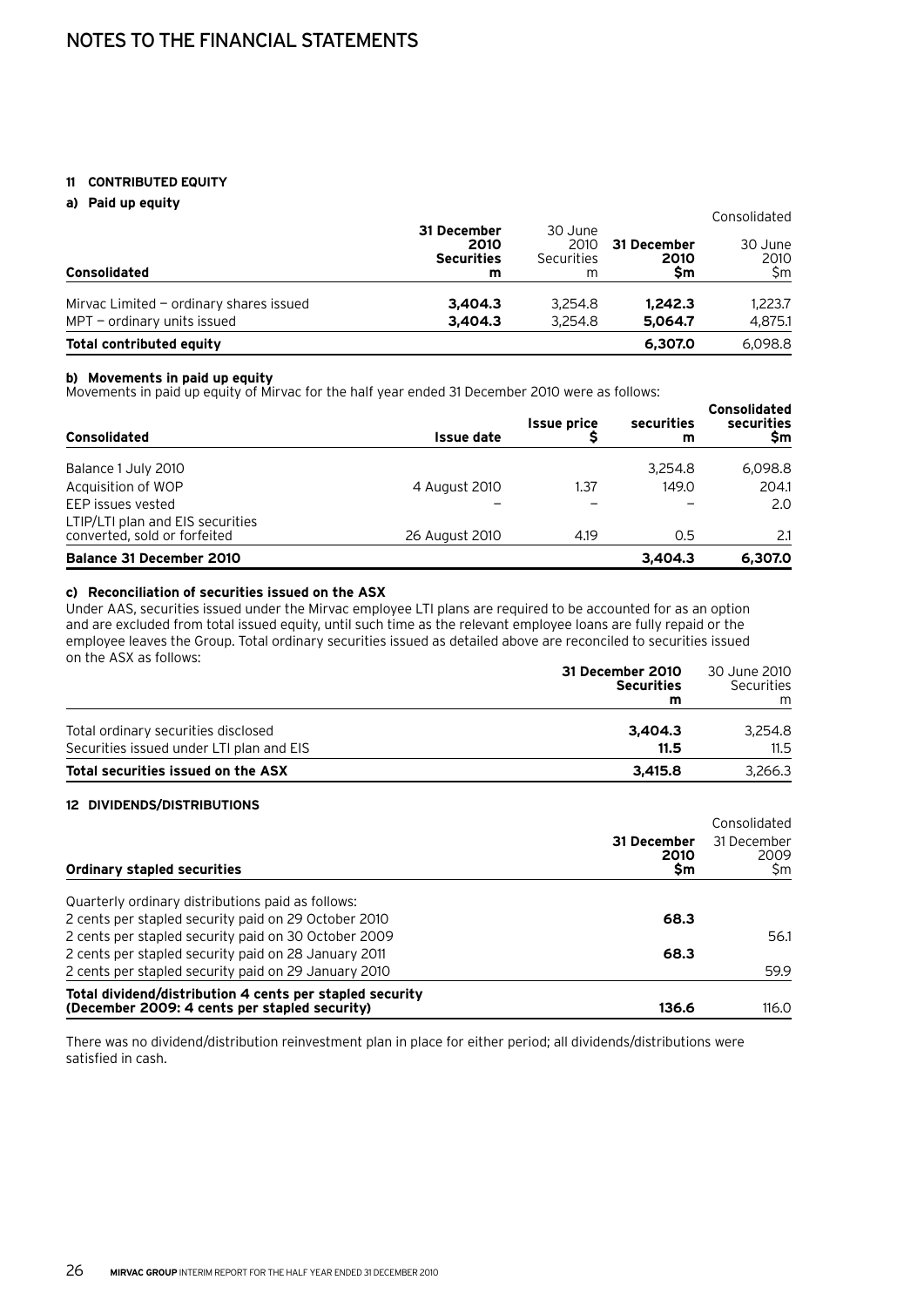# **13 Investments in associates**

Investments in associates are accounted for using the equity method of accounting. Information relating to associates is set out below:

|                                          |                                  |                          | Interest  |                                    | Consolidated          |  |
|------------------------------------------|----------------------------------|--------------------------|-----------|------------------------------------|-----------------------|--|
| Name of entity                           | <b>Principal activities</b>      | 31 December<br>2010<br>% | 2010<br>% | 30 June 31 December<br>2010<br>\$m | 30 June<br>2010<br>Şm |  |
| Archbold Road Trust                      | Non-residential development      | 20                       | 20        |                                    |                       |  |
| BAC Devco Pty Limited <sup>1</sup>       | Non-residential development      | 33                       | 33        |                                    |                       |  |
| Mirvac City Regeneration Partnership     | Non-residential development      | 25                       | 25        |                                    |                       |  |
| Mindarie Keys Joint Venture <sup>2</sup> | Residential development          | 15                       | 15        | 0.5                                | 0.7                   |  |
| Mirvac Industrial Trust <sup>3</sup>     | Listed property investment trust | 14                       | 14        |                                    |                       |  |
| Mirvac Wholesale Hotel Fund              | Hotel investment                 | 49                       | 49        | 109.1                              | 109.6                 |  |
| New Forests Pty Limited <sup>4</sup>     | Forestry and environmental asset | 13                       | 13        |                                    |                       |  |
|                                          |                                  |                          |           | 109.6                              | 110.3                 |  |

1) This entity entered into voluntary administration on 14 May 2010.

2) Mirvac equity accounts for this investment as an associate even though it owns less than 20 per cent of the voting or potential voting power due to the fact that it has significant influence over this entity, as a subsidiary of the Group is the project manager of this investment.

3) Mirvac equity accounts for this investment as an associate even though it owns less than 20 per cent of the voting or potential voting power due to the fact that it has significant influence over this entity, as a subsidiary of the Group is the responsible entity for the fund.

4) Mirvac equity accounts for this investment as an associate even though it owns less than 20 per cent of the voting or potential voting power due to the fact that it has significant influence over this entity, as the company is manager of the fund. A subsidiary of the Group is the trustee for the fund and the Group also has a seat on the Board.

All associates were established or incorporated in Australia with the exception of Mirvac City Regeneration Partnership which was established in the United Kingdom.

# **14 Investments in joint ventures**

Investments in joint ventures include those in corporations, partnerships and other entities and accounted for in the consolidated financial statements using the equity method of accounting. All joint ventures were established in Australia with the exception of Quadrant Real Estate Advisors LLC which was incorporated in the United States. Information relating to joint ventures is set out below:

|                                                                    |                                  |                     | Interest        |                     | Consolidated    |
|--------------------------------------------------------------------|----------------------------------|---------------------|-----------------|---------------------|-----------------|
|                                                                    |                                  | 31 December<br>2010 | 30 June<br>2010 | 31 December<br>2010 | 30 June<br>2010 |
| Name of entity                                                     | <b>Principal activities</b>      | %                   | $\%$            | \$m                 | \$m             |
| Australian Centre for Life Long Learning                           | Non-residential development      | 50                  | 50              |                     |                 |
| Bankstown Airport Development Pty Ltd                              | Non-residential development      | 50                  | 50              |                     |                 |
| <b>BL Developments Pty Ltd</b>                                     | Residential development          | 50                  | 50              | 48.9                | 47.1            |
| City West Property Investments (No.1) Trust                        | Non-residential development      | 50                  | 50              | 9.3                 | 9.2             |
| City West Property Investments (No.2) Trust                        | Non-residential development      | 50                  | 50              | 9.3                 | 9.2             |
| City West Property Investments (No.3) Trust                        | Non-residential development      | 50                  | 50              | 9.3                 | 9.2             |
| City West Property Investments (No.4) Trust                        | Non-residential development      | 50                  | 50              | 9.3                 | 9.2             |
| City West Property Investments (No.5) Trust                        | Non-residential development      | 50                  | 50              | 9.3                 | 9.2             |
| City West Property Investments (No.6) Trust                        | Non-residential development      | 50                  | 50              | 9.3                 | 9.2             |
| CN Collins Pty Limited                                             | Non-residential development      | 50                  | 50              | 0.2                 | 0.2             |
| Domaine Investment Trust                                           | Non-residential development      | 50                  | 50              | -                   |                 |
| Ephraim Island Joint Venture                                       | Residential development          | 50                  | 50              | 14.1                | 14.3            |
| Fast Track Bromelton Pty Ltd and Nakheel SPV Pty Ltd               | Non-residential development      | 50                  | 50              | 27.1                | 27.1            |
| <b>HPAL Freehold Pty Ltd</b>                                       | Non-residential development      | 50                  | 50              |                     | 7.4             |
| Infocus Infrastructure Management Pty Ltd                          | Investment property              | 50                  | 50              | 1.4                 | 1.2             |
| J F Infrastructure Pty Ltd                                         | Infrastructure                   | 50                  | 50              |                     |                 |
| Leakes Rd Rockbank Unit Trust                                      | Residential development          | 50                  | 50              | 13.7                | 13.8            |
| Mirvac Lend Lease Village Consortium/<br>Newington Olympic Village | Residential development          | 50                  | 50              | 1.0                 | 1.0             |
| Mirvac Wholesale Residential<br>Development Partnership Trust      | Residential development          | 20                  | 20              | 18.0                | 16.3            |
| MVIC Finance 2 Pty Limited                                         | Residential development          | 50                  | 50              |                     |                 |
| New Zealand Sustainable Forestry Investors 1 & 2                   | Forestry and environmental asset | 33                  | 33              | 7.0                 | 8.4             |
| Quadrant Real Estate Advisors LLC <sup>1</sup>                     | Investment property              | 50                  | 50              | 2.4                 | 2.7             |
| Swanbourne Joint Venture                                           | Residential development          | 50                  | 50              | 7.3                 | 7.0             |
| Tucker Box Holdings Pty Limited                                    | Hotel investment                 | 50                  | 50              | 105.5               | 98.6            |
| Walsh Bay Partnership                                              | Residential development          | 50                  | 50              |                     |                 |
|                                                                    |                                  |                     |                 | 302.4               | 300.3           |

1) The carrying amount reflects the Group's entitlement to the net assets independent of its financial position.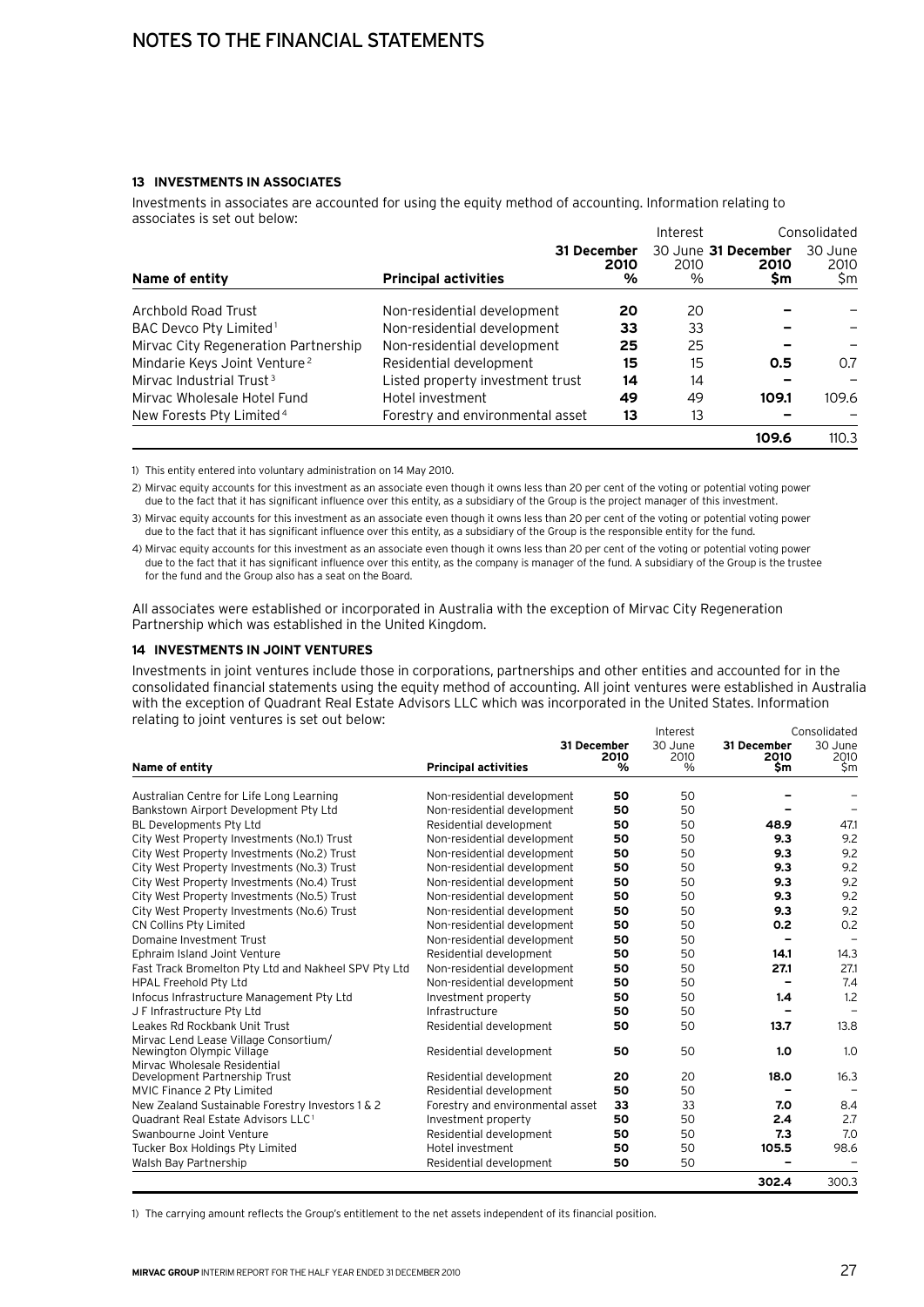# **15 Contingent liabilities**

The Group had contingent liabilities at 31 December 2010 in respect of the following:

|                           | Consolidated                 |  |
|---------------------------|------------------------------|--|
| 31 December<br>2010<br>Sm | 30 June<br>2010<br><b>Sm</b> |  |
| 76.9                      | 60.3                         |  |
| 3.1                       | 1.5                          |  |
|                           | 0.3                          |  |
|                           | 1.6                          |  |

# **16 Notes to the statement of cash flows**

|                                                                                                                                                                                           |                           | Consolidated               |
|-------------------------------------------------------------------------------------------------------------------------------------------------------------------------------------------|---------------------------|----------------------------|
|                                                                                                                                                                                           | 31 December<br>2010<br>Sm | 31 December<br>2009<br>\$m |
| a) Reconciliation of cash<br>Cash at the end of the half year as shown in the statement of cash flows is the same<br>as the statement of financial position, the detail of which follows: |                           |                            |
| Cash on hand                                                                                                                                                                              |                           | 0.2                        |
| Cash at bank                                                                                                                                                                              | 77.7                      | 151.2                      |
| Deposits at call                                                                                                                                                                          | 0.4                       | 260.5                      |
| Unrestricted cash                                                                                                                                                                         | 78.1                      | 411.9                      |
| Cash collateralisation <sup>1</sup>                                                                                                                                                       | 505.1                     |                            |
| Cash and cash equivalents                                                                                                                                                                 | 583.2                     | 411.9                      |

1) Cash collateralisation amount represents cash held on term deposit for the purposes of meeting obligations in relation to CMBS which have a scheduled maturity date of 16 November 2011; these arose as a result of the acquisition of WOP (refer to note 17).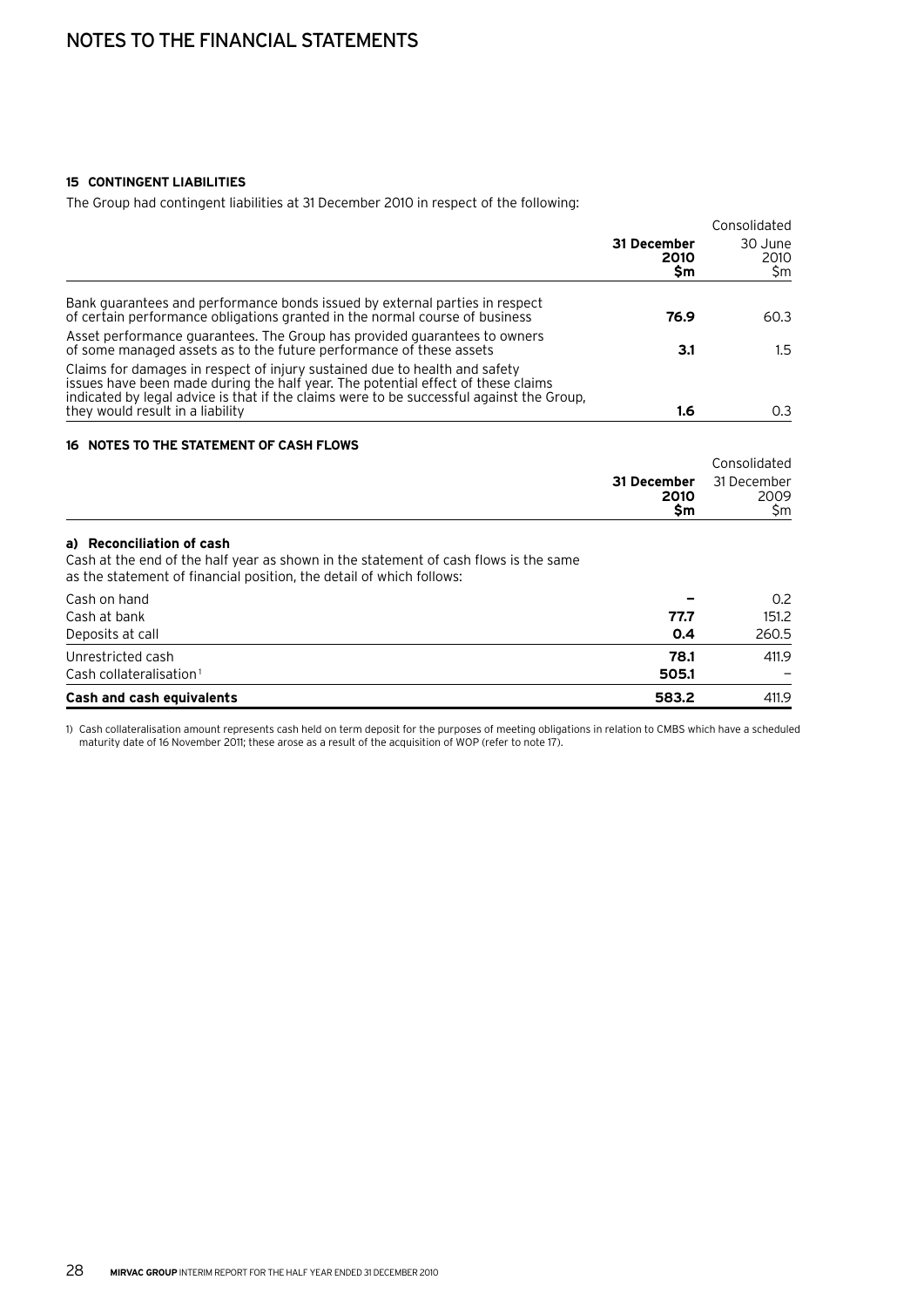# **16 Notes to the statement of cash flows (continued)**

|                                                                                                                                       |                     | Consolidated<br>31 December<br>2009<br>\$m |
|---------------------------------------------------------------------------------------------------------------------------------------|---------------------|--------------------------------------------|
|                                                                                                                                       | 31 December<br>2010 |                                            |
|                                                                                                                                       | \$m                 |                                            |
| b) Reconciliation of (loss)/profit attributable to stapled securityholders<br>of Mirvac to net cash inflows from operating activities |                     |                                            |
| (Loss)/profit attributable to stapled security holders of Mirvac                                                                      | (12.7)              | 47.2                                       |
| Share of net gain of associates and joint ventures not received as dividends/distributions                                            | (15.5)              | (7.2)                                      |
| Net (gain)/loss on fair value adjustments of investment properties                                                                    |                     |                                            |
| and owner-occupied hotel management lots and freehold hotels                                                                          | (76.1)              | 116.0                                      |
| Unrealised gain on foreign exchange                                                                                                   | (73.6)              | (44.1)                                     |
| Net gain on sale of investments                                                                                                       | (1.9)               | (1.8)                                      |
| Net (gain)/loss on sale of investment properties                                                                                      | 0.7                 | (0.4)                                      |
| Discount on business combination and net gain on remeasurement of equity interest                                                     |                     | (150.7)                                    |
| Net loss on fair value adjustments of IPUC                                                                                            | 48.1                | 86.3                                       |
| Net loss on sale of property, plant and equipment                                                                                     | 0.7                 | 0.6                                        |
| Security based payment expense                                                                                                        | 2.7                 | 2.5                                        |
| Depreciation and amortisation expenses                                                                                                | 15.7                | 14.9                                       |
| Impairment of loans                                                                                                                   | 0.6                 | 0.5                                        |
| Unrealised loss on financial instruments                                                                                              | 63.2                | 28.4                                       |
| Provision for loss on inventories                                                                                                     | 215.0               |                                            |
| Business combination transaction costs                                                                                                | 31.8                | 22.0                                       |
| Distributions from associates and joint ventures                                                                                      | 7.7                 | 8.8                                        |
| Change in operating assets and liabilities, net of effects from purchase of subsidiaries:                                             |                     |                                            |
| - Increase/(decrease) in income taxes payable                                                                                         | 1.5                 | (1.0)                                      |
| - Decrease in tax effected balances                                                                                                   | (4.9)               | (0.2)                                      |
| - Decrease in receivables                                                                                                             | 0.8                 | 15.6                                       |
| - Increase in inventories                                                                                                             | (48.5)              | (17.7)                                     |
| - (Increase)/decrease in other assets/liabilities                                                                                     | (4.5)               | 26.2                                       |
| $-$ Increase in financial assets                                                                                                      |                     | (15.3)                                     |
| - Decrease in payables                                                                                                                | (87.8)              | (42.0)                                     |
| - (Decrease)/increase in provisions for employee benefits                                                                             | (0.4)               | 10.1                                       |
| Net cash inflows from operating activities                                                                                            | 62.6                | 98.7                                       |

# **17 Acquisition of businesses**

# **a) Acquisition of WOP**

# i) Summary of acquisition

On 4 August 2010, the Group acquired 100 per cent of the issued securities in Westpac Office Trust, an ASX listed real estate investment trust, for consideration of \$404.1m. The acquisition has enhanced the quality of the investment properties portfolio.

Details of the purchase consideration to acquire WOP are as follows:

| <b>Purchase consideration</b>       | Note       | Sm    |
|-------------------------------------|------------|-------|
| Cash paid                           | $17a)$ iv) | 200.0 |
| Securities issued                   | 17a) vi)   | 204.1 |
| <b>Total purchase consideration</b> |            | 404.1 |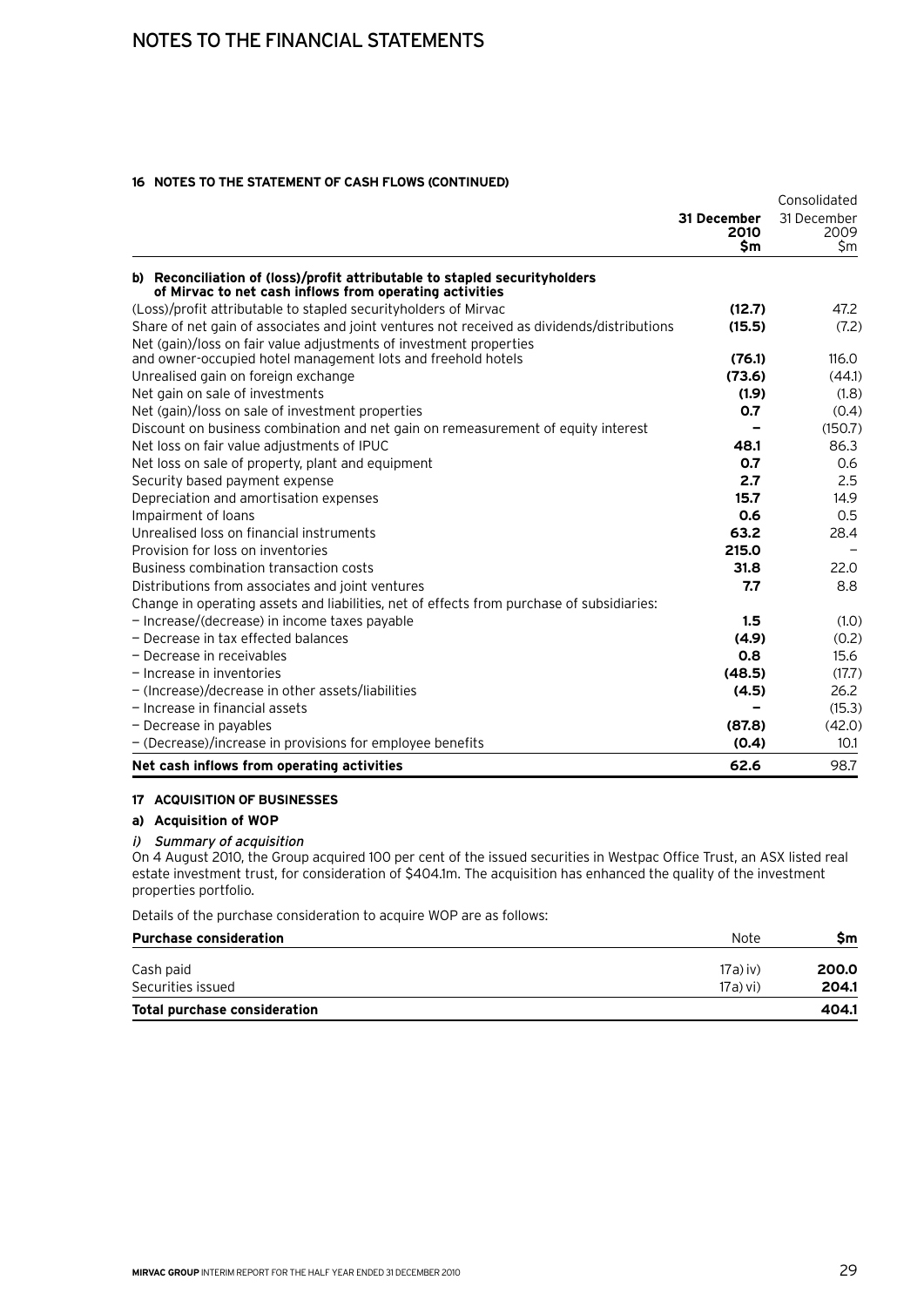# **17 Acquisition of businesses (continued)**

The preliminary fair value of assets and liabilities recognised as a result of the acquisition are as follows:

|                                                             | \$m     |
|-------------------------------------------------------------|---------|
| Cash and cash equivalents                                   | 25.1    |
| Receivables                                                 | 2.8     |
| Other financial assets at fair value through profit or loss | 21.2    |
| Investment properties                                       | 1,108.2 |
| Payables                                                    | (11.1)  |
| <b>Borrowings</b>                                           | (739.0) |
| Derivative financial liabilities                            | (20.6)  |
| Provisions                                                  | (8.0)   |
| Net identifiable assets acquired                            | 378.6   |
| Goodwill on acquisition                                     | 25.5    |
| Net assets acquired                                         | 404.1   |

The goodwill is attributable to WOP's quality investment portfolio which comprises properties that are predominately leased to high quality tenants on long term leases with structured rental increases. None of the goodwill is expected to be deductible for tax purposes.

# ii) Revenue and profit contribution

The acquired business contributed revenues of \$86.3m and net profit of \$67.5m<sup>1</sup> to the Group for the period from 4 August 2010 to 31 December 2010.

If the acquisition had occurred on 1 July 2010, consolidated total revenue from continuing operations and other income and consolidated loss for the Group for the half year ended 31 December 2010 would have been \$1,067.2m and \$19.5m respectively. These amounts have been calculated using the Group's accounting policies and by adjusting the results of the Group to reflect the additional amortisation of lease incentives in respect of investment properties that would have been charged assuming the fair value adjustments to investment properties.

# iii) Contingent consideration

There is no contingent consideration as part of this transaction.

# iv) Purchase consideration — cash outflow on acquisition

|                                                             |                           | Consolidated           |
|-------------------------------------------------------------|---------------------------|------------------------|
|                                                             | 31 December<br>2010<br>Şm | 30 June<br>2010<br>\$m |
| Outflow of cash to acquire subsidiary, net of cash acquired |                           |                        |
| Cash consideration                                          | (200.0)                   |                        |
| Less: Balance acquired                                      | 25.1                      |                        |
|                                                             | (174.9)                   |                        |
| Direct costs relating to acquisition                        | (30.8)                    |                        |
| Outflow of $cash$ – investing activities                    | (205.7)                   |                        |
| Total outflow of cash to acquire subsidiary                 | (205.7)                   |                        |

# v) Acquisition related costs

Acquisition related costs of \$31.8m were incurred (comprising \$16.8m of transaction costs relating directly to the acquisition, including post acquisition write off of \$1.0m for prepaid borrowing costs on extinguishing WOP's borrowing facilities and \$15.0m for Westpac Banking Corporation giving up its opportunity to earn future management fees).

# vi) Securities issued

As part of the acquisition, the Group issued 149.0m securities, the fair value of which was determined to be the market value of \$1.37 per security, being the market value of Mirvac securities at the acquisition date. The total fair value of securities issued as part of the acquisition was \$204.1m.

# vii) Acquisition of remaining interest in North Ryde Office Trust ("NROT")

On 6 August 2010, the Group acquired the remaining 50 per cent interest in NROT, for a purchase consideration of \$22.5m, which resulted in goodwill on acquisition of \$1.2m. NROT owns the Westpac Data Centre at 54-60 Talavera Road, North Ryde, NSW. The Group had acquired the other 50 per cent interest in NROT through its acquisition of WOP. As a result, the Group now holds all of the units in NROT.

1) The profit contributed from 4 August 2010 includes the impact from the repayment of WOP's bank debt facilities on acquisition and includes gain on fair value of investment properties.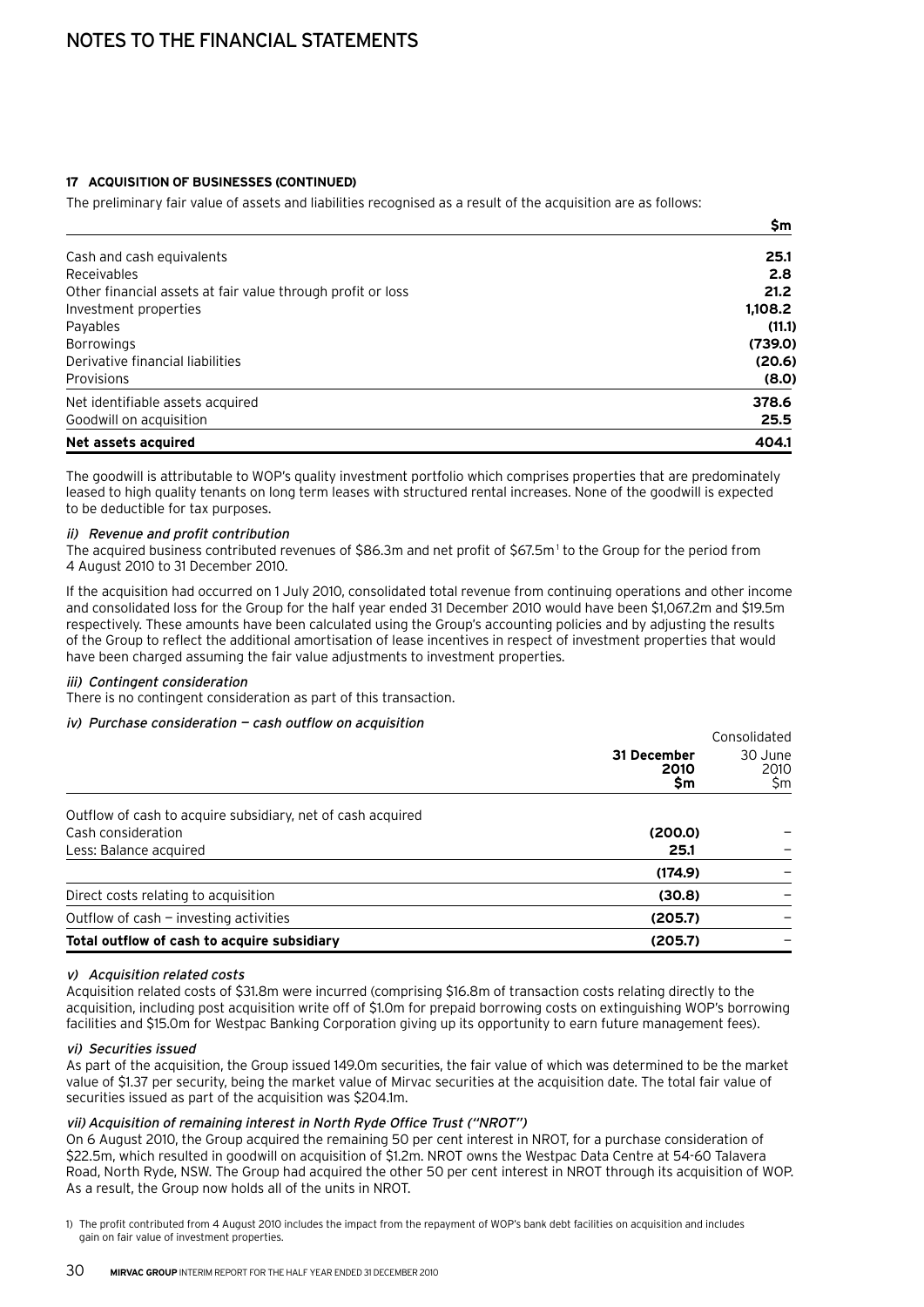# **18 Events occurring after the end of the reporting period**

# **a) Queensland floods**

Mirvac experienced limited impact to its residential projects and investment assets across Queensland as a result of the recent flood crisis.

The Group continues to monitor the actual and potential impacts of the floods and at the present time there is no evidence they will have a material impact.

# **b) Queensland Cyclone Yasi**

The Group has five hotels and resorts in Cairns, Palm Cove and Port Douglas, some of which were closed for a short period of time. Only limited damage was sustained.

The cyclone may impact future trading levels at the hotels in the region; the Group continues to monitor the impact and at the present time there is no evidence it will have a material impact.

# **c) Debt refinancing**

Post 31 December 2010, the Group refinanced its syndicated bank facilities in line with its debt strategy. The transaction involved refinancing existing tranches maturing in June 2011 and January 2012 to a new \$1,852.5m facility.

The one and two year term facility will be repaid from proceeds raised in future capital markets issues. Details are as follows:

- One year facility of \$122.5m; and
- Two year facility of \$140.0m.

The multicurrency revolving facility is made up of three to five year tranches. Details as follows:

- Three year facility of \$530.0m;
- Four year facility of \$530.0m; and
- Five year facility of \$530.0m.

# **d) Other circumstances**

No other circumstances have arisen since the end of the half year which have significantly affected or may significantly affect the operations of Mirvac, the results of those operations, or the state of affairs of Mirvac in future years.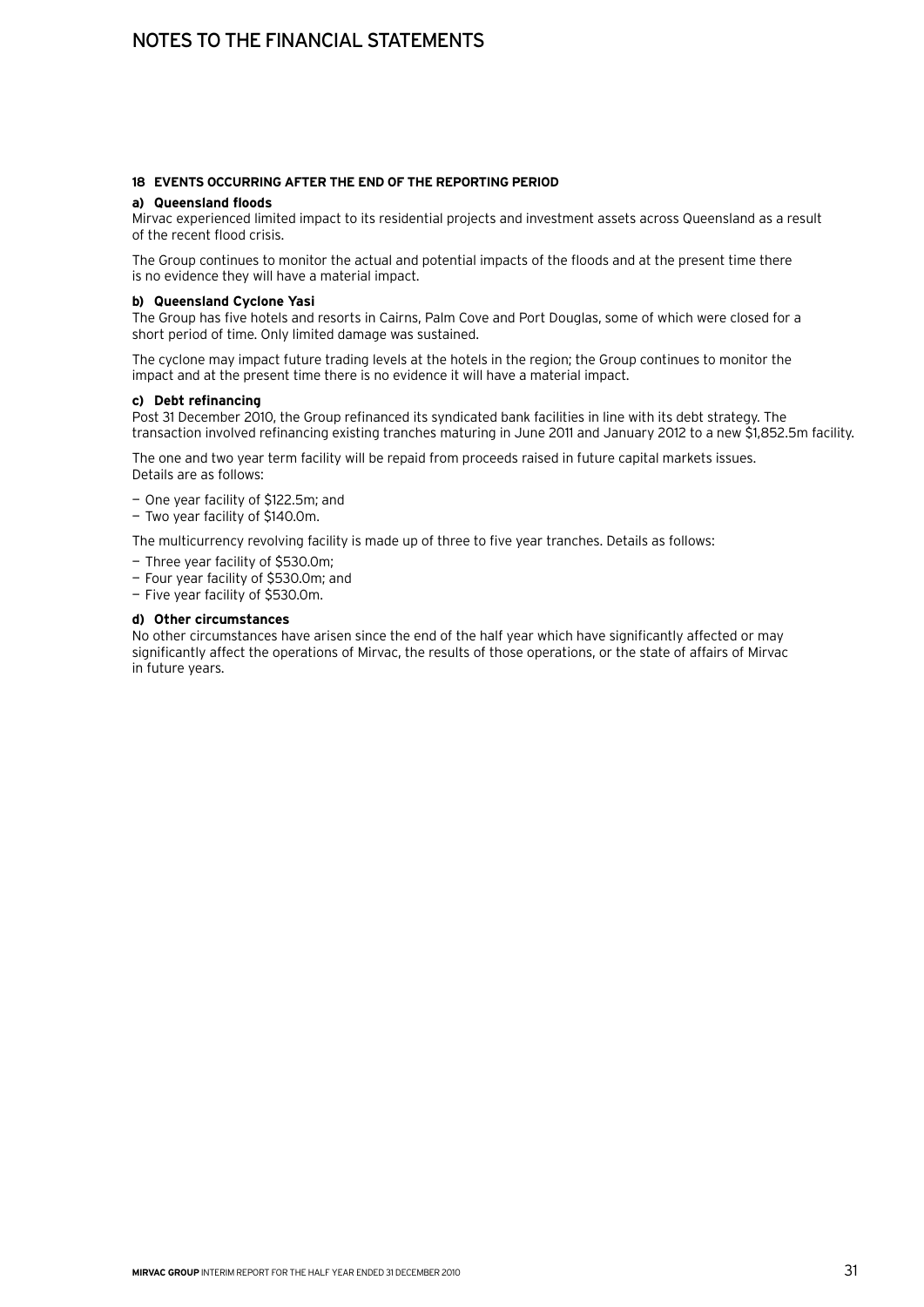# Directors' declaration

In the Directors' opinion:

- a) the financial statements and the notes set out on pages 06 to 31 are in accordance with the Corporations Act 2001, including:
	- i) complying with Accounting Standards, the Corporations Regulations 2001 and other mandatory professional reporting requirements; and
	- ii) giving a true and fair view of the consolidated entity's financial position at 31 December 2010 and of its performance for the half year ended on that date; and
- b) there are reasonable grounds to believe that the company will be able to pay its debts as and when they become due and payable.

This declaration is made in accordance with a resolution of the Directors.

ali

**Nicholas Collishaw** Director

Sydney 22 February 2011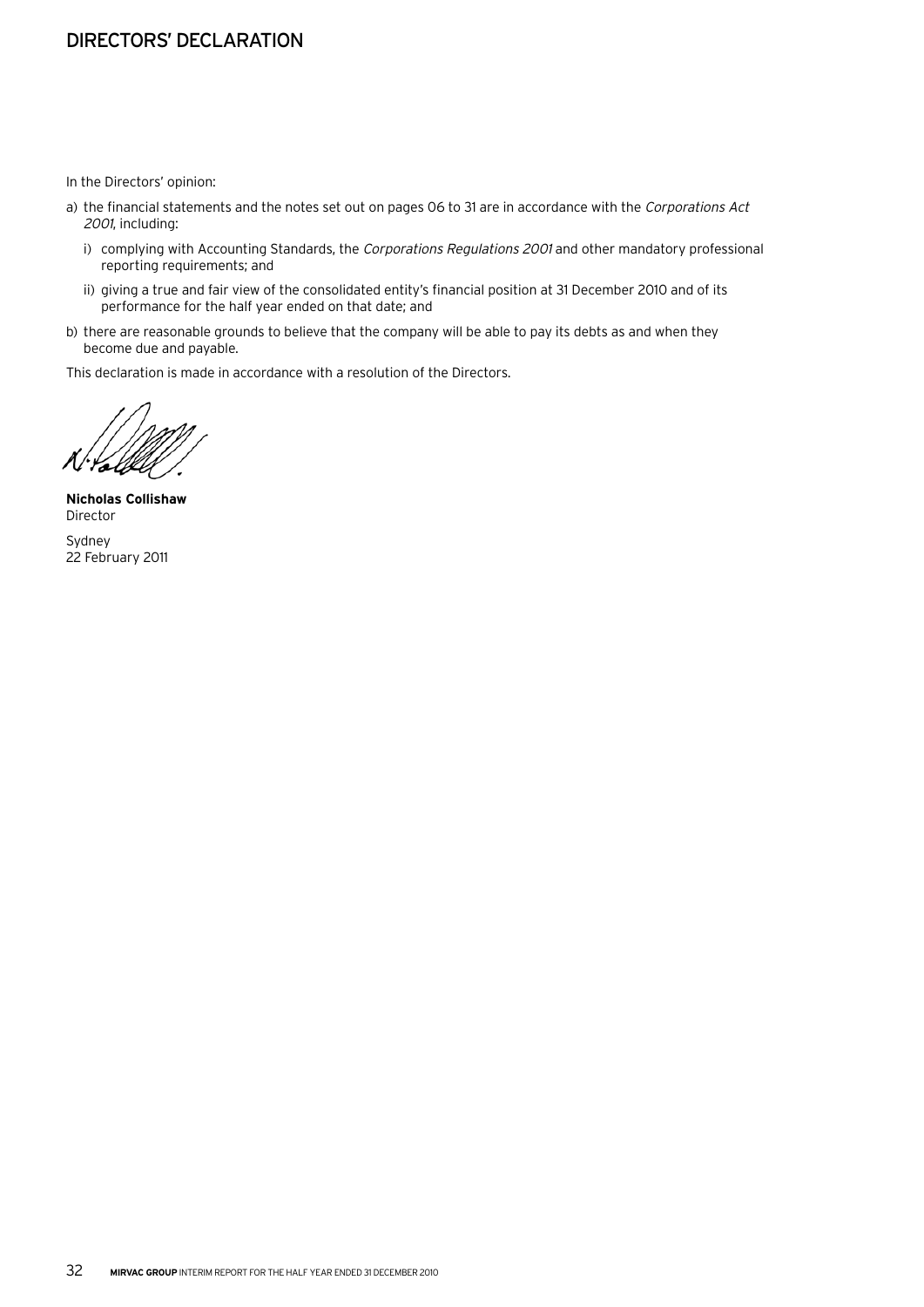REPORT TO THE MEMBERS OF MIRVAC LIMITED

# PRICEWATERHOUSE COPERS &

**PricewaterhouseCoopers ABN 52 780 433 757**

Darling Park Tower 2 201 Sussex Street GPO BOX 2650 SYDNEY NSW 1171 DX 77 Sydney Australia

Telephone +61 2 8266 0000 Facsimile +61 2 8266 9999 www.pwc.com/au

# **Independent auditor's review report to the members of Mirvac Limited**

# **Report on the half-year financial report**

We have reviewed the accompanying half-year financial report of Mirvac Limited (the company), which comprises the statement of financial position as at 31 December 2010, the statement of comprehensive income, statement of changes in equity and statement of cash flows for the half-year ended on that date, other selected explanatory notes and the directors' declaration for the Mirvac Group (the consolidated entity). The consolidated entity comprises both the company and the entities it controlled during that half-year, including Mirvac Funds Limited as responsible entity for Mirvac Property Trust and the entities it controlled during that half-year.

# Directors' responsibility for the half-year financial report

The directors of the company are responsible for the preparation of the half-year financial report that gives a true and fair view in accordance with Australian Accounting Standards (including the Australian Accounting Interpretations) and the Corporations Act 2001 and for such control as the directors determine is necessary to enable the preparation of the half-year financial report that is free from material misstatement whether due to fraud or error.

# Auditor's responsibility

Our responsibility is to express a conclusion on the half-year financial report based on our review. We conducted our review in accordance with Auditing Standard on Review Engagements ASRE 2410 Review of an Interim Financial Report Performed by the Independent Auditor of the Entity, in order to state whether, on the basis of the procedures described, we have become aware of any matter that makes us believe that the financial report is not in accordance with the Corporations Act 2001 including: giving a true and fair view of the consolidated entity's financial position as at 31 December 2010 and its performance for the half-year ended on that date; and complying with Accounting Standard AASB 134 Interim Financial Reporting and the Corporations Regulations 2001. As the auditor of Mirvac Limited, ASRE 2410 requires that we comply with the ethical requirements relevant to the audit of the annual financial report.

A review of a half-year financial report consists of making enquiries, primarily of persons responsible for financial and accounting matters, and applying analytical and other review procedures. It also includes reading the other information included with the financial report to determine whether it contains any material inconsistencies with the financial report. A review is substantially less in scope than an audit conducted in accordance with Australian Auditing Standards and consequently does not enable us to obtain assurance that we would become aware of all significant matters that might be identified in an audit. Accordingly, we do not express an audit opinion.

While we considered the effectiveness of management's internal controls over financial reporting when determining the nature and extent of our procedures, our review was not designed to provide assurance on internal controls.

Our review did not involve an analysis of the prudence of business decisions made by directors or management.